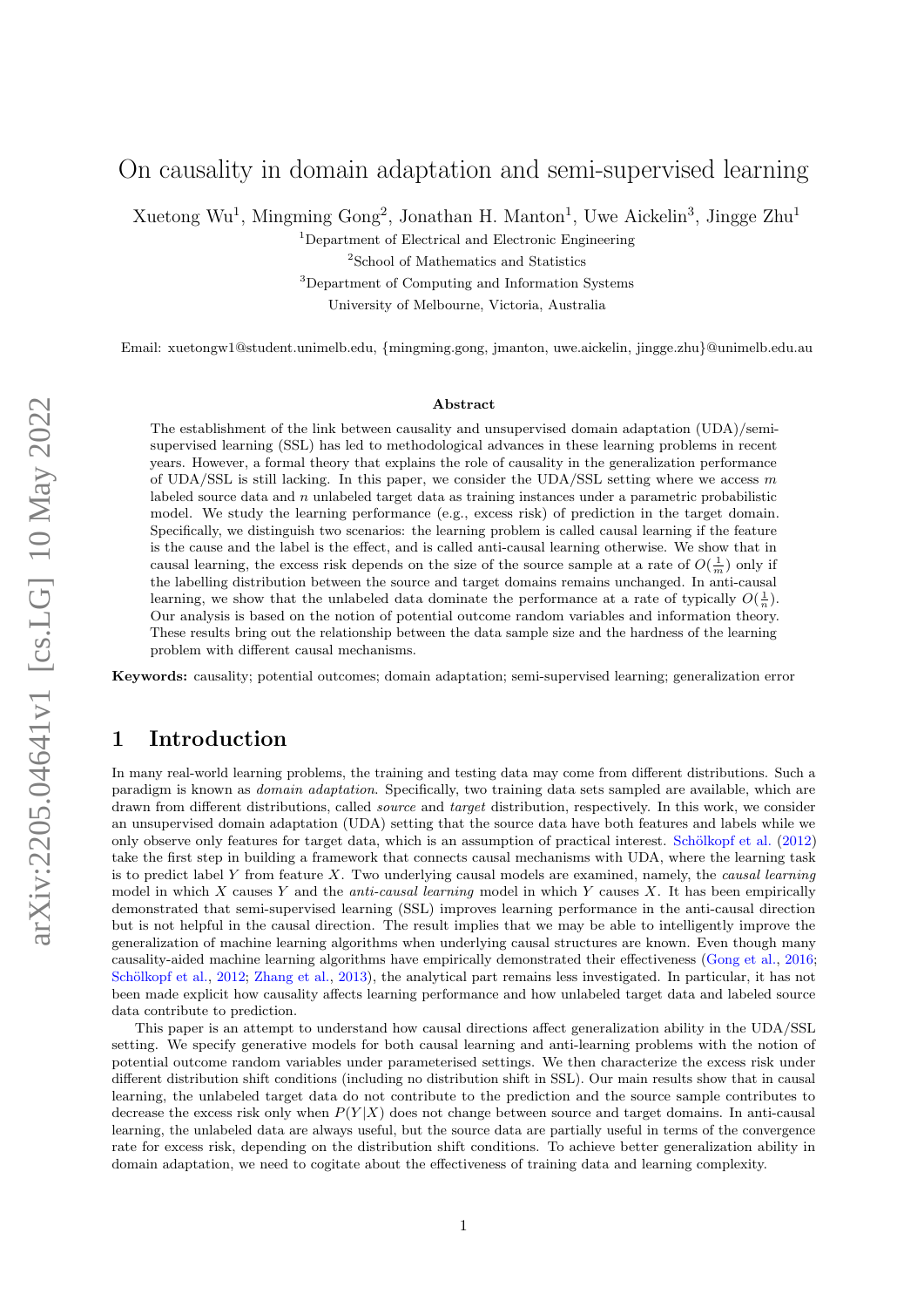## 2 Related Work

Causal Inference and Machine Learning Two important frameworks in causal inference are the potential outcome (counterfactual) framework and the structural causal model (SCM) (Hernán and Robins, [2010;](#page-10-1) [Holland,](#page-10-2) [1986;](#page-10-2) [Imbens and Rubin,](#page-10-3) [2015;](#page-10-3) [Pearl and Mackenzie,](#page-11-2) [2018\)](#page-11-2). They disclose the process of inferring the physical laws that go beyond pure statistics, which have become an influential tool that enables machine learning algorithms to reason in different ways. For example, Schölkopf et al. [\(2012\)](#page-11-0) study the causal and anti-causal learning for domain adaptation with an additive noise SCM. [Bottou et al.](#page-10-4) [\(2013\)](#page-10-4) carry out the counterfactual analysis for the advertisement placement problem, allowing more flexibility on decision-making and thus improving the system performance. [Moraffah et al.](#page-11-3) [\(2020\)](#page-11-3) suggest that the causal interpretable model under these two frameworks is a way to explain the black-box machine learning algorithms. However, even though the causal models are favourable for specific learning regimes, only a few works generally consider generalization ability. To name a few, [Kilbertus](#page-10-5) [et al.](#page-10-5) [\(2018\)](#page-10-5) argue that the generalization capabilities for anti-causal learning problems are associated with the hypothesis space searching and validation, but no theoretical analysis is presented. [Kuang et al.](#page-10-6) [\(2018\)](#page-10-6) derive the generalization error bound with the "causal" features which are stable across different environments. [Arjovsky](#page-10-7) [et al.](#page-10-7) [\(2019\)](#page-10-7) propose the invariant risk minimization for a linear model to generalize well across different domains. Domain Adaptation Most techniques to conquer domain adaptation problems are purely statistics-based without referring to causal concepts. For example, the instance-based methods identify source samples that bear similarities to target samples based on the probability density ratio on the marginal distribution of features [\(Cortes et al.,](#page-10-8) [2008;](#page-10-8) [Gretton et al.,](#page-10-9) [2009\)](#page-10-9). The feature-based methods will seek a new latent space where the discrepancy of the empirical distribution embeddings between the source and target domains are small under some metric [\(Pan et al.,](#page-11-4) [2010;](#page-11-4) [Zhang et al.,](#page-11-5) [2017\)](#page-11-5). The popular deep learning-based methods will involve deep generative networks to align distributions between source and target domains [\(Shen et al.,](#page-11-6) [2018;](#page-11-6) [Tzeng et al.,](#page-11-7) [2017\)](#page-11-7). However, recent works have shown that the introduction of causal concepts leads to more robust and efficient algorithms for domain adaptation. The main idea is to identify and extract the transferable components that are invariant across different domains under certain causal models [\(Gong et al.,](#page-10-0) [2016;](#page-10-0) [Magliacane et al.,](#page-10-10) [2017;](#page-10-10) [Mahajan et al.,](#page-10-11) [2021;](#page-10-11) [Rojas-Carulla et al.,](#page-11-8) [2018\)](#page-11-8).

Semi-Supervised Learning Semi-supervised learning aims to learn the predictor with scarce labeled and abundant unlabeled data. The crucial questions are when the unlabeled data are useful and how to avoid its negative impact. On the practical side, Schölkopf et al. [\(2012\)](#page-11-0) find that the unlabeled data will be useful for prediction when these data are the effect of their corresponding (unknown) labels. [Li and Zhou](#page-10-12) [\(2014\)](#page-10-12) propose a robust SVM-based algorithm to prevent the unlabeled data from hurting the performance. On the theoretical side, [\(Castelli and Cover,](#page-10-13) [1996\)](#page-10-13) and [Zhang and Oles](#page-11-9) [\(2000\)](#page-11-9) pose the parametric assumptions on data distributions and claim the value of the unlabeled data depends on the Fisher information matrices of the distribution parameters. A similar argument is made in [Zhu](#page-11-10) [\(2020\)](#page-11-10) that if the unlabeled data contain all information of the required parameters, they will be equally useful as the labeled data. [Seeger](#page-11-11) [\(2000\)](#page-11-11) and [Liang et al.](#page-10-14) [\(2007\)](#page-10-14) suggest that, for certain data generating processes the unlabeled data is not useful from a Bayesian perspective.

## 3 Problem Formulation

In this paper, we use the convention that capital letters denote the random variables and small letter as their realizations. We define  $a \vee b = \max(a, b)$  and  $a \wedge b = \min(a, b)$ . The notation  $f(n) \asymp g(n)$  means that there exists some positive integer  $n_0$  such that for all  $n > n_0$ ,  $c_1g(n) \leq f(n) \leq c_2g(n)$  always holds for some positive  $c_1$  and  $c_2$ . We also use  $f(n) = O(g(n))$  by meaning that there exists some integer  $n_0$  such that for all  $n > n_0$ ,  $f(n) \leq c_3 g(n)$ always holds for some positive value  $c_3$ . We denote the KL divergence between two distributions  $P$  and  $Q$  by  $KL(P||Q) = \mathbb{E}_P \left[ \log \frac{dP}{dQ} \right]$ . We use  $P(X) \ll Q(X)$  to denote that the probability distribution  $P(X)$  is absolutely continuous w.r.t.  $Q(X)$ .

We consider the typical unsupervised domain adaptation problem for classification. Given the labeled source data  $D_s^m = (X_s^{(1)}, Y_s^{(1)}, \cdots, X_s^{(m)}, Y_s^{(m)})$  and the unlabeled target data  $D_t^{U,n} = (X_t^{(1)}, \cdots, X_t^{(n)})$  where each source sample is i.i.d. drawn from a probability distribution  $P_S(X, Y)$  and takes value in  $\mathcal{Z} = \mathcal{X} \times \mathcal{Y}$  and each target sample is i.i.d. drawn from the marginal distribution of  $P_T(X, Y)$  and takes value in X. In general,  $P_S(X, Y)$ is different from  $P_T(X, Y)$ . Note that both X and Y can be discrete or continuous. For simplicity, we consider the case where both  $X$  and  $Y$  are discrete. We point out that the analysis also holds for continuous  $Y$  in the causal learning case, and for continuous X in the anti-causal learning case. We will predict the label  $Y'_t$  for the previously unseen sample  $X'_t$  in target domain, utilising the training sample  $D_s^m$  and  $D_t^{U,n}$  with the learning algorithm  $A: \mathcal{Z}^m \times \mathcal{X}^n \times \mathcal{X} \to \mathcal{B}$ , whose output b is the distribution-independent predictor for the outcome  $Y'_t$  in the predictor space B. We define the loss function  $\ell : \mathcal{B} \times \mathcal{Y} \to \mathbb{R}$  that evaluates the prediction performance. The learning task is to minimise the corresponding excess risk for its label  $Y_t'$  defined as

<span id="page-1-0"></span>
$$
\mathcal{R}(b) := \mathbb{E}_{D_s^m, D_t^{U,n}, X'_t, Y'_t} \left[ \ell(b, Y'_t) - \ell(b^*, Y'_t) \right],
$$
\n(1)

where the expectation is taken with respect to all the source and target data and  $b^*$  is the optimal predictor that can depend on the true distribution of the data. Particularly, we will also examine the excess risk under the condition  $P_S(X, Y) = P_T(X, Y)$ , commonly known as semi-supervised learning.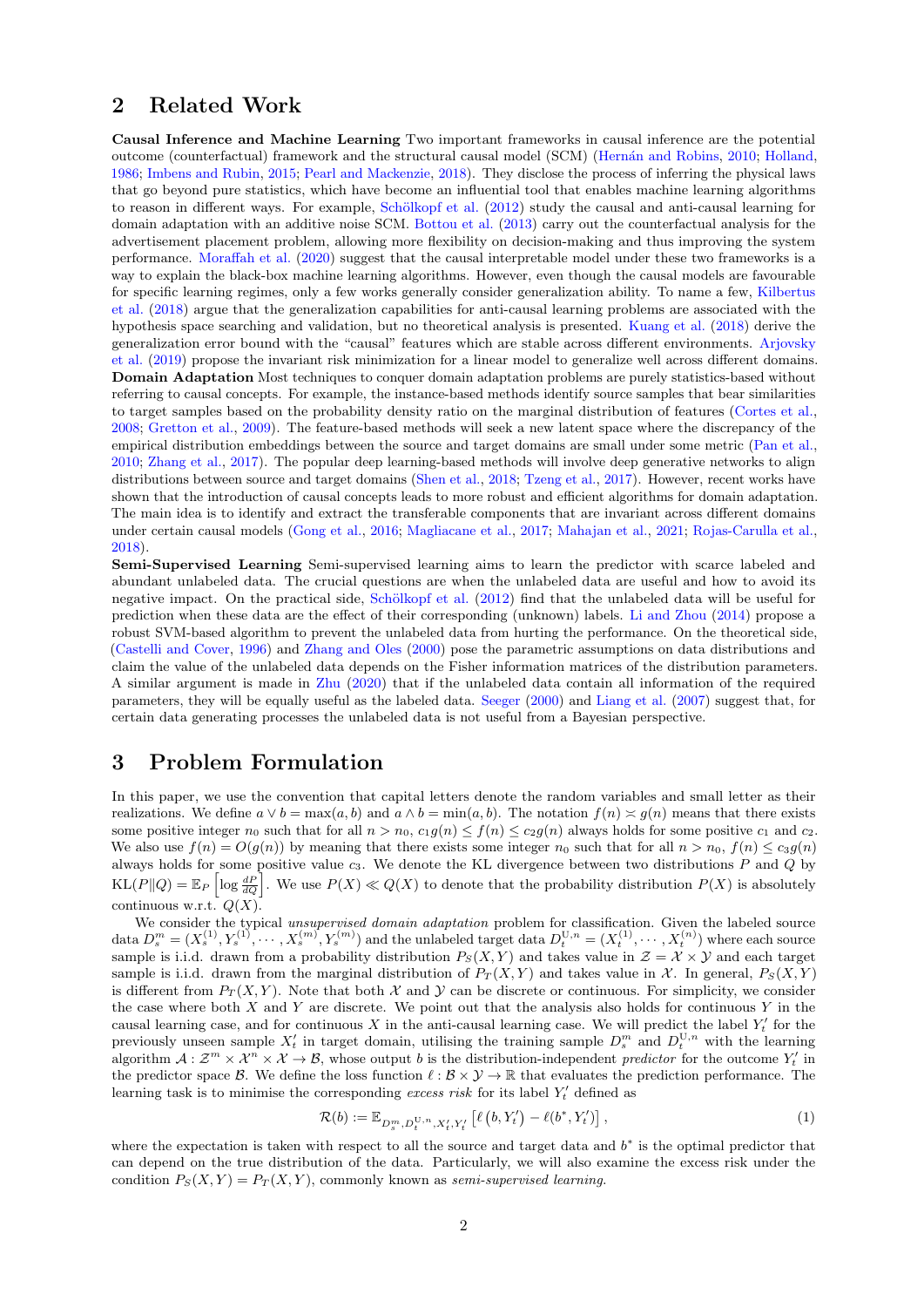#### 3.1 A Model for Causation

We introduce the notion of causality in this section. When considering a supervised learning setup with the feature variable  $X$  and the label variable  $Y$ , the conventional way to describe the model is to directly assume a joint distribution  $P_{XY}$  for the pair of random variables  $(X, Y)$ . We will take a different approach here. Our model is based on the concept of *potential outcome* [\(Cabreros and Storey,](#page-10-15) [2019;](#page-10-15) Hernán and Robins, [2010;](#page-10-1) [Imbens and Rubin,](#page-10-3) [2015\)](#page-10-3). We first describe the model where X "causes" Y and throughout this paper we only consider a model with these two variables. For each individual u, given the cause  $x(u)$  taking values in a finite set  $\mathcal{X} = \{x_1, x_2, \ldots, x_k\}$ with finite k elements, the *observed* potential outcome  $y(u)$  takes values in  $\mathcal{Y} = \{y_1, y_2, \ldots, y_{k'}\}$  with finite k' elements and can be written as

$$
y(u) = \sum_{i=1}^{k} \mathbf{1}_{x(u) = x_i} y_{x_i}(u),
$$
\n(2)

where 1 denotes the indicator function and  $y_{x_i}(u)$  denotes the potential outcome given cause  $x_i$ , which can be viewed as a realization of the random outcome  $Y_{x_i}$  endowed with some probability distribution given the super-population [\(Imbens and Rubin,](#page-10-3) [2015\)](#page-10-3). Then we define the observed random potential outcome  $Y$  given the random cause  $X$  as

<span id="page-2-0"></span>
$$
Y = \sum_{i=1}^{k} \mathbf{1}_{X = x_i} Y_{x_i}.
$$
 (3)

The above relationship can also be succinctly written as  $Y = Y_X$ , where we treat the subscript of Y as a random variable. In other words, the distribution of Y depends on the *realization* of the random variable X. If X takes a specific value, say,  $X = x^* \in \mathcal{X}$ , then the distribution of Y is given by that of  $Y_{x^*}$ . As suggested by the name, one (and only one) of all potential outcome random variables  $Y_{x_i}$ ,  $i = 1, \ldots, k$  will eventually be the *observed* random variable Y, depending on the realization of X. It is further assumed that X and  $Y_{x_1}, Y_{x_2}, \ldots, Y_{x_k}$  are mutually independent, which is usually known as the ignorability condition (Hernán and Robins, [2010;](#page-10-1) [Pearl,](#page-11-12) [2009;](#page-11-12) [Rosenbaum and Rubin,](#page-11-13) [1983\)](#page-11-13). Similarly, we can construct a model where Y causes  $X$  with  $k'$  potential outcome random variables  $X_{y_i}$ ,  $i = 1, ..., k'$ .

**Definition 1** (Causation) If two random variables  $(X, Y)$  satisfy the relationship in [\(3\)](#page-2-0) for a set of potential outcome random variables, then we say X causes Y, denoted by  $X \to Y$ . In this case, we call X "cause" and Y "effect".

First notice that the two relationships  $X \to Y$  and  $Y \to X$  are not mutually exclusive. Our model can be specialized to the structural causal model (Hernán and Robins, [2010;](#page-10-1) [Pearl and Mackenzie,](#page-11-2) [2018\)](#page-11-2), which takes the form for the relationship  $X' \to Y'$  by

<span id="page-2-1"></span>
$$
X' := N_X, \quad Y' := f(X', N_Y)
$$
\n(4)

for some function f where  $N_Y$  and  $N_X$  are independent random variables. Comparing this with [\(3\)](#page-2-0), we can firstly identify X with  $N_X$  so that  $X = N_X$ . By defining  $Y_{x_k} = f(x_k, N_Y)$ , we have  $Y = \sum_{i=1}^k \mathbf{1}_{X=x_i} f(x_i, N_Y)$  which can be simply written as  $Y = f(X, N_Y)$ . Since X and  $Y_{x_k}$  are assumed to be independent for all k, it implies that N<sub>Y</sub> and X (equivalently N<sub>X</sub>) should be independent as well. As it is easy to see that if N<sub>X</sub> and N<sub>Y</sub> are not independent, then X (which is  $N_x$ ) and  $Y_{x_k} = f(x_k, N_y)$  cannot be independent in general. The notion of intervention is clearly present in the model, e.g., intervening on X corresponds to assigning a specific value  $x^* \in \mathcal{X}$ to X, instead of treating X as a random variable. In this work, we assume that the causal relationship between X and Y is known. More precisely, the intervention operation can be expressed as

$$
X = x^*, \quad Y = \sum_{i=1}^{k} \mathbf{1}_{X=x^*} Y_{x_i} = Y_{x^*}.
$$
\n<sup>(5)</sup>

For a joint distribution  $P_{XY}$ , it is important to notice that the two relationships  $X \to Y$  and  $Y \to X$  are not necessarily mutually exclusive. Consider the case when  $X, Y$  are zero-mean jointly Gaussian random variables, then it is easy to see that both relationships  $Y = aX + N$  (with  $Y_x := ax + N$ ) and  $X = bY + N'$  (with  $X_y := by + N'$ ) hold true with some appropriate constant  $a, b$  and independent Gaussian noise  $N, N'$  with suitable variances. In this special case, both statements  $X \to Y$  and  $Y \to X$  are true. However, in general, even if both  $X \to Y$  and  $Y \to X$  are true, the two models usually have different complexities in terms of the potential random variables  $X_y$ and  $Y_x$ . See [Kocaoglu et al.](#page-10-16) [\(2017\)](#page-10-16), [Compton et al.](#page-10-17) [\(2021\)](#page-10-17) for examples. Hence given a joint distribution, it is an interesting question to ask if one or both relationships  $X \to Y$  and  $X \to Y$  hold true under various assumptions on the model. This is the topic of causal discovery [\(Spirtes et al.,](#page-11-14) [2000\)](#page-11-14) which is not the focus of this paper. In this work, we assume that the causal relationship between  $X \to Y$  is known.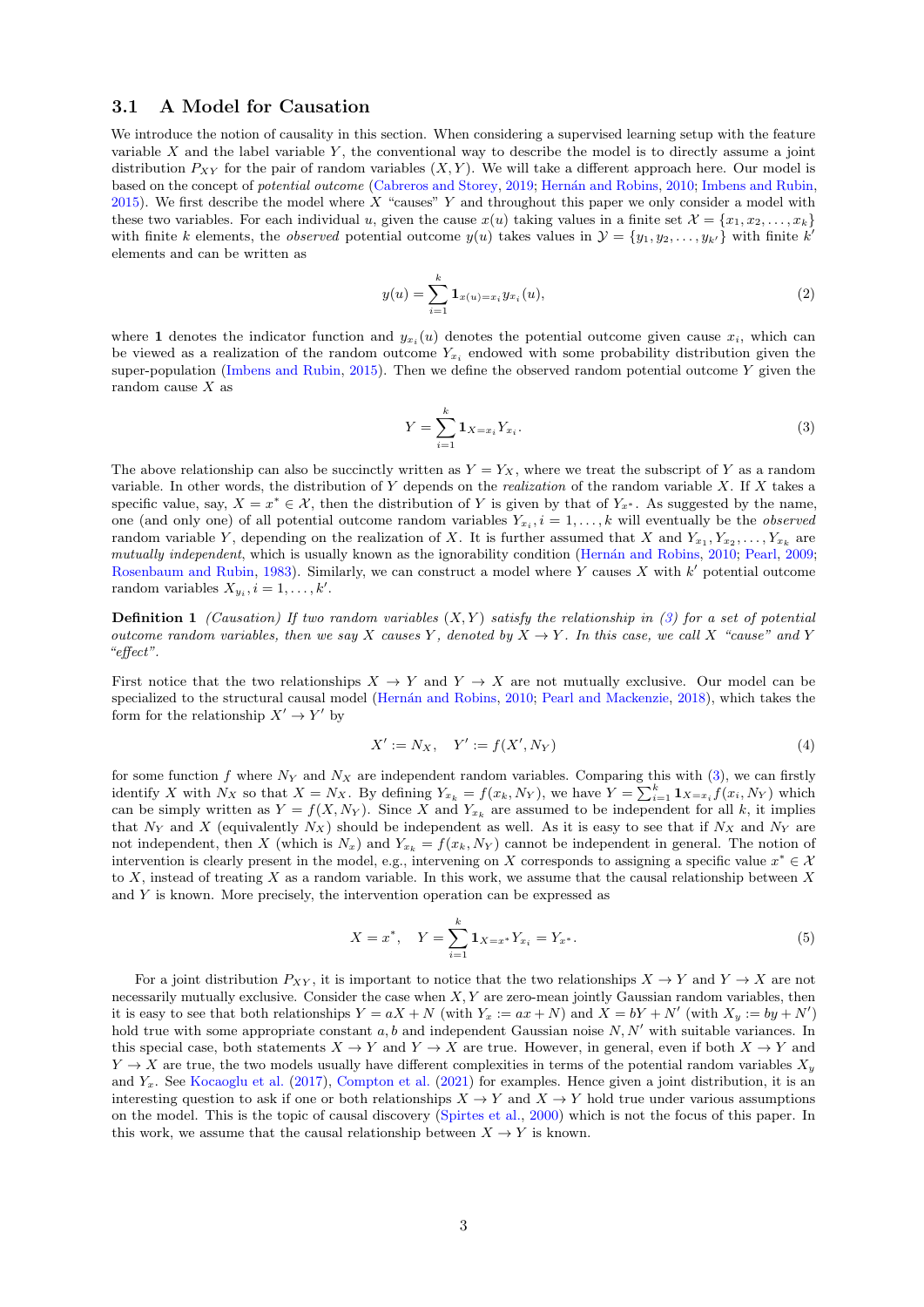#### 3.2 Parametric Model for Domain Adaptation

When studying domain adaptation, we have two sets of random variables  $(X_s, Y_s)$  and  $(X_t, Y_t)$ , where the former denotes the feature and label in the source domain and the latter for the target domain. We will consider two causal models. The first one is given by  $X_s \to Y_s$  and  $X_t \to Y_t$  with the definition of causation given in Definition [1.](#page-2-1) As the learning problem is to predict label  $Y_t$  from the feature  $X_t$ , following Schölkopf et al. [\(2012\)](#page-11-0), we will call this type of learning task as causal learning when predicting the effect with the cause. We can then write the potential outcome model explicitly as

$$
Y_s = \sum_{i=1}^k \mathbf{1}_{X_s = x_i} Y_{s, x_i},\tag{6}
$$

$$
Y_t = \sum_{i=1}^k \mathbf{1}_{X_t = x_i} Y_{t, x_i}.
$$
\n(7)

We assume  $X_s, X_t$  take value in  $\{x_1, x_2, \dots, x_k\}$  and  $Y_s, Y_t$  take values in  $\{y_1, y_2, \dots, y_{k'}\}$  as aforementioned. In this work, we will focus on a parametric model. More precisely, the source distribution (similarly to target distribution)  $P_{X_s}$  is parametrized by a parameter  $\theta_X^{s*}$  and the distributions of all potential outcome random variables  $P_{Y_{x_i}}$  are also parametrized by the parameters  $\theta^{s*}_{Y_{x_i}}$  for all  $i = 1, ..., k$ . Then the joint distribution of the data pair  $(X_s, Y_s)$  and  $(X_t, Y_t)$  can be formulated as,

$$
P_{\theta_s^*}(x_s, y_s) = P_{\theta_X^{s*}}(x_s) P_{\theta_{Y_{x_s}}^{s*}}(y_s), \qquad (8)
$$

$$
P_{\theta_t^*}(x_t, y_t) = P_{\theta_X^{t*}}(x_t) P_{\theta_{Y_{x_t}}^{t*}}(y_t), \qquad (9)
$$

where we use  $\theta_s^*$  and  $\theta_t^*$  to encapsulate all the parameters:

$$
\theta_s^* = (\theta_X^{s*}, \theta_{Y_{x_1}}^{s*}, \cdots, \theta_{Y_{x_k}}^{s*}) \in \Lambda,
$$
\n
$$
(10)
$$

$$
\theta_t^* = (\theta_{X}^{t*}, \theta_{Y_{x_1}}^{t*}, \cdots, \theta_{Y_{x_k}}^{t*}) \in \Lambda.
$$
\n(11)

For simplicity, we assume that every element in both  $\theta_s^*$  and  $\theta_t^*$  is a scalar in R and  $\Lambda \subseteq \mathbb{R}^{k+1}$  is a closed set endowed with Lebesgue measure. In the sequel, we write  $P_S(X) = P_T(X)$  (similarly for  $P_S(Y|X)$ ) with the understanding that their underlying parameters are element wise equal (e.g.,  $\theta_X^{s*} = \theta_X^{t*}$ ) and vice versa.

The second model is given by  $Y_s \to X_s$  and  $Y_t \to X_t$  where we can write the potential outcome random variables  $X_s$  and  $X_t$  as,

$$
X_s = \sum_{i=1}^{k'} \mathbf{1}_{Y_s = y_i} X_{s, y_i},\tag{12}
$$

$$
X_t = \sum_{i=1}^{k'} \mathbf{1}_{Y_t = y_i} X_{t, y_i}.
$$
\n(13)

As we still have the problem of predicting  $Y_t$  with  $X_t$ , following Schölkopf et al. [\(2012\)](#page-11-0), we call this type of learning tasks *anti-causal learning*. The parameterisation in this case is analogous to the causal learning by regarding  $Y$  as cause and X as effect. Similarly, we assume  $Y_s$  and  $Y_t$  are drawn from  $P_{\theta_Y^{s*}}$  and  $P_{\theta_Y^{t*}}$  as

$$
P_{\theta_s^*}(x_s, y_s) = P_{\theta_Y^{s*}}(y_s) P_{\theta_{X_{y_s}}^{s*}}(x_s),
$$
\n(14)

$$
P_{\theta_t^*}(x_t, y_t) = P_{\theta_Y^{t*}}(y_t) P_{\theta_{X_{y_t}}^{t*}}(x_t),
$$
\n(15)

where  $X_{s,y_i}$  and  $X_{t,y_i}$  denote the potential outcomes given the treatment  $y_i$  in source and target domains, whose distributions are parameterized by  $\theta_{X_{y_i}}^{s*}$  and  $\theta_{X_{y_i}}^{t*}$  for all  $i = 1, \dots, k'$ . The parameters  $\theta_s^*$  and  $\theta_t^*$  can be sketched in like manner:

$$
\theta_s^* = (\theta_Y^{s*}, \theta_{X_{y_1}}^{s*}, \cdots, \theta_{X_{y_{k'}}}^{s*}) \in \Lambda,
$$
\n(16)

$$
\theta_t^* = (\theta_Y^{t*}, \theta_{X_{y_1}}^{t*}, \cdots, \theta_{X_{y_{k'}}}^{t*}) \in \Lambda.
$$
\n(17)

We also assume that every parameter in both  $\theta_s^*$  and  $\theta_t^*$  is a scalar in R and  $\Lambda \subseteq \mathbb{R}^{k'+1}$  is a closed set endowed with Lebesgue measure.

We draw the diagram in Figure [1](#page-4-0) to visualize the data generation process under these two different mechanisms. Under causal learning  $(X \to Y)$ , it is recognized that the unlabeled target data are generated only with  $\theta_X^{t*}$  and thus do not contain knowledge about  $\theta_{Y_{x_i}}^{t*}$  under the ignorability condition. Intuitively speaking, the associated parameters of  $P(Y|X)$  in the target domain cannot be accurately estimated exclusively from the unlabeled data. However, under anti-causal learning  $(Y \to X)$ , the unlabeled target data are associated with all parameters  $\theta_Y^{t*}$  and  $\theta_{X_{y_i}}^{t*}$  that induce the labelling distribution  $P(Y|X)$  in the target domain. Under certain regularity condition, we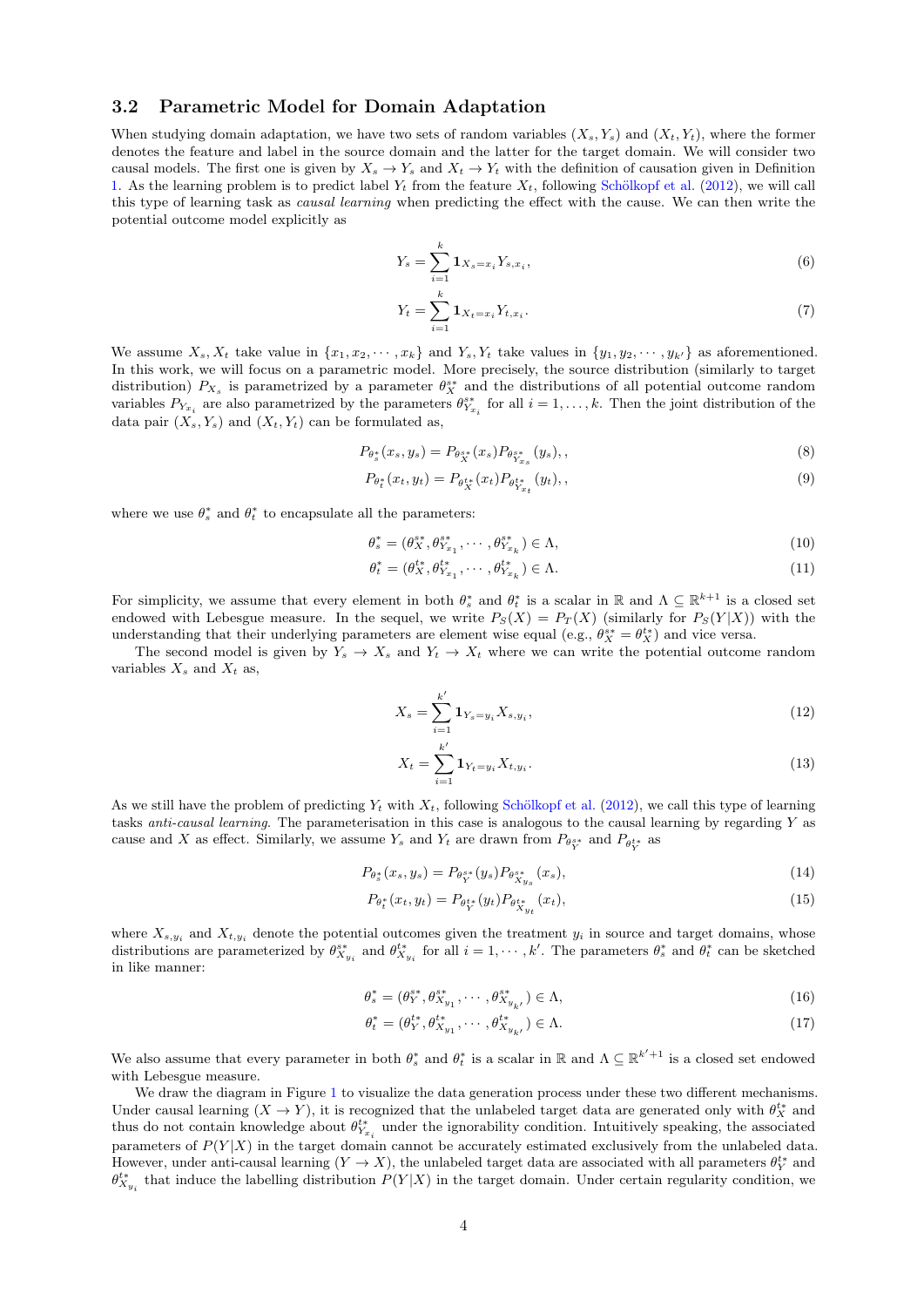could learn these parameters directly from the unlabeled data. As for the labeled source data, they can be partially profitable if the target domain shares some parameters with the source domain, e.g.,  $\theta_Y^{t*} = \theta_{Y}^{s*}$  or  $\theta_{X_{y_i}}^{t*} = \theta_{X_{y_i}}^{s*}$ . We will support these intuitions with our theoretical analysis in Section [4.](#page-4-1) Formally, we make the following assumption for the data distributions in both learning problems.



Figure 1: Data generating process under different causal models for both source and target domains, with domain identifiers s and t omitted for the distribution parameters.

<span id="page-4-2"></span>Assumption 1 (Parametric IID data) We assume the labeled source and unlabeled target samples are generated independently and identically under both causal learning and anti-causal learning. More precisely, the joint distribution of the data sequence pairs  $P_{\theta_s^*, \theta_t^*}(D_t^{U,n}, D_s^m)$  can be written as

<span id="page-4-0"></span>
$$
P_{\theta_s^*, \theta_t^*}(D_t^{\mathbf{U},n}, D_s^m) = \prod_{i=1}^n P_{\theta_t^*}(X_t^{(i)}) \prod_{j=1}^m P_{\theta_s^*}(X_s^{(j)}, Y_s^{(j)}),
$$

where  $P_{\theta_t^*}(X_t^{(i)})$  is the marginal of  $P_{\theta_t^*}(X_t^{(i)}, Y_t^{(i)})$ . We also assume  $\theta_t^*$  and  $\theta_s^*$  are points in the interior of  $\Lambda$ . Furthermore, in both models, the parametric families for the cause and potential outcomes are assumed to be known in advance.

Based on the models defined above, the excess risk in Equation [\(1\)](#page-1-0) can be written as

$$
\mathcal{R}(b) := \mathbb{E}_{P_{\theta_s^*}(D_s^m)P_{\theta_t^*}(D_t^{U,n}, X_t', Y_t')} \left[ \ell(b, Y_t') - \ell(b^*, Y_t') \right] \n= \mathbb{E}_{\theta_s, \theta_t} \left[ \ell(b, Y_t') - \ell(b^*, Y_t') \right]
$$
\n(18)

For simplicity, we use the notation  $\mathbb{E}_{\theta_s,\theta_t}[\cdot]$  (similarly,  $\mathbb{E}_{\theta_t}[\cdot]$  and  $\mathbb{E}_{\theta_s}[\cdot]$ ) to denote the expectation taken over all source and target samples drawn from  $P_{\theta_s}$  and  $P_{\theta_t}$ .

## <span id="page-4-1"></span>4 Main Results

In this section, we will examine the excess risk for causal and anti-causal learning under various conditions of distribution shift, e.g., co-variate shift [\(Gretton et al.,](#page-10-9) [2009\)](#page-10-9), target shift [\(Zhang et al.,](#page-11-1) [2013\)](#page-11-1), concept drift [\(Cai](#page-10-18) [and Wei,](#page-10-18) [2021\)](#page-10-18), etc. Before diving into the details, we informally outline our main results in Table [1](#page-5-0) under log-loss. Recall that in both causal and anti-causal learning, the goal is to learn the conditional distribution  $P_T(Y|X)$  such that the label  $Y$  can be predicted from the feature  $X$  in the target domain. In causal learning, this corresponds to learning the potential outcome random variables  $Y_{t,x_i}$ . However, the unlabeled target data  $X_t$  ("cause" in this case) do not contain information about  $Y_{t,x_i}$  as they are independent under the ignorability condition. Therefore, the unlabeled target data are not useful in the causal learning case, as indicated in the table. The usefulness of the source data depends on the models. When the labeling distribution is invariant across two domains (e.g.,  $P_S(Y|X) = P_T(Y|X)$ , the source data help reduce excess risk by providing information about  $Y_{t,x_i}$ , which is identical to  $Y_{s,x_i}$ . The learning rate is then shown to be  $O(\frac{k}{m})$ , where k is the number of parameters and m is the size of the source sample. On the other hand, if  $P_S(Y|X) \neq P_T(Y|X)$ , the source data generally do not provide information about  $Y_{t,x_i}$  and the excess risk does not converge to zero even with sufficient source and target data.

In anti-causal learning scenario  $(Y \to X, P_S(X, Y) \neq P_T(X, Y))$ , however, learning  $P_T(Y|X)$  requires to estimate all the parameters of  $Y_t$  and  $X_{t,y_i}$ . Unlike causal learning, where  $P_T(Y|X)$  is fully represented by the potential outcome variables  $Y_{t,x_i}$ , in this case we need to infer  $P_T(Y|X)$  from the joint distribution  $P_T(X,Y)$ . We will show that the unlabeled target data is always useful in anti-causal learning under certain conditions. The source data can also contribute to learning, depending on the assumptions we have made about the distribution shift. For example, if  $P_S(Y) \neq P_T(Y)$  and  $P_S(X|Y) \neq P_T(X|Y)$  with the independence assumption, there is no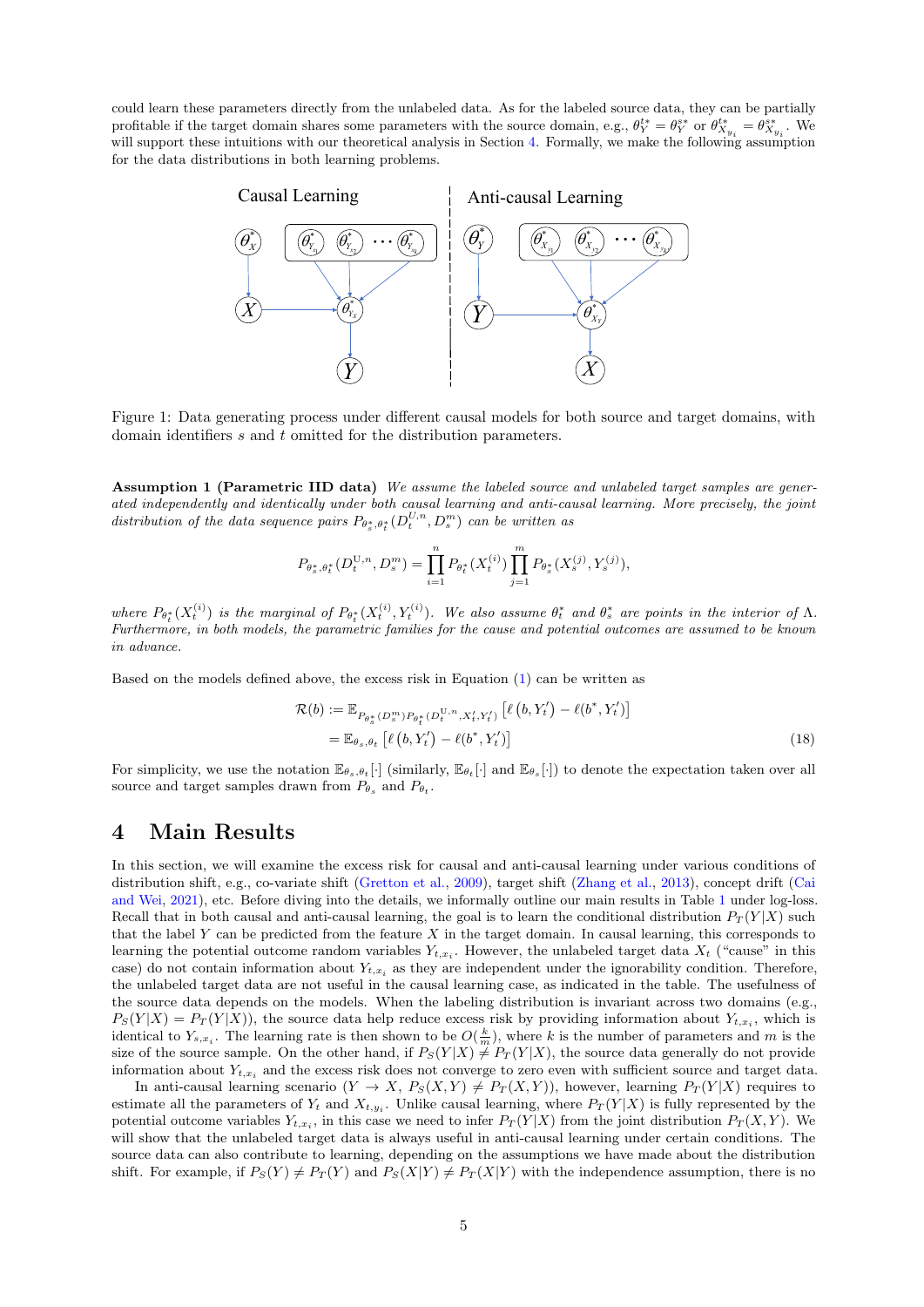<span id="page-5-0"></span>

| Causal Model      | Conditions                                   | Unlabeled Target | Source Data | Rate                      |
|-------------------|----------------------------------------------|------------------|-------------|---------------------------|
| $X \to Y$         | $P_S(X) \neq P_T(X), P_S(Y X) \neq P_T(Y X)$ |                  |             |                           |
|                   | $P_S(X) \neq P_T(X), P_S(Y X) = P_T(Y X)$    |                  |             | $O(\frac{\kappa}{m})$     |
|                   | $P_S(X) = P_T(X), P_S(Y X) \neq P_T(Y X)$    |                  |             |                           |
|                   | $P_S(X) = P_T(X), P_S(Y X) = P_T(Y X)$       |                  |             | $\frac{\kappa}{\kappa}$   |
| $Y \rightarrow X$ | $P_S(Y) \neq P_T(Y), P_S(X Y) \neq P_T(X Y)$ |                  |             | $O(\frac{1+k}{\epsilon})$ |
|                   | $P_S(Y) \neq P_T(Y), P_S(X Y) = P_T(X Y)$    |                  |             | $n+m$                     |
|                   | $P_S(Y) = P_T(Y), P_S(X Y) \neq P_T(X Y)$    |                  |             | O(<br>$n+m$               |
|                   | $P_S(Y) = P_T(Y), P_S(X Y) = P_T(X Y)$       |                  |             |                           |

Table 1: (Informal) results on effectiveness of source and unlabeled target data under causal and anti-causal learning problems."✓" and "✗" marks indicate whether the data are useful or not for the prediction under the specific conditions and causal models. The rate illustrates the convergence for the excess risk under log-loss in terms of the target sample size n and source sample size m. The "-" sign in the rate column means the risk will not converge to zero even if we have sufficient source and target data.

reason for the source data to be useful for prediction in the target domain. Therefore, the rate in this case is  $O(\frac{k'+1}{n})$ , which solely depends on the number of unlabeled target data. Intuitively, this is the cost of learning  $k' + 1$  parameters with n unlabeled target samples. Under the target shift condition  $(P_S(Y) \neq P_T(Y))$  and  $P_S(X|Y) = P_T(X|Y)$ , the source data helps in learning the potential outcome variables  $X_{y_i}$ ,  $i = 1, ..., k'$ , which is evinced in the rate  $O(\frac{1}{n} + \frac{k'}{m+1})$  $\frac{k'}{m+n}$ ) that constitutes the learning of  $Y_t$  (with associated parameter  $\theta_Y^{t*}$ ) with a rate  $O(\frac{1}{n})$  and  $X_{t,y_i}$ ,  $i = 1, ..., k'$  (with associated parameters  $\theta_{X_{y_i}}^{t*}$ ) with a rate  $O(\frac{k'}{n+m})$ . Similarly, for the conditional shift  $(P_S(Y) = P_T(Y)$  and  $P_S(X|Y) \neq P_T(X|Y)$ , the rate becomes  $O(\frac{k'}{n} + \frac{1}{m+n})$  where sufficient source data boosts the learning of  $Y_t$  (associated with parameter  $\theta_Y^{t*}$ ) with a rate  $O(\frac{1}{m+n})$ , but are not helpful for learning potential outcomes variables  $X_{t,y_i}$ .

As a special case of domain adaptation, we also consider SSL where  $P_S(X, Y) = P_T(X, Y)$ . Using the same arguments in causal and anti-causal models, we obtain a better rate of  $O(\frac{k'+1}{m+n})$  in anti-causal learning, where the unlabeled target data take effect on prediction, compared to  $O(\frac{k}{m})$  in causal learning, where the unlabeled target data are not helpful. For readers interested in empirical verification of our results, we substantiate the analysis with a toy example, which can be found in Appendix [A.](#page-11-15)

More generally, our analysis also holds for the case when the cause is discrete and the effect can be either discrete or continuous. This is practically useful since the datasets in many real classification problems are usually anti-causal with a finite label space  $\mathcal{Y}$  [\(Gong et al.,](#page-10-0) [2016;](#page-10-0) Schölkopf et al., [2012;](#page-11-0) [Zhang et al.,](#page-11-1) [2013\)](#page-11-1). Moreover, the assumption of parametric distribution can be weakened, i.e., the true distribution does not necessarily lie in the hypothesis space and may not be parametrized, which is usually known as the misspecified setting. In this case, our results can be easily extended under such a situation with the same intuitions [\(Li,](#page-10-19) [1999;](#page-10-19) [Mourtada and](#page-11-16) Gaïffas, [2019;](#page-11-16) [Van der Vaart,](#page-11-17) [2000\)](#page-11-17).

### 4.1 Connections with Other Bounds

Many theoretical results on generalization in domain adaptation depend on distributional conditions and algorithms. For example, based on the co-variate shift condition, [Kpotufe and Martinet](#page-10-20) [\(2018\)](#page-10-20) propose the "transfer component" that evaluates the support overlap between the source and target domains, and derive the minimax rate for the generalization error. But such a notion cannot be generally applied to other distribution shift conditions. Similarly, [Cai and Wei](#page-10-18) [\(2021\)](#page-10-18) determine the optimal minimax rate of convergence with the weighted kNN classifier using the notion of "relative signal exponent" based on the concept drift condition. Under the target shift condition, [Maity](#page-11-18) [et al.](#page-11-18) [\(2020\)](#page-11-18) and [Gong et al.](#page-10-0) [\(2016\)](#page-10-0) derive the learning guarantees for the distribution reweighting strategies, which are algorithm dependent.

In contrast, our analysis is applicable to general distribution shift conditions, allowing a unified framework to analyze the learning performance from the causal perspective and providing a natural interpretation of the values of source and target data. Specifically, our result of the co-variate shift condition can be considered as a special case when  $P_T(X)$  is absolutely continuous w.r.t.  $P_S(X)$  in [Kpotufe and Martinet](#page-10-20) [\(2018\)](#page-10-20), where the labeled source has the same value as the labeled target. The target shift result agrees with [Maity et al.](#page-11-18) [\(2020\)](#page-11-18) in the sense that the unlabeled target is equally useful as the labeled target data, achieving a rate of  $O(\frac{1}{n})$ . Under the concept drift condition, we argue that the excess risk does not converge, which is consistent with Theorem 3.1 in [Cai and Wei](#page-10-18) [\(2021\)](#page-10-18) for a large relative signal exponent and no labeled target data. Moreover, we prove in Lemma [1](#page-9-0) that the excess risk is minimax optimal under log-loss.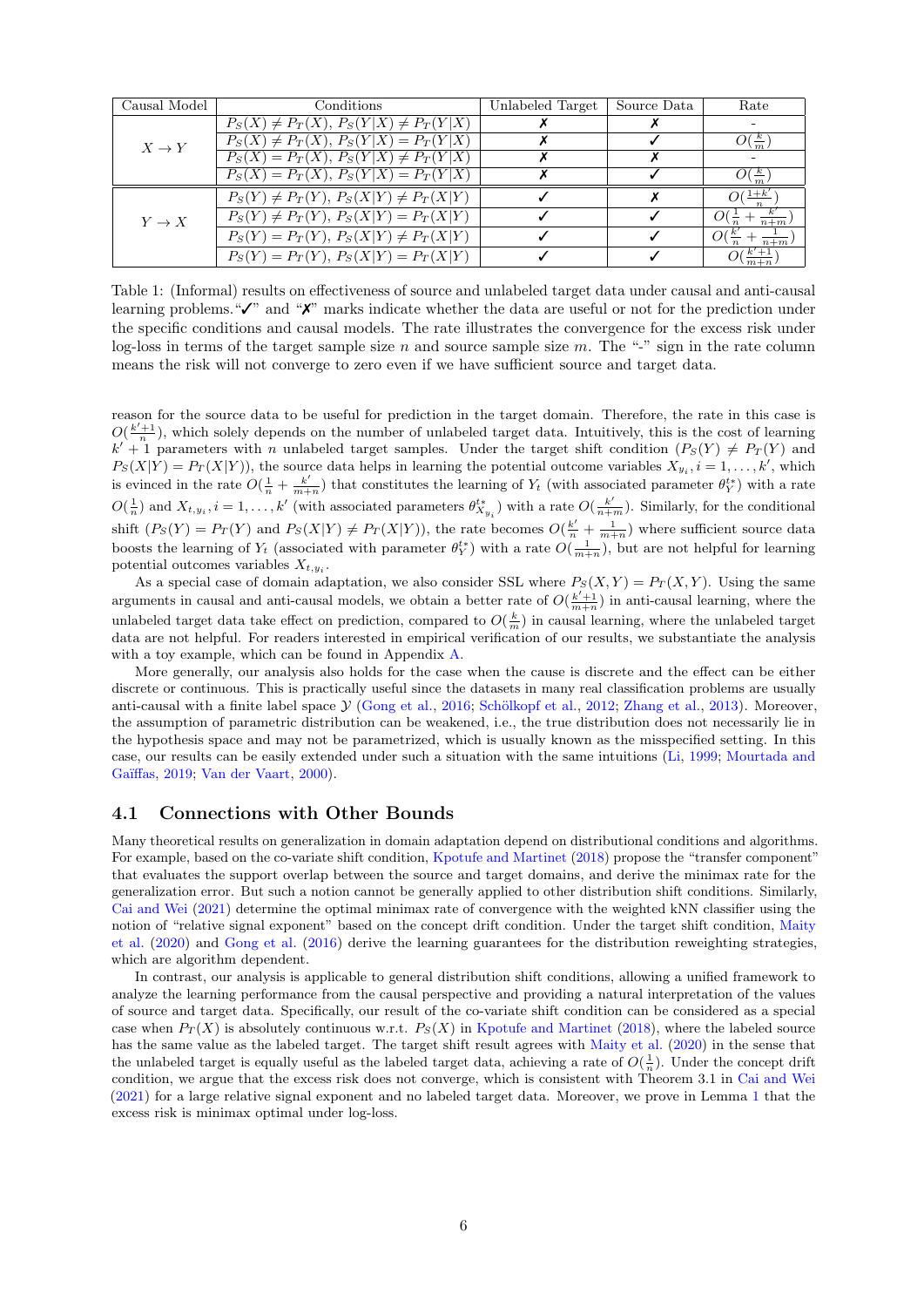#### 4.2 Information-theoretic Characterization

We will prove our main results in the subsequent section. For simplicity, we first consider the *log-loss* (also known as logarithmic loss), which is formally defined as follows.

**Definition 2 (Log-loss)** Let the predictor b be a probability distribution over the target label  $Y'_t$ . The log-loss is then defined as,

$$
\ell(b, Y_t') = -\log b(Y_t'). \tag{19}
$$

Given the testing feature  $X'_t$ , training data  $D_s^m$  and  $D_t^{U,n}$ , we may view the predictor b as the conditional distribution  $Q(Y_t'|D_t^{U,n}, D_s^m, X_t')$  over the unseen target label given the testing feature  $X_t'$  and the training data  $D_s^m, D_t^{U,n}$ . It could be proved that the true predictor  $b^*$  is given by the underlying target distribution as  $b^*(Y'_t) = P_{\theta_t^*}(Y'_t | X'_t)$ . Then the excess risk can be expressed as,

$$
\mathcal{R}(b) = \mathbb{E}_{\theta_t^*, \theta_s^*} \left[ \log \frac{P_{\theta_t^*}(Y_t'|X_t')}{Q(Y_t'|D_t^{U,n}, D_s^m, X_t')} \right]
$$
\n(20)

Concerning the choice of the predictor  $Q(Y_t'|D_t^{U,n}, D_s^m, X_t')$ , we first define  $\Theta_s$  and  $\Theta_t$  as random vectors over  $Λ$ , which can be interpreted as a random guess of  $θ_s^*$  and  $θ_t^*$ . Note that  $Θ_s$  and  $Θ_t$  may share some common parameters, e.g.,  $\Theta_{s,i} = \Theta_{t,i}$  for *i*th entry. Then by *mixture strategy* [\(Merhav and Feder,](#page-11-19) [1998;](#page-11-19) [Xie and Barron,](#page-11-20) [2000\)](#page-11-20) we assign a probability distribution  $\omega$  over  $\Theta_s$  and  $\Theta_t$  w.r.t. the Lebesgue measure to represent our prior knowledge and update the posterior with the incoming data to approximate the underlying distributions. That is,

<span id="page-6-0"></span>
$$
Q(Y'_t|D_t^{U,n}, D_s^m, X'_t)
$$
  
= 
$$
\frac{\int P_{\theta_t}(D_t^{U,n}, X'_t, Y'_t)P_{\theta_s}(D_s^m)\omega(\theta_t, \theta_s)d\theta_t d\theta_s}{\int P_{\theta_t}(X'_t)P_{\theta_t}(D_t^{U,n})P_{\theta_s}(D_s^m)\omega(\theta_t, \theta_s)d\theta_t d\theta_s}
$$
  
= 
$$
\int P_{\theta_t}(Y'_t|X'_t)P(\theta_t, \theta_s|X'_t, D_s^m, D_s^{U,n})d\theta_s d\theta_t.
$$
 (21)

We can interpret [\(21\)](#page-6-0) as estimating Y' in a two-step procedure. With a prior distribution  $\omega$ , the first step is to learn the parameters  $\theta_s$ ,  $\theta_t$  with the joint posterior  $P(\theta_s, \theta_t | D_s^m, D_t^{U,n}, X_t')$ . In the second step, the learned  $\theta_t$  is applied for prediction in terms of the parametric distribution  $P_{\theta_t}(Y_t'|X_t')$ . One way to comprehend the mixture strategy is that we encode our prior knowledge over target and source domain distributions in terms of the prior distribution  $\omega(\Theta_s, \Theta_t)$ , and different distribution shift conditions correspond to different priors. By the mixture strategy, we give the excess risk under log-loss.

**Theorem 1 (Excess Risk with Log-loss)** Under log-loss, let the predictor  $Q$  be the distribution in [\(21\)](#page-6-0) with the prior distribution  $\omega(\Theta_s, \Theta_t)$ . Then the excess risk can be expressed as

<span id="page-6-3"></span><span id="page-6-1"></span>
$$
\mathcal{R}(b) = I(Y_t'; \theta_t^*, \theta_s^* | D_s^m, D_t^{U,n}, X_t'),
$$
\n(22)

where  $I(Y_t'; \theta_t^*, \theta_s^* | D_s^m, D_t^{U,n}, X_t')$  denotes the conditional mutual information (CMI)  $I(Y_t'; \Theta_t, \Theta_s | D_s^m, D_t^{U,n}, X_t')$ evaluated at  $\Theta_t = \theta_t^*$  and  $\Theta_s = \theta_s^*$ .

All proofs in this paper can be found in Appendix. A similar learning strategy can be used for more general loss functions. Given a general loss function  $\ell$ , we define the predictor b as

$$
b = \operatorname{argmin}_{b} \mathbb{E}_{Q} \left[ \ell(b, Y_t') | X_t', D_t^{U, n}, D_s^m \right], \tag{23}
$$

with the choice of the mixture strategy

$$
Q(X'_t, Y'_t, D_t^n, D_s^m) = \int P_{\theta_t, \theta_s}(X'_t, Y'_t, D_t^{U, n}, D_s^m) \omega(\theta_t, \theta_s) d\theta_t d\theta_s
$$

for some prior  $\omega$ . The optimal predictor is then given by

<span id="page-6-2"></span>
$$
b^* = \operatorname{argmin}_{b} \mathbb{E}_{\theta_t^*} \left[ \ell(b, Y_t') | D_t^{U, n}, X_t' \right]
$$
\n
$$
(24)
$$

We have the following theorem for  $\beta$ -exponential concave loss functions as follows.

Theorem 2 (Excess Risk with Exponential Concave Loss) Assume the loss function is  $\beta$ -exponentially concave of b for any y. Then the excess risk induced by b and  $b^*$  in Equation [\(23\)](#page-6-1) and [\(24\)](#page-6-2) can be bounded as

$$
\mathcal{R}(b) \le \frac{1}{\beta} I(Y'_t; \theta^*_t, \theta^*_s | D_s^m, D_t^{\mathbf{U}, n}, X'_t). \tag{25}
$$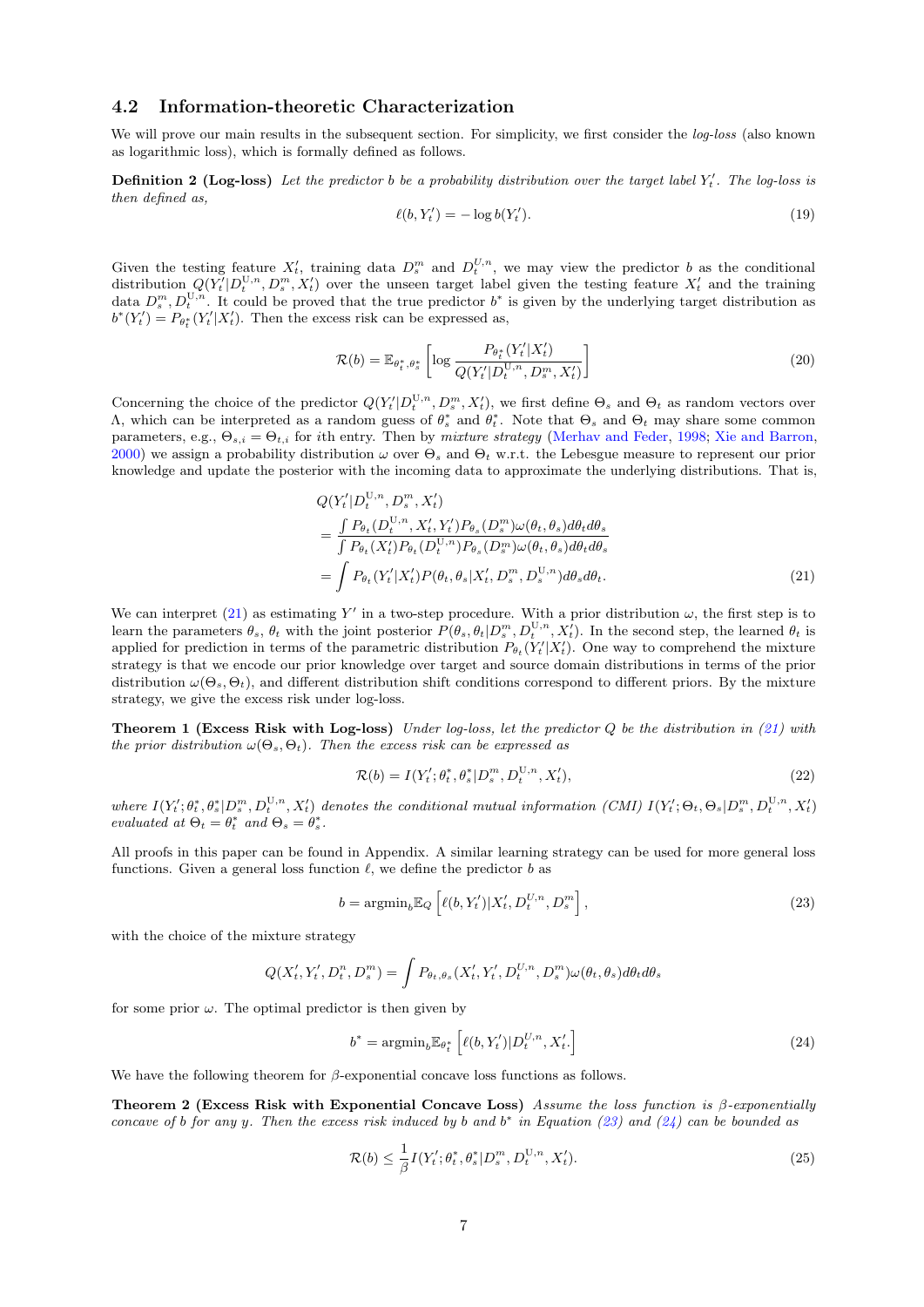The log-loss can be regarded as a special case with  $\beta = 1$ . One can refer to Lemma 1 (also the proof) in [Zhu](#page-11-10) [\(2020\)](#page-11-10) for more details and comments, which we will not repeat in our context. Likewise, if the loss function is bounded, we arrive at the following theorem.

**Theorem 3 (Excess Risk with Bounded Loss)** Assume the loss function satisfies  $|\ell(b, y) - \ell(b^*, y)| \leq M$  for any observation y and any two predictors  $b, b^*$ . Then the excess risk can be bounded as

<span id="page-7-4"></span>
$$
\mathcal{R}(b) \le M \sqrt{2I(Y_t'; \theta_t^*, \theta_s^* | D_s^m, D_t^{\mathbf{U},n}, X_t')}.
$$
\n(26)

From the above theorems, we can see the analogy that the expected regrets induced by the mixture strategy are both characterized by CMI evaluated at  $\theta_t^*$  and  $\theta_s^*$ . Note that these results are applicable to both causal and anti-causal learning problems. Nevertheless, the characterization of learning performance in its present form is less informative because it does not show the effect of sample sizes and causal directions. To this end, we make some regularity assumptions on the parametric conditions [\(Clarke and Barron,](#page-10-21) [1990;](#page-10-21) [Merhav and Feder,](#page-11-19) [1998;](#page-11-19) [Zhu,](#page-11-10) [2020\)](#page-11-10) and define the proper prior to obtain an asymptotic approximation.

<span id="page-7-0"></span>Assumption 2 (Parametric Distribution Conditions) With the aforementioned parameterisation, let  $\theta^* =$  $(\theta_s^*, \theta_t^*)$  denote the underlying parameters for labeled source and unlabeled target data. We assume:

- Condition 1: The source and target distributions  $P_{\theta_s}(X_s, Y_s)$  and  $P_{\theta_t}(X_t)$  is twice continuously differentiable at  $\theta_s^*$  and  $\theta_t^*$  for almost every  $(X_s, Y_s)$  and  $X_t$ .
- Condition 2: Define the Fisher information matrix

$$
I_s = -\mathbb{E}_{\theta_s^*} [\nabla^2 \log P(X_s, Y_s | \theta_s^*)],
$$
  
\n
$$
I_t = -\mathbb{E}_{\theta_t^*} [\nabla^2 \log P(X_t | \theta_t^*)],
$$
  
\n
$$
I_0 = -\mathbb{E}_{\theta^*} [\nabla^2 \log P(X_t, X_s, Y_s | \theta^*)].
$$

We assume  $I_s$  and  $I_t$  are positive definite and it holds that  $I_0$  is also positive definite.

• Condition 3 [\(Clarke and Barron,](#page-10-21) [1990\)](#page-10-21): we assume that the convergence of a sequence of parameter values is equivalent to the weak convergence of the distributions they index. Particularly:

$$
\begin{aligned} \theta_s &\to \theta_s^* \Leftrightarrow P_{\theta_s}(X,Y) \to P_{\theta_s^*}(X,Y),\\ \theta_t &\to \theta_t^* \Leftrightarrow P_{\theta_t}(X) \to P_{\theta_t^*}(X), \end{aligned}
$$

#### for source and target domains, respectively.

Due to the space limit, we only include these three key conditions for the parametric distributions under both causal and anti-causal learning models, and other technical conditions can be found in Appendix [B.1.](#page-13-0)

<span id="page-7-1"></span>**Assumption 3 (Proper Prior)** We assume that the prior distribution  $\omega(\Theta_s, \Theta_t)$  is continuous and positive over its whole support.

We impose these conditions on parametric distributions with the proper prior to ensure that the posterior distribution of  $\Theta_t$  and  $\Theta_s$  asymptotically concentrates on neighbourhoods of  $\theta_t^*$  and  $\theta_s^*$  under both causal models given sufficient source and target data. In particular, the positive definite Fisher information matrix and parameter uniqueness assumption imply that  $\theta_t^*$  and  $\theta_s^*$  are identifiable within  $\Lambda$ . We also impose some technical conditions to ensure that the posterior of the parameters converges to their true values at an appropriate rate.

#### 4.3 Excess Risk in Causal Learning

In this section, we will characterize the excess risk asymptotically under the causal learning. We firstly consider the learning scenario when  $P_S(Y|X) = P_T(Y|X)$ , which corresponds to SSL if  $P_T(X) = P_S(X)$  and covariate shift regime otherwise. The random vector  $\Theta_s$  and  $\Theta_t$  can be explicitly written as

<span id="page-7-2"></span>
$$
\Theta_s = (\Theta^s_X, \Theta^s_{Y_{x_1}}, \cdots, \Theta^s_{Y_{x_k}}) = (\Theta^s_X, \Theta^s_{Y_X}),
$$
\n(27)

<span id="page-7-3"></span>
$$
\Theta_t = (\Theta^t_X, \Theta^t_{Y_{x_1}}, \cdots, \Theta^t_{Y_{x_k}}) = (\Theta^t_X, \Theta^t_{Y_X}),
$$
\n(28)

where  $\Theta_{Y_X} = (\Theta_{Y_{x_1}}, \cdots, \Theta_{Y_{x_k}})$  for succinctness. We assume  $\Theta_X^t$  and  $\Theta_X^s$  are independent of  $\Theta_{Y_X}^s$  and  $\Theta_{Y_X}^t$ , but we will keep  $\Theta_{Y_X}^s$  and  $\Theta_{Y_X}^t$  identical according to the assumption  $P_S(Y|X) = P_T(Y|X)$ , written as  $\Theta_{Y_X}^{st}$ . With the proper prior distribution, we simplify the mixture distribution  $Q$  as follows by omitting the unlabeled target data due to the ignorability condition:

$$
Q(Y'_{t}|D_{t}^{U,n}, D_{s}^{m}, X'_{t}) = \int P(Y'_{t}|\theta_{Y_{X}}^{st}, X'_{t}) P(\theta_{Y_{X}}^{st}|D_{s}^{m}) d\theta_{Y_{X}}^{st},
$$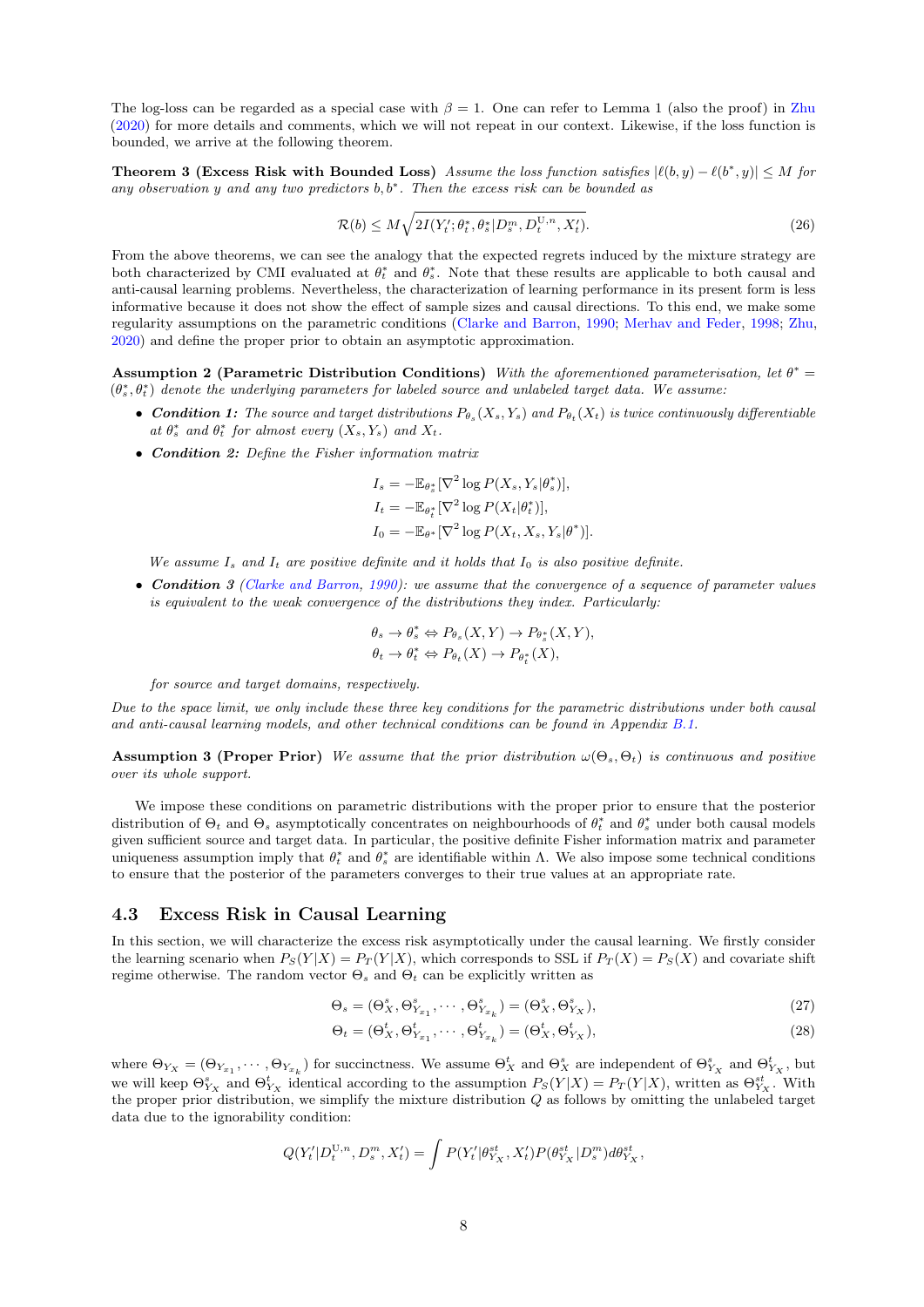where the knowledge transfer depends on the conditional posterior  $P(\theta_{Y_X}^{st}|D_s^m)$ . Since  $P_S(Y|X) = P_T(Y|X)$ , without any labels from the target domain, we can only learn the parameters of the potential outcomes from the source data. On the other hand, if the assumption  $P_S(Y|X) = P_T(Y|X)$  does not hold, namely, the concept drift if  $P_S(X) = P_T(X)$  and general shift condition otherwise, the mixture strategy in [\(21\)](#page-6-0) becomes

$$
Q(Y'_t|D_t^{U,n},D_s^m,X'_t) = \int P_{\theta_{Y_{X'_t}}^t}(Y'_t)\omega(\theta_{Y_{X'_t}}^t)d\theta_{Y_{X'_t}}^t
$$

due to the mutually independence properties on the distribution parameters. In this case, neither the unlabeled target data nor the source data are useful for the estimation, the prediction is only piloted by the prior distribution  $\omega(\theta_{Y_X}^t)$  as the initial estimate for  $\theta_{Y_X}^{t*}$ . As a result, the excess risk in this case does not go to zero even if we have enough source and target data. To formally state the idea, we give the asymptotic estimation in the following main theorem.

<span id="page-8-2"></span>Theorem 4 (Excess Risk with Causal Learning) In addition to Assumption [1,](#page-4-2)[2](#page-7-0) and [3,](#page-7-1) we also assume that X causes Y in both source and target domains. Let  $\Theta_s$  and  $\Theta_t$  be parameterized in [\(27\)](#page-7-2) and [\(28\)](#page-7-3). As  $m \to \infty$ , the mixture strategy under log-loss yields:

• (General shift and Concept drift) For any  $P_{\theta_X^{t*}}(X) \ll P_{\theta_X^{s*}}(X)$ , if  $P_S(Y|X) \neq P_T(Y|X)$ .

$$
\mathcal{R}(b) = \mathbb{E}_{\theta_X^{t*}}[\text{KL}(P_{\theta_{Y_{X_t}^{t}}} (Y_t') \| Q(Y_t'|X_t')],
$$
\n(29)

where  $Q(Y'_t|X'_t) = \int P_{\theta^t_{Y_{X'_t}}}$  $(Y'_t)\omega(\theta^t_{Y_{X'_t}})d\theta^t_{Y_{X'_t}}$  for a certain prior  $\omega$  over  $\Theta^t_{Y_{X'_t}}$ .

• (Co-variate shift and SSL) For any  $P_{\theta_X^{t*}}(X) \ll P_{\theta_X^{s*}}(X)$ , if  $P_S(Y|X) = P_T(Y|X)$ :

<span id="page-8-1"></span><span id="page-8-0"></span>
$$
\mathcal{R}(b) \asymp \frac{k}{m}.\tag{30}
$$

From the above theorem, it is clear that the target data are not useful without labels and  $n$  does not occur in the rate. This is understandable because such data do not contain information about  $P(Y|X)$  due to the independence assumptions between  $X$  and  $Y_{x_i}$ . If the conditional distribution remains unchanged between source and target domains, the excess risk converges with the rate of  $O(\frac{k}{m})$ .

### 4.4 Excess Risk in Anti-Causal Learning

We now turn to the opposite causal direction where  $Y \to X$ . Similarly, we define the random variable  $\Theta_s$  and  $\Theta_t$ with the same form as  $(27)$  and  $(28)$  by

$$
\Theta_s = (\Theta^s_Y, \Theta^s_{X_{y_1}}, \cdots, \Theta^s_{X_{y_{k'}}}) = (\Theta^s_Y, \Theta^s_{X_Y}),
$$
\n(31)

$$
\Theta_t = (\Theta^t_Y, \Theta^t_{X_{y_1}}, \cdots, \Theta^t_{X_{y_{k'}}}) = (\Theta^t_Y, \Theta^t_{X_Y}).
$$
\n(32)

At this stage, we do not particularize any conditions on the parameters. From the Bayes rule, we rewrite the mixture distribution  $Q$  in terms of the above parameterization as

$$
Q(Y'_t|D_t^{U,n}, D_s^m, X'_t) = \frac{\int P_{\theta_t}(D_t^{U,n}, X'_t, Y'_t) P_{\theta_s}(D_s^m) \omega(\theta_t, \theta_s) d\theta_t d\theta_s}{\int P_{\theta_t}(X'_t) P_{\theta_t}(D_t^{U,n}) P_{\theta_s}(D_s^m) \omega(\theta_t, \theta_s) d\theta_t d\theta_s}
$$
  

$$
= \frac{\int P(Y'_t|\theta_t, X'_t) P(\theta_t|D_t^{U,n}, X'_t, \theta_s) d\theta_t P(\theta_s|D_s^m) d\theta_s}{\int P(\theta_t|D_t^{U,n}, X'_t, \theta_s) d\theta_t P(\theta_s|D_s^m) d\theta_s}
$$
  

$$
= \int P(Y'_t|\theta_t, X'_t) P(\theta_t|D_t^{U,n}, X'_t, \theta_s) d\theta_t P(\theta_s|D_s^m) d\theta_s.
$$

To interpret, the mixture strategy first provides an estimate of  $\theta_s$  from the source data, then knowledge is transferred from  $\theta_s$  to  $\theta_t$  with the prior distribution  $\omega(\theta_t|\theta_s)$ , which induces the posterior  $P(\theta_t|X_t', D_t^{U,n}, \theta_s)$  along with the features  $X'_t, D_t^{U,n}$  in the target domain, since the unlabeled data may contain all the information of  $\theta_t^*$ under the anti-causal parameterisation. Eventually, the prediction of  $Y'_t$  will be based on the estimated  $\theta_t$  and  $X'_t$ .

With condition 3 under Assumption [2,](#page-7-0) we require that the true parameters  $\theta_t^*$  are identifiable given sufficient unlabeled target data, where its distribution is a mixture distribution, i.e.,  $\sum_{y\in\mathcal{Y}}P_{\theta_Y}(y)P_{\theta_{X_y}}(X)$ . In general, this is a strong condition where the mixture distributions, such as the Bernoulli mixture, do not satisfy the assumption [\(Gyllenberg et al.,](#page-10-22) [1994\)](#page-10-22) and the parameters within their support are not identifiable. But for certain types of families, the parameters are identifiable up to label swapping, such as Gaussian [\(Teicher,](#page-11-21) [1963\)](#page-11-21), exponential families [\(Barndorff-Nielsen,](#page-10-23) [1965\)](#page-10-23), and many other finite continuous mixture distributions [\(McLachlan et al.,](#page-11-22) [2019\)](#page-11-22). Under label swapping, the posterior of the parameters approaches one of all permutations [\(Marin et al.,](#page-11-23) [2005\)](#page-11-23) and our result holds only up to the permutation. To solve such a problem, the methods proposed include the specification of parameterization constraints [\(Marin et al.,](#page-11-23) [2005;](#page-11-23) [McLachlan et al.,](#page-11-22) [2019\)](#page-11-22), a relabeling algorithm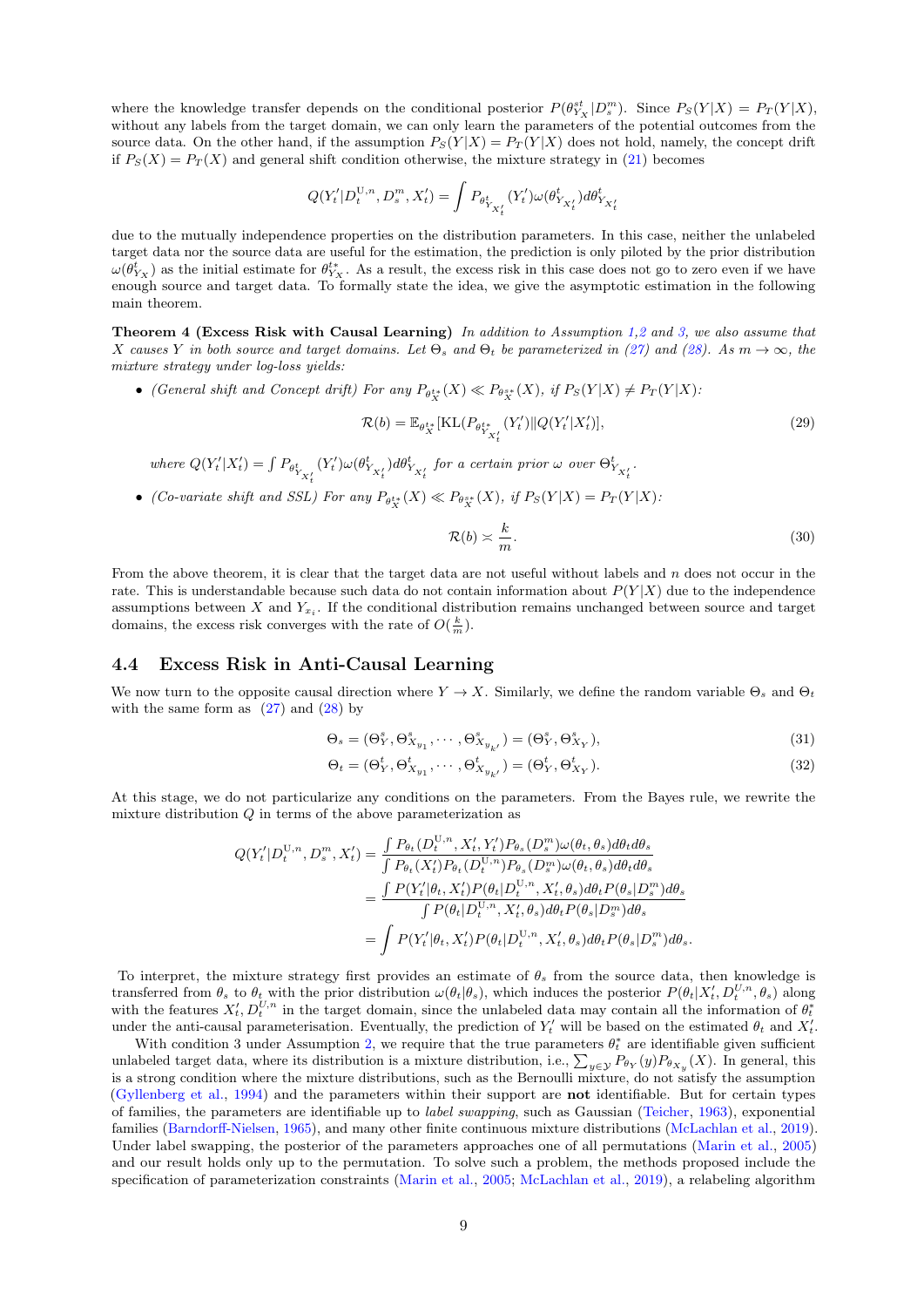[\(Stephens,](#page-11-24) [2000\)](#page-11-24), and constraint clustering (Grün and Leisch, [2009\)](#page-10-24). Once the label swapping is addressed, most mixed distributions are identifiable [\(McLachlan et al.,](#page-11-22) [2019;](#page-11-22) [Titterington et al.,](#page-11-25) [1985\)](#page-11-25) and our results hold as well. For illustration, we give a simple example of a categorical mixture distribution identifiable by adding structural constraints to the parameterization in Appendix [A.](#page-11-15) We will now consider different distribution shift scenarios under anti-causal learning and derive the corresponding asymptotic estimation for the excess risk.

Theorem 5 (Excess Risk with Anti-causal Learning) In addition to Assumptions [1,](#page-4-2) [2](#page-7-0) and [3,](#page-7-1) we also assume  $Y \to X$  in both source and target domains. Let  $\Theta_s$  and  $\Theta_t$  be parameterised in [\(31\)](#page-8-0) and [\(32\)](#page-8-1). As  $m \times n^p$ for some  $p > 0$  and  $n \to \infty$ , the mixture strategy under log-loss yields:

• (General shift) If  $P_S(Y) \neq P_T(Y)$ ,  $P_S(X|Y) \neq P_T(X|Y)$ ,

<span id="page-9-1"></span>
$$
\mathcal{R}(b) \asymp \frac{1+k'}{n}.\tag{33}
$$

• (Conditional shift) If  $P_S(Y) = P_T(Y)$ ,  $P_S(X|Y) \neq P_T(X|Y)$ ,

$$
\mathcal{R}(b) \asymp \frac{k'}{n} + \frac{1}{n \vee n^p}.\tag{34}
$$

• (Target shift) If  $P_S(Y) \neq P_T(Y)$ ,  $P_S(X|Y) = P_T(X|Y)$ ,

$$
\mathcal{R}(b) \asymp \frac{1}{n} + \frac{k'}{n \vee n^p}.\tag{35}
$$

• (SSL) If  $P_S(Y) = P_T(Y)$ ,  $P_S(X|Y) = P_T(X|Y)$ ,

$$
\mathcal{R}(b) \asymp \frac{k' + 1}{n \vee n^p}.\tag{36}
$$

In contrast to causal learning, in the general shift case we can achieve good generalization ability only with the unlabeled target data, while the source data do not help at all. In the conditional shift and target shift cases, we can further show that the source data can only help improve the excess risk from  $O(\frac{k'+1}{n})$  to  $O(\frac{k'+1-j}{n} + \frac{j}{n\sqrt{n^p}})$ depending on how many j common parameters  $\theta_s^*$  and  $\theta_t^*$  share. Intuitively,  $O(\frac{k'+1-j}{n})$  can be viewed as the learning cost for  $k' + 1 - j$  domain-specific parameters and  $O(\frac{j}{n \vee n^p})$  as the learning cost for domain-sharing parameters. Therefore, the source data are incapable of changing the overall rate since the unlabeled target data always dominates the rate. In SSL, the rate  $O(\frac{k'+1}{n\sqrt{n^p}})$  indicates that unlabeled target data are as useful as the labeled source data and that sufficient source data (e.g.,  $p > 1$ ) can indeed change the convergence rate. The results show that the learning complexity under different causal directions will vary. This crucial distinction discloses how the causal relationships affect the model complexity and its generalization ability.

Our results in Theorem [1,](#page-6-3) [4,](#page-8-2) [5](#page-9-1) establish the convergence rate for the mixture strategy. Here we show that this strategy is in fact optimal for log-loss.

#### Lemma 1 (Worst-Case Excess Risk) For log-loss,

<span id="page-9-0"></span>
$$
\min_{b} \max_{\theta_s^*, \theta_t^*} \mathcal{R}(b) = \max_{\omega(\theta_s, \theta_t)} I(Y'_t; \Theta_t, \Theta_s | D_s^m, D_t^{U, n}, X'_t),
$$

where  $(\Theta_t, \Theta_s)$  is endowed with some prior distribution  $\omega$ .

This lemma exactly characterizes the excess risk for log-loss in the worst case. It shows that the worst-case regret is captured by the same CMI term as in Theorem [1,](#page-6-3) although maximized w.r.t. the prior distribution over the source and target parameters. However, it can be shown that the maximization does not change the convergence rate of the mutual information term [\(Clarke and Barron,](#page-10-25) [1994;](#page-10-25) [Merhav and Feder,](#page-11-19) [1998\)](#page-11-19). In other words, the convergence rate in Theorem [4,](#page-8-2) [5](#page-9-1) is indeed optimal and cannot be improved using a different learning algorithm. Even though we only consider the log-loss in previous analysis, the results can be extended straightforwardly in the case of other general loss functions, such as exponentially concave or bounded losses, where the excess risk is captured by the same CMI term in Theorem [1](#page-6-3) (see Theorem [3](#page-7-4) for bounded losses as an example).

## 5 Conclusions

This paper proposes a probabilistic framework that articulates the connection between transfer learning and causal mechanisms. We explicitly depict the rate of the learning performance under different causal mechanisms and domain shift conditions, from which the usefulness of the source and target data is manifested. However, in our analysis, the ignorability assumption (e.g.,  $X$  and  $Y$  are unconfounded) is crucial. The possible future challenge could be performing a similar analysis for the case with more than two variables (e. g. causal models with con-founders), which improves the generality and applicability in real-world problems.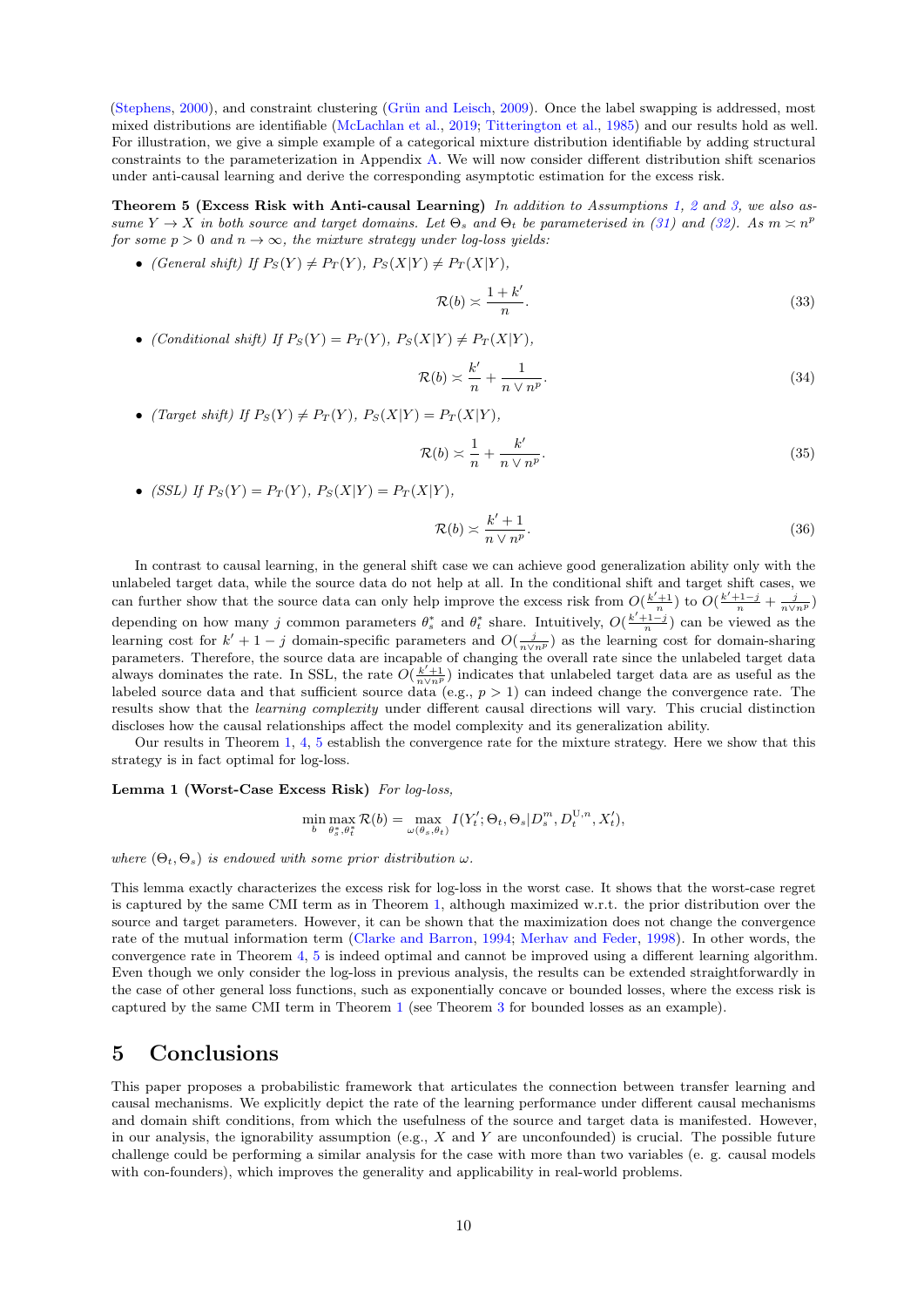## References

- <span id="page-10-7"></span>Arjovsky, M., Bottou, L., Gulrajani, I., and Lopez-Paz, D. (2019). Invariant risk minimization. arXiv preprint arXiv:1907.02893.
- <span id="page-10-23"></span>Barndorff-Nielsen, O. (1965). Identifiability of mixtures of exponential families. Journal of Mathematical Analysis and Applications, 12(1):115–121.
- <span id="page-10-4"></span>Bottou, L., Peters, J., Quiñonero-Candela, J., Charles, D. X., Chickering, D. M., Portugaly, E., Ray, D., Simard, P., and Snelson, E. (2013). Counterfactual reasoning and learning systems: The example of computational advertising. Journal of Machine Learning Research, 14(11).

<span id="page-10-15"></span>Cabreros, I. and Storey, J. D. (2019). Causal models on probability spaces. arXiv preprint arXiv:1907.01672.

- <span id="page-10-18"></span>Cai, T. T. and Wei, H. (2021). Transfer learning for nonparametric classification: Minimax rate and adaptive classifier. The Annals of Statistics, 49(1):100–128.
- <span id="page-10-13"></span>Castelli, V. and Cover, T. M. (1996). The relative value of labeled and unlabeled samples in pattern recognition with an unknown mixing parameter. IEEE Transactions on information theory, 42(6):2102–2117.
- <span id="page-10-21"></span>Clarke, B. S. and Barron, A. R. (1990). Information-theoretic asymptotics of bayes methods. IEEE Transactions on Information Theory, 36(3):453–471.
- <span id="page-10-25"></span>Clarke, B. S. and Barron, A. R. (1994). Jeffreys' prior is asymptotically least favorable under entropy risk. Journal of Statistical planning and Inference, 41(1):37–60.
- <span id="page-10-17"></span>Compton, S., Kocaoglu, M., Greenewald, K., and Katz, D. (2021). Entropic causal inference: Identifiability and finite sample results. arXiv preprint arXiv:2101.03501.
- <span id="page-10-8"></span>Cortes, C., Mohri, M., Riley, M., and Rostamizadeh, A. (2008). Sample selection bias correction theory. In International conference on algorithmic learning theory, pages 38–53. Springer.
- <span id="page-10-26"></span>Du, D.-Z. and Pardalos, P. M. (2013). Minimax and applications, volume 4. Springer Science & Business Media.
- <span id="page-10-0"></span>Gong, M., Zhang, K., Liu, T., Tao, D., Glymour, C., and Schölkopf, B. (2016). Domain adaptation with conditional transferable components. In *International conference on machine learning*, pages 2839–2848. PMLR.
- <span id="page-10-9"></span>Gretton, A., Smola, A., Huang, J., Schmittfull, M., Borgwardt, K., and Schölkopf, B. (2009). Covariate shift by kernel mean matching. Dataset shift in machine learning, 3(4):5.
- <span id="page-10-24"></span>Grün, B. and Leisch, F. (2009). Dealing with label switching in mixture models under genuine multimodality. Journal of Multivariate Analysis, 100(5):851–861.
- <span id="page-10-22"></span>Gyllenberg, M., Koski, T., Reilink, E., and Verlaan, M. (1994). Non-uniqueness in probabilistic numerical identification of bacteria. Journal of Applied Probability, 31(2):542–548.
- <span id="page-10-1"></span>Hernán, M. A. and Robins, J. M. (2010). Causal inference.
- <span id="page-10-2"></span>Holland, P. W. (1986). Statistics and causal inference. Journal of the American statistical Association, 81(396):945–960.
- <span id="page-10-3"></span>Imbens, G. W. and Rubin, D. B. (2015). Causal inference in statistics, social, and biomedical sciences. Cambridge University Press.
- <span id="page-10-5"></span>Kilbertus, N., Parascandolo, G., and Schölkopf, B. (2018). Generalization in anti-causal learning.  $arXiv$ preprint arXiv:1812.00524.
- <span id="page-10-16"></span>Kocaoglu, M., Dimakis, A. G., Vishwanath, S., and Hassibi, B. (2017). Entropic causal inference. In Thirty-First AAAI Conference on Artificial Intelligence.
- <span id="page-10-20"></span>Kpotufe, S. and Martinet, G. (2018). Marginal singularity, and the benefits of labels in covariate-shift. In Conference On Learning Theory, pages 1882–1886. PMLR.
- <span id="page-10-6"></span>Kuang, K., Cui, P., Athey, S., Xiong, R., and Li, B. (2018). Stable prediction across unknown environments. In Proceedings of the 24th ACM SIGKDD International Conference on Knowledge Discovery & Data Mining, pages 1617–1626.
- <span id="page-10-19"></span>Li, Q. J. (1999). Estimation of mixture models. Yale University.
- <span id="page-10-12"></span>Li, Y.-F. and Zhou, Z.-H. (2014). Towards making unlabeled data never hurt. IEEE transactions on pattern analysis and machine intelligence, 37(1):175–188.
- <span id="page-10-14"></span>Liang, F., Mukherjee, S., and West, M. (2007). The use of unlabeled data in predictive modeling. *Statistical* Science, 22(2):189–205.
- <span id="page-10-10"></span>Magliacane, S., van Ommen, T., Claassen, T., Bongers, S., Versteeg, P., and Mooij, J. M. (2017). Domain adaptation by using causal inference to predict invariant conditional distributions. arXiv preprint arXiv:1707.06422.
- <span id="page-10-11"></span>Mahajan, D., Tople, S., and Sharma, A. (2021). Domain generalization using causal matching. In International Conference on Machine Learning, pages 7313–7324. PMLR.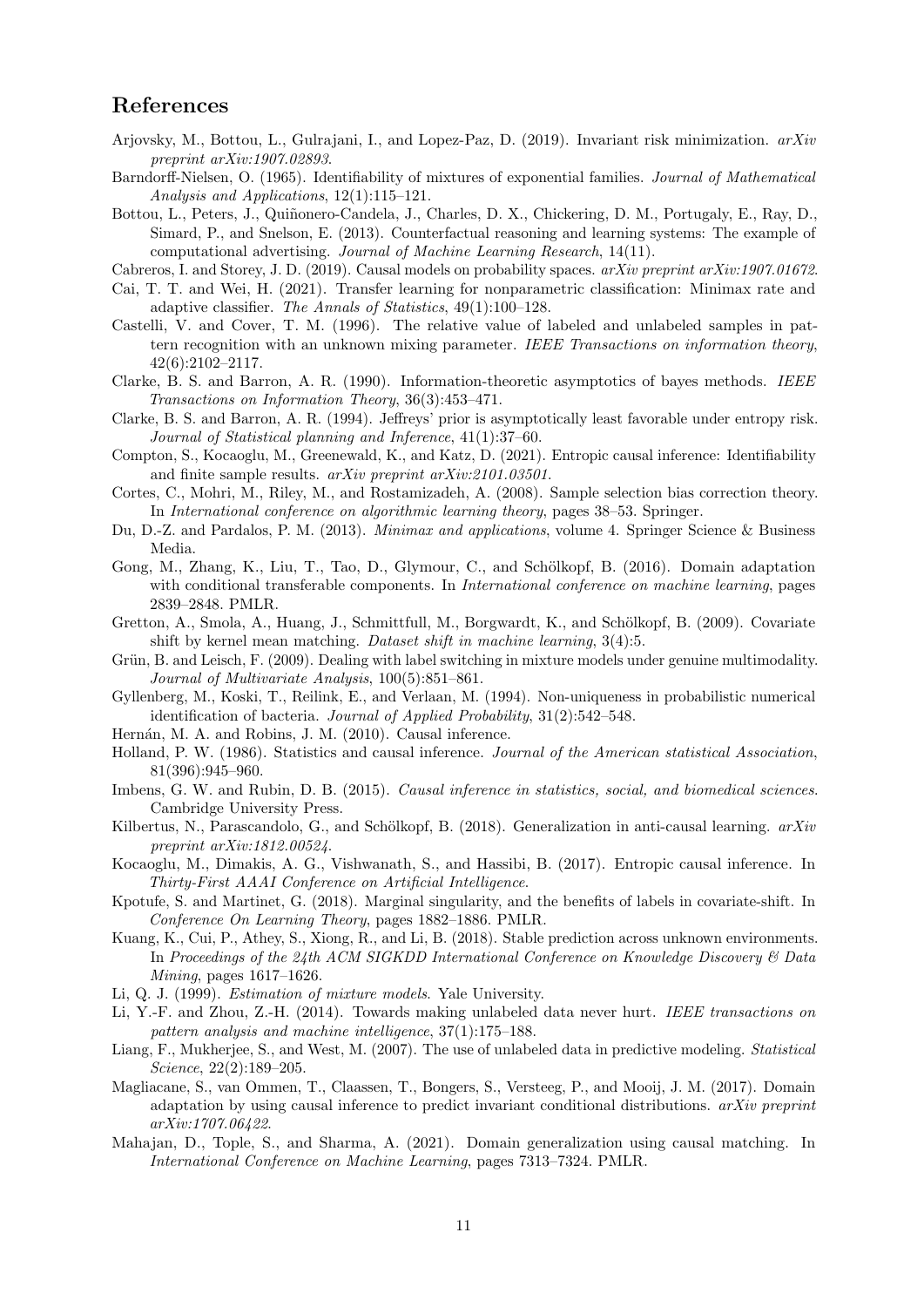- <span id="page-11-18"></span>Maity, S., Sun, Y., and Banerjee, M. (2020). Minimax optimal approaches to the label shift problem. arXiv preprint arXiv:2003.10443.
- <span id="page-11-23"></span>Marin, J.-M., Mengersen, K., and Robert, C. P. (2005). Bayesian modelling and inference on mixtures of distributions. Handbook of statistics, 25:459–507.
- <span id="page-11-22"></span>McLachlan, G. J., Lee, S. X., and Rathnayake, S. I. (2019). Finite mixture models. Annual review of statistics and its application, 6:355–378.
- <span id="page-11-19"></span>Merhav, N. and Feder, M. (1998). Universal prediction. IEEE Transactions on Information Theory, 44(6):2124–2147.
- <span id="page-11-3"></span>Moraffah, R., Karami, M., Guo, R., Raglin, A., and Liu, H. (2020). Causal interpretability for machine learning-problems, methods and evaluation. ACM SIGKDD Explorations Newsletter, 22(1):18–33.
- <span id="page-11-16"></span>Mourtada, J. and Gaïffas, S. (2019). An improper estimator with optimal excess risk in misspecified density estimation and logistic regression. arXiv preprint arXiv:1912.10784.
- <span id="page-11-4"></span>Pan, S. J., Tsang, I. W., Kwok, J. T., and Yang, Q. (2010). Domain adaptation via transfer component analysis. IEEE transactions on neural networks, 22(2):199–210.
- <span id="page-11-12"></span>Pearl, J. (2009). Causality. Cambridge university press.
- <span id="page-11-2"></span>Pearl, J. and Mackenzie, D. (2018). The book of why: the new science of cause and effect. Basic books.
- <span id="page-11-8"></span>Rojas-Carulla, M., Schölkopf, B., Turner, R., and Peters, J. (2018). Invariant models for causal transfer learning. The Journal of Machine Learning Research, 19(1):1309–1342.
- <span id="page-11-13"></span>Rosenbaum, P. R. and Rubin, D. B. (1983). The central role of the propensity score in observational studies for causal effects. Biometrika, 70(1):41–55.
- <span id="page-11-0"></span>Schölkopf, B., Janzing, D., Peters, J., Sgouritsa, E., Zhang, K., and Mooij, J. (2012). On causal and anticausal learning. arXiv preprint arXiv:1206.6471.
- <span id="page-11-11"></span>Seeger, M. (2000). Input-dependent regularization of conditional density models. Technical report.
- <span id="page-11-6"></span>Shen, J., Qu, Y., Zhang, W., and Yu, Y. (2018). Wasserstein distance guided representation learning for domain adaptation. In Thirty-Second AAAI Conference on Artificial Intelligence.
- <span id="page-11-14"></span>Spirtes, P., Glymour, C. N., Scheines, R., and Heckerman, D. (2000). Causation, prediction, and search. MIT press.
- <span id="page-11-24"></span>Stephens, M. (2000). Dealing with label switching in mixture models. Journal of the Royal Statistical Society: Series B (Statistical Methodology), 62(4):795–809.
- <span id="page-11-21"></span>Teicher, H. (1963). Identifiability of finite mixtures. The annals of Mathematical statistics, pages 1265–1269.
- <span id="page-11-25"></span>Titterington, D. M., Afm, S., Smith, A. F., Makov, U., et al. (1985). Statistical analysis of finite mixture distributions, volume 198. John Wiley & Sons Incorporated.
- <span id="page-11-7"></span>Tzeng, E., Hoffman, J., Saenko, K., and Darrell, T. (2017). Adversarial discriminative domain adaptation. In Proceedings of the IEEE conference on computer vision and pattern recognition, pages 7167–7176.
- <span id="page-11-17"></span>Van der Vaart, A. W. (2000). Asymptotic statistics, volume 3. Cambridge university press.
- <span id="page-11-20"></span>Xie, Q. and Barron, A. R. (2000). Asymptotic minimax regret for data compression, gambling, and prediction. IEEE Transactions on Information Theory, 46(2):431–445.
- <span id="page-11-5"></span>Zhang, J., Li, W., and Ogunbona, P. (2017). Joint geometrical and statistical alignment for visual domain adaptation. In Proceedings of the IEEE conference on computer vision and pattern recognition, pages 1859–1867.
- <span id="page-11-1"></span>Zhang, K., Schölkopf, B., Muandet, K., and Wang, Z. (2013). Domain adaptation under target and conditional shift. In International Conference on Machine Learning, pages 819–827. PMLR.
- <span id="page-11-9"></span>Zhang, T. and Oles, F. (2000). The value of unlabeled data for classification problems. In Proceedings of the Seventeenth International Conference on Machine Learning,(Langley, P., ed.), volume 20, page 0. Citeseer.
- <span id="page-11-10"></span>Zhu, J. (2020). Semi-supervised learning: the case when unlabeled data is equally useful. In Conference on Uncertainty in Artificial Intelligence, pages 709–718. PMLR.

## <span id="page-11-15"></span>A Experiments

We will firstly numerically confirm our main results using a toy example. Then we elaborate on the case when the data can be modeled both as causal learning and anti-causal learning. We show that the model selection closely hinges on the ways of parametrization, the number of samples and the distribution shift conditions.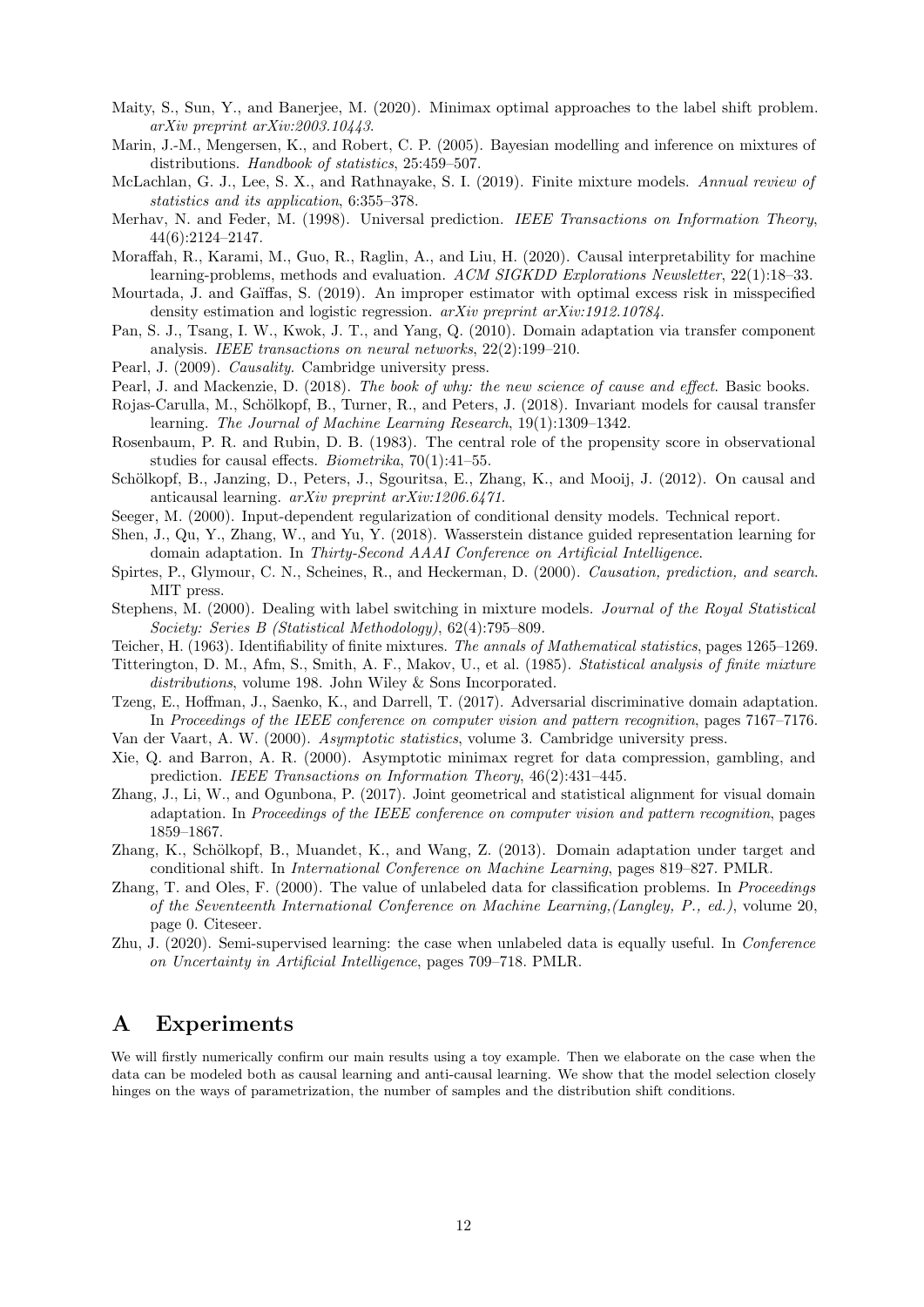#### A.1 A toy example

We will numerically confirm our main results using a toy example. We consider a simple example where  $\mathcal{Y} = \{0, 1\}$ and  $\mathcal{X} = \{1, 2, 3, 4\}$ . In the causal learning, we model the data distributions as

$$
X \sim \text{Cat}(\theta_{x_1}, \theta_{x_2}, \theta_{x_3}, \theta_{x_4})
$$
  

$$
Y_{x_i} \sim \text{Ber}(\theta_{Y_{x_i}}) \text{ for } i = 1, 2, 3, 4.
$$

We set  $\theta_X^{t*} = (0.25, 0.25, 0.25, 0.25)$  and  $\theta_{Y_X}^{t*} = (0.3, 0.4, 0.5, 0.6)$  for synthetic experiments, and we will vary  $\theta_X^{s*} = (0.6, 0.1, 0.1, 0.2)$  and  $\theta_{Y_X}^{s*} = (0.5, 0.5, 0.3, 0.5)$  for the co-variate shift and concept drift conditions, respectively. The parameters are estimated using the maximum likelihood algorithm and used in the prediction. We run the experiments 3000 repeatedly and the results are shown in Figure [2.](#page-12-0) For general shift case in (a), we fix  $m = 2000$ and vary  $n$  from 500 to 16000 and it can be seen that with the unlabeled target sample increasing, the risk will remain around 0.34 and hence does not converge in this case. We sketch the regret for co-variate shift and semi-supervised learning in the figures (b) and (d), here we fix  $n = 2000$  and vary m from 500 to 16000. It can be seen in that  $\mathcal{R}(b)$  in blue converges to zero with m increasing in these two cases, then we also plot the  $\mathcal{R}(b)^{-1}$  in red to show the rate. The reciprocal of the excess risk is linear in the source sample size, which coincides with our theoretical analysis. It is worth pointing out that the slopes are different in these two cases because the quantity will depend on the Fisher information matrix of  $P_{\theta_{Y_X}^{s*}}(Y)$  and the distribution of the co-variate X varies across two domains. For concept drift learning in (c), we fix  $n = 2000$  and vary m from 500 to 16000. Similar to general shift case, the excess risk is maintaining around  $0.34$  as well, which is independent of the source sample size m.



Figure 2: Excess risk comparisons under causal learning. (a) and (c) represents the results of  $\mathcal{R}(b)$  for general shift case and concept drift learning, where we vary n from 500 to 16000 in (a), and fix  $n = 2000$ but vary m from 500 to 16000 in (c). We sketch the results  $\mathcal{R}(b)$  for co-variate shift and semi-supervised learning in (b) and (d), here we fix  $n = 2000$  and vary m from 500 to 16000. We also plot  $\mathcal{R}(b)^{-1}$  to show the rate w.r.t. m. We plot all excess risks in blue and their reciprocals in red. All results are derived by 3000 experimental repeats.

In the anti-causal learning, we will model the distributions of the potential outcome random variables as

<span id="page-12-0"></span>
$$
Y \sim \text{Ber}(\theta_Y),
$$
  
\n
$$
X_0 \sim \text{Cat}(\theta_0, \theta_0 + 0.55, \theta_0 + 0.2, 0.25 - 3\theta_0),
$$
  
\n
$$
X_1 \sim \text{Cat}(\theta_1, \theta_1 + 0.25, 0.4 - 3\theta_1, \theta_1 + 0.35).
$$

For experiments, we set  $\theta^{t*}_Y = 0.5$  and  $\theta^{t*}_{X_0} = \theta^{t*}_{X_1} = 0.05$  as an example, and we will vary  $\theta^{s*}_Y = 0.7$  and  $\theta_{X_0}^{s*} = \theta_{X_1}^{t*} = 0.01$  for the target shift and conditional shift conditions, respectively. Using the maximum likelihood algorithm, we sketch the results in Figure [3.](#page-13-1) For the general shift case in (a), the excess risk converges as n becomes larger, and more explicitly  $\mathcal{R}(b)^{-1}$  is linear in n, which confirms our theoretical result. For target shift and conditional shift in (b) and (c), it can be seen in that  $\mathcal{R}(b)$  converges to a non-zero value  $\lambda$  with m increasing in these two cases, then we also plot the  $(R(b) - \lambda)^{-1}$  to show the rate w.r.t. the sample size  $m + n$ . These two curves indicate that the source data can only help reduce the excess risk up to a constant. For semi-supervised learning in  $(d)$ , as expected, the excess risk will converge to zero as m increases. It is also observed that the slope of the reciprocal is higher compared to general shift condition, implying the source data contain more information than the unlabeled target data and lead to higher scaling factor  $c$  (e.g.,  $O(\frac{c}{m})$ ) in the rate. We empirically depict the rate of the learning performance under different causal mechanisms and domain shift conditions, from which the usefulness of the source and target data is manifested.

### A.2 Model Selection from a causality perspective

Although in this work we primarily focus on the setup where the task is known to be either causal learning or anti-causal learning, it is also interesting to consider the scenario when the data can be modeled in both directions. If this is the case, our results imply that we should take advantage of this property and use whichever model that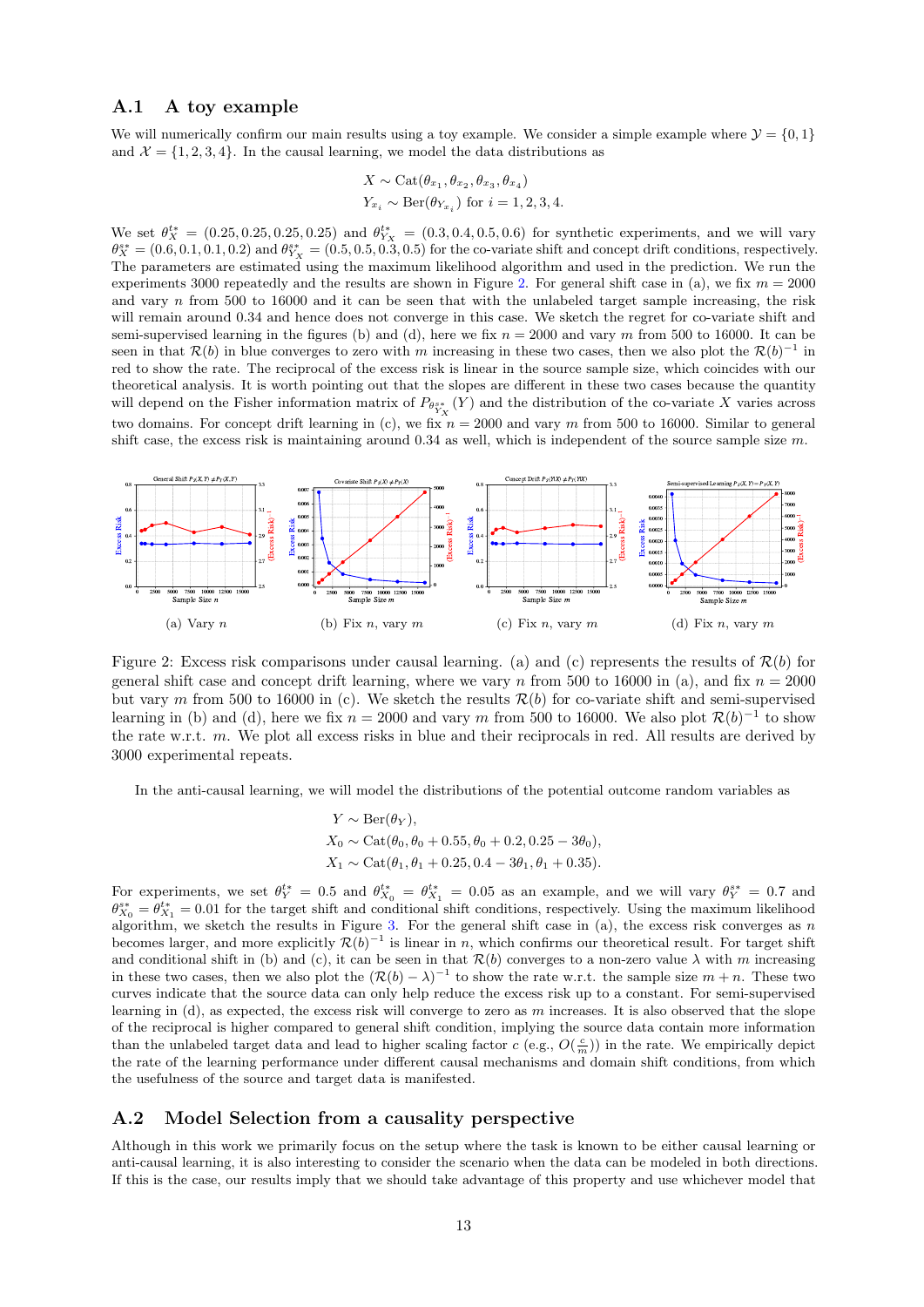

<span id="page-13-1"></span>Figure 3: Excess risk comparisons under anti-causal learning. (a) represents the results of  $\mathcal{R}(b)$  and  $\mathcal{R}(b)^{-1}$  for general shift case, and we vary n from 500 to 16000. We sketch the results  $\mathcal{R}(b)$  for label shift, label concept drift and semi-supervised learning in (b), (c) and (d). Here we fix  $n = 2000$  and vary m from 500 to 16000. It can be seen in that  $\mathcal{R}(b)$  converges to a non-zero value  $\lambda$  with m increasing in (b) and (c), then we also plot  $(R(b) - \lambda)^{-1}$  to show the rate w.r.t.  $m + n$ . We plot all the excess risks in blue and their reciprocals in red. All results are derived by 3000 experimental repeats.

achieves a better learning performance. This can be viewed as a model selection problem. Referring to the Table 1, for semi-supervised learning, the rate from the causal direction will be  $O(\frac{k}{m})$  while  $O(\frac{k'+1}{m+n})$  for anti-causal learning. If we have abundant source data  $(n \ll m)$  and  $k < k' + 1$ , fitting from the causal direction will be easier. In contrast, if we have abundant target data  $(m \ll n)$ , then fitting from the anti-causal direction will be more favourable. Using similar arguments in the transfer learning scenarios, if the co-variate shift assumption does not hold, the source data will be unhelpful from the causal direction, and we should always fit from the anti-causal direction. Otherwise, the model selection is, again, determined by the sample sizes  $m$  and  $n$ .

Overall, if a general transfer learning task can be modeled in both causal and anti-causal directions, both models can be more favourable than the other option depending on how we do the parameterisation, how many data samples we have and how different the source and target domains are.

## B Proofs

### <span id="page-13-0"></span>B.1 Technical Conditions

We make following three additional technical conditions along with Assumption [2](#page-7-0) for the parametric distributions under both causal and anti-causal learning.

• Condition 4: Assume that for all  $\theta_s$  in some neighbourhood of  $\theta_s^*$  and  $\theta_t$  in some neighbourhood of  $\theta_t^*$ , the normalized Rényi divergences of order  $1 + \lambda$ , the following holds

$$
\log \int P_{\theta_s^*}(x, y)^{1+\lambda} P_{\theta_s}(x, y)^{-\lambda} dx dy < \infty,
$$
\n(37)

$$
\log \int P_{\theta_t^*}(x)^{1+\lambda} P_{\theta_t}(x)^{-\lambda} dx < \infty \tag{38}
$$

for sufficiently small  $\lambda > 0$ .

• Condition 5: Assume that for all  $\theta_s$  in some neighbourhood of  $\theta_s^*$  and  $\theta_t$  in some neighbourhood of  $\theta_t^*$ , the moment generating function is bounded as

$$
\mathbb{E}_{\theta_s^*} \left[ e^{\lambda \frac{\partial^2}{\partial \theta_j \partial \theta_k} \log p(X_s, Y_s | \theta_s)} \right] < \infty,\tag{39}
$$

$$
\mathbb{E}_{\theta_t^*} \left[ e^{\lambda \frac{\partial^2}{\partial \theta_j \partial \theta_k} \log p(X_t | \theta_t)} \right] < \infty,\tag{40}
$$

for all  $j, k = 1, \ldots, d$  with some small  $\lambda > 0$ , where d is determined based on the causal models and conditional shifting conditions.

• Condition 6: Let  $l_s := [(\nabla \log p(X, Y | \theta_s^*)), \mathbf{0}_{d'}]^T, l_t := [\mathbf{0}_{d''}, \nabla \log p(X | \theta_t^*)]^T$ , where  $\mathbf{0}_{d''}$  denotes the zero vector with length  $d''$ , and  $d''$  denotes the number of domain-specific parameters which will be specified later. We also define  $l'_s, l'_t$  as an independent copy of  $l_s$  and  $l_t$ , respectively. We assume the moment generating functions

$$
\mathbb{E}\left[e^{\lambda l_s^T I_0 l_s}\right], \mathbb{E}\left[e^{\lambda l_s^T I_0 l_s'}\right], \mathbb{E}\left[e^{\lambda l_t^T I_0 l_t}\right],
$$
  

$$
\mathbb{E}\left[e^{\lambda l_t^T I_0 l_t'}\right], \mathbb{E}\left[e^{\lambda l_t^T I_0 l_s}\right]
$$

exist for some small enough  $\lambda > 0$ .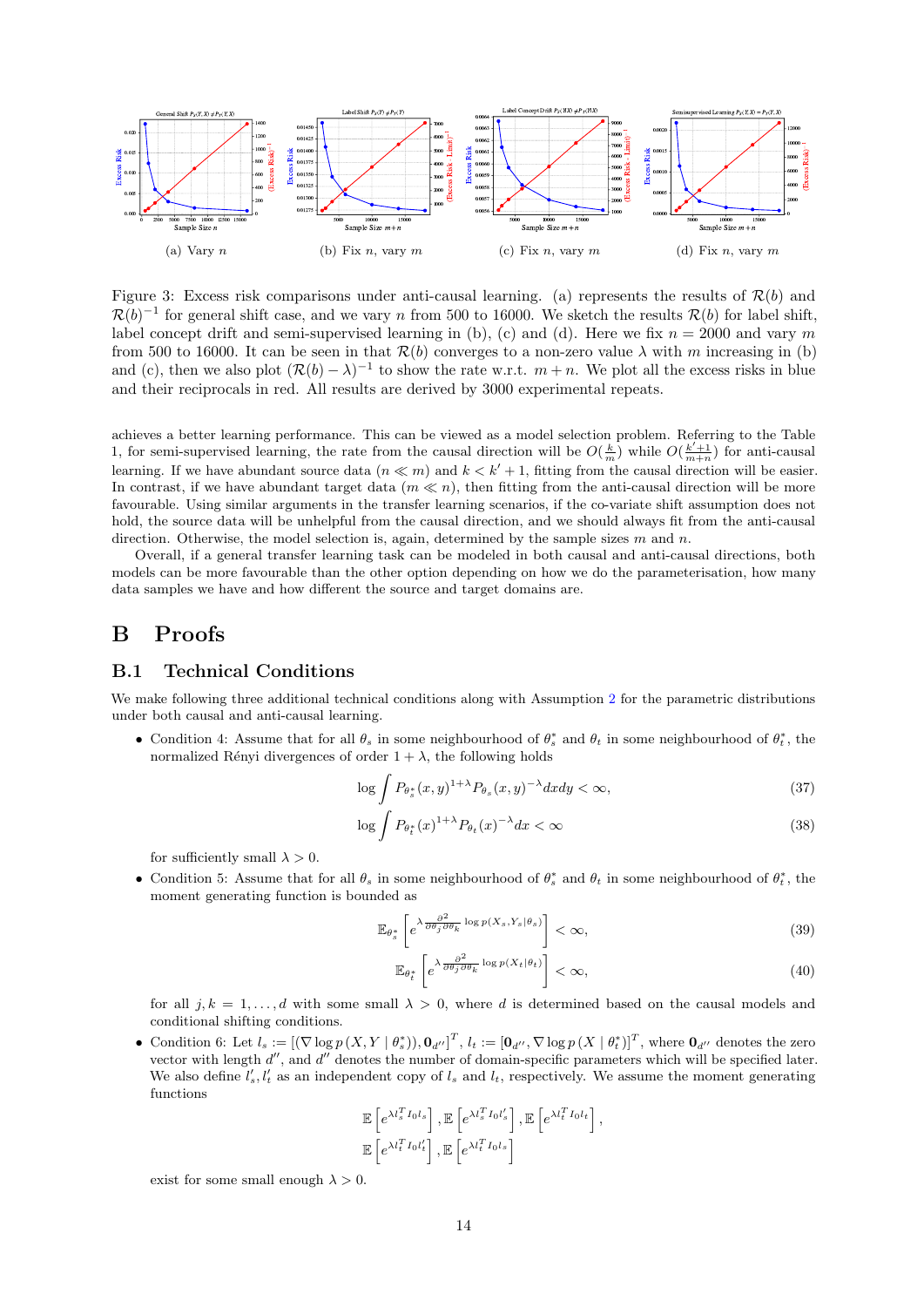Remark 1 These three technical conditions are adopted and modified from [Zhu](#page-11-10) [\(2020\)](#page-11-10) to ensure that the posterior of the parameters converges to their true values at an appropriate rate for both source and target domains. We will mainly use these conditions for asymptotic estimation of KL divergence, e.g., see proof of Lemma [2.](#page-14-0)

#### B.2 Mixture Asymptotics Lemma

<span id="page-14-0"></span>**Lemma [2](#page-7-0) (Mixture Asymptotics)** Under Assumption [1,](#page-4-2)2[,3](#page-7-1) and assume  $m \times n^p$  for some  $p > 0$  and let  $n \to \infty$ , then the mixture strategy yields

$$
D(P_{\theta^*}(D_s^m, D_t^{U,n}) \| Q(D_s^m, D_t^{U,n})) = \frac{d}{2} \log \frac{1}{2\pi e} + \log \frac{1}{\omega(\theta^*)} + \frac{1}{2} \log \det(I_{st}) + o(\frac{1}{n \vee m}),\tag{41}
$$

where  $\theta^* \in \mathbb{R}^d$  denotes the total parameters that characterize the source and target distributions and d denotes the total dimension, depending on the causal directions and distribution shifting conditions. The Fisher information matrix associated with  $D_s^m$  and  $D_t^{U,n}$  is defined as  $I_{st} = -\mathbb{E}_{\theta^*}[\nabla^2 \log P(D_s^m, D_t^{U,n}|\theta^*)].$ 

#### Proof

The proof and result is a generalization of [Clarke and Barron](#page-10-21) [\(1990\)](#page-10-21); [Zhu](#page-11-10) [\(2020\)](#page-11-10) with some modifications to fit our purpose. Without the loss of generality, we first assume that the source parameter and target parameter will have  $\tilde{k} + 1 - c$  domain-specific parameters and c domain-sharing parameters, where  $\tilde{k} = k$  for causal learning and  $\tilde{k} = k'$  for anti-causal learning. c will vary under different shift conditions. For example, under the target shift condition in anti-causal learning, c will be  $k'$  for identical parameters  $\theta_{X_{y_i}}$  in both domains; In conditional shift condition,  $c = 1$  since  $\theta_Y^{s*} = \theta_Y^{t*}$ . With a little abuse of notation in this section, we denote the true source specific parameters by  $\theta_s^* \in \mathbb{R}^{\tilde{k}+1-c}$ , the target specific parameters by  $\theta_t^* \in \mathbb{R}^{\tilde{k}+1-c}$  and the domain-sharing parameters as  $\theta_c^* \in \mathbb{R}^c$ . Then the source data  $(X, Y)$  is drawn from the distribution  $P_{\theta_c^*, \theta_s^*}$  and the target data X is drawn from the distribution  $P_{\theta_c^*,\theta_t^*}$  under such parameterization. For simplicity, we can write the joint domain parameters  $\theta^* = (\theta_c^*, \theta_s^*, \theta_t^*)$  and the joint distribution for the source domain data and target domain data is expressed by

$$
P_{\theta^*}(D_s^m, D_t^{U,n}) = P_{\theta_c^*, \theta_s^*}(D_s^m) P_{\theta_c^*, \theta_t^*}(D_t^{U,n}) = \prod_{i=1}^m P_{\theta_c^*, \theta_s^*}(D_s^m) \prod_{j=1}^n P_{\theta_c^*, \theta_t^*}(D_t^{U,n}).
$$
\n(42)

Based on the notations above, we define the score functions by

$$
l_s(\theta_s, \theta_c) = \nabla \log P(D_s^m | \theta_s, \theta_c), \qquad (43)
$$

$$
l_t(\theta_t, \theta_c) = \nabla \log P(D_t^{U, n} | \theta_t, \theta_c), \tag{44}
$$

$$
l_{st}(\theta) = \nabla \log P(D_t^{U,n}, D_s^m | \theta).
$$
\n(45)

Note that

$$
l_{st}(\theta^*) = \begin{bmatrix} l_s(\theta_s^*, \theta_c^*) \\ \mathbf{0}_{\tilde{k}+1-c} \end{bmatrix} + \begin{bmatrix} \mathbf{0}_{\tilde{k}+1-c} \\ l_t(\theta_t^*, \theta_c^*) \end{bmatrix},
$$
(46)

where  $\mathbf{0}_{\tilde{k}+1-c}$  denotes the zero vector with length  $\tilde{k}+1-c$ . We next restate the corresponding Fisher information matrix,

$$
I_s = -\mathbb{E}_{\theta_s^*, \theta_c^*} [\nabla^2 \log P(X_s, Y_s | \theta_s^*, \theta_c^*)] \in \mathbb{R}^{(\tilde{k}+1) \times (\tilde{k}+1)},\tag{47}
$$

$$
I_t = -\mathbb{E}_{\theta_t^*, \theta_c^*}[\nabla^2 \log P(X_t | \theta_t, \theta_c)] \in \mathbb{R}^{(\tilde{k}+1) \times (\tilde{k}+1)}
$$
\n(48)

$$
I_0 = -\mathbb{E}_{\theta^*}[\nabla^2 \log P(X_s, Y_s, X_t | \theta^*)] \in \mathbb{R}^{(2\tilde{k} + 2 - c) \times (2\tilde{k} + 2 - c)},\tag{49}
$$

$$
I_{st} = -\mathbb{E}_{\theta^*}[\nabla^2 \log P(D_t^{U,n}, D_s^m | \theta^*)] \in \mathbb{R}^{(2\tilde{k} + 2 - c) \times (2\tilde{k} + 2 - c)}.
$$
 (50)

Their corresponding empirical versions are denoted by,

$$
\tilde{I}_s(\theta_s, \theta_c) = -[\nabla^2 \log P(X_s, Y_s | \theta_s, \theta_c)] \in \mathbb{R}^{(\tilde{k}+1) \times (\tilde{k}+1)},\tag{51}
$$

$$
\tilde{I}_t(\theta_t, \theta_c) = -[\nabla^2 \log P(X_t | \theta_t, \theta_c)] \in \mathbb{R}^{(\tilde{k}+1) \times (\tilde{k}+1)},\tag{52}
$$

$$
\tilde{I}_0(\theta) = -[\nabla^2 \log P(X_s, Y_s, X_t | \theta^*)] \in \mathbb{R}^{(2\tilde{k} + 2 - c) \times (2\tilde{k} + 2 - c)},
$$
\n(53)

$$
\tilde{I}_{st}(\theta) = -[\nabla^2 \log P(D_t^{U,n}, D_s^m | \theta)] \in \mathbb{R}^{(2\tilde{k} + 2 - c) \times (2\tilde{k} + 2 - c)}.
$$
\n(54)

For convenience, if not otherwise stated we will simply omit brackets for  $\theta^*$  in the sequel, e.g., we write  $\tilde{I}_{st}(\theta^*)$  as  $\tilde{I}_{st}$ . Define the neighbourhood of  $\theta^*$  by  $N_{\delta} = \{\theta : ||\theta - \theta^*|| \leq \delta\}$  where the norm in  $\mathbb{R}^{2\tilde{k}+2-c}$  is defined as

$$
\|\xi\|^2 = \xi^T I_0 \xi. \tag{55}
$$

Define

$$
L(\theta^*) = l_{st}^T(\theta^*) I_{st}^{-1} l_{st}(\theta^*).
$$
\n(56)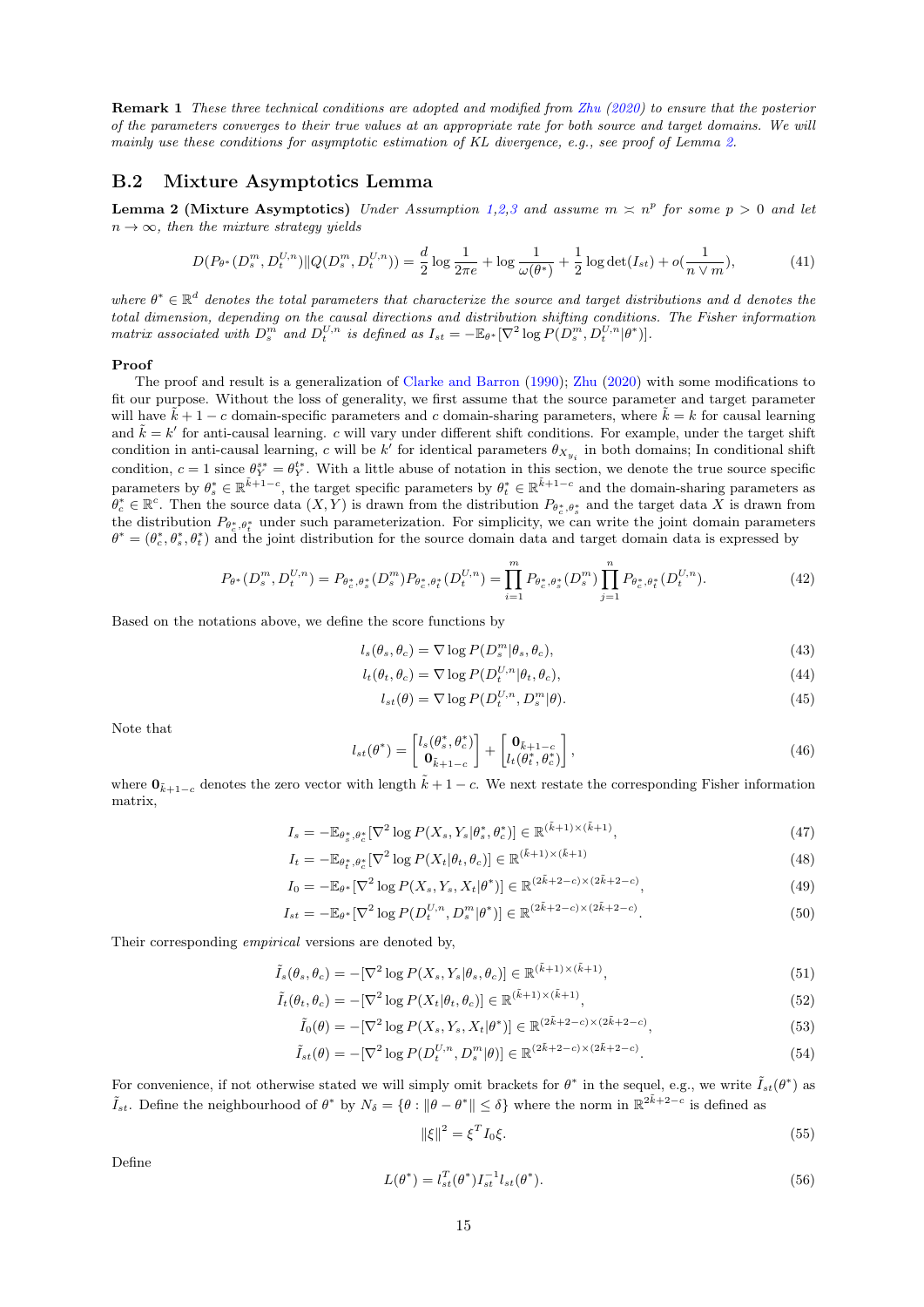Note that,

$$
\mathbb{E}[L(\theta^*)] = \mathbb{E}[\text{Tr}(I_{st}^{-1}l_{st}(\theta^*)^T l_{st}(\theta^*))]
$$
  
\n
$$
= \text{Tr}(I_{st}^{-1} \mathbb{E}[l_{st}(\theta^*)^T l_{st}(\theta^*))]
$$
  
\n
$$
= \text{Tr}(I_{st}^{-1} I_{st})
$$
  
\n
$$
= 2\tilde{k} + 2 - c.
$$
 (57)

For  $0 < \epsilon < 1$  and  $\delta > 0$ , we define three events  $A(\delta, \epsilon)$ ,  $B(\delta, \epsilon)$  and  $C(\delta)$  as

$$
A(\delta,\epsilon) = \left\{ \int_{N_{\delta}^c} P\left( D_m^s, D_t^{U,n} \mid \theta \right) \omega(\theta) d\theta \le \epsilon \int_{N_{\delta}} P\left( D_m^s, D_t^{U,n} \mid \theta \right) \omega(\theta) d\theta \right\},\tag{58}
$$

$$
B(\delta,\epsilon) := \left\{ (1-\epsilon) \left( \theta - \theta^* \right)^T I_{st} \left( \theta - \theta^* \right) \le \left( \theta - \theta^* \right)^T \left( \tilde{I}_{st}(\theta') \right) \left( \theta - \theta^* \right), \tag{59}
$$

$$
\leq (1+\epsilon)\left(\theta-\theta^*\right)^{T} I_{st}\left(\theta-\theta^*\right) \quad \text{for all } \theta,\theta' \in N_{\delta}\}\tag{60}
$$

$$
C(\delta) := \left\{ L(\theta^*) \le \min\{n, m\} \delta^2 \right\},\tag{61}
$$

and

$$
\rho(\delta, \theta^*) = \sup_{\theta \in N_{\delta}} \left| \frac{\omega(\theta)}{\omega(\theta^*)} \right|.
$$
\n(62)

Following the similar procedures in [Clarke and Barron](#page-10-21) [\(1990\)](#page-10-21), we have the following upper and lower bounds on the density ratio.

**Lemma 3** We assume the condition 3 in Assumption [2](#page-7-0) holds that  $P^*_{\theta}$  is twice differentiable around  $\theta^*$  and  $I_{st}$  is positive definite. With proper prior  $\omega(\theta)$ , then on the set of  $A \cap B$ , we have,

$$
\frac{Q(D_m^s, D_n^{t,U})}{P_{\theta^*}(D_m^s, D_n^{t,U})} \le (1+\epsilon)\omega(\theta^*)e^{\rho(\delta,\theta^*)}(2\pi)^{\frac{2\tilde{k}+2-c}{2}}e^{\frac{1}{2(1-\epsilon)}L(\theta^*)}\det((1-\epsilon)I_{st})^{-\frac{1}{2}}.
$$
\n(63)

Further, on the set of  $B \cap C$ , we have the lower bound,

$$
\frac{Q(D_m^s, D_n^{t,U})}{P_{\theta^*}(D_m^s, D_n^{t,U})} \ge \omega(\theta^*) e^{-\rho(\delta,\theta^*)} (2\pi)^{\frac{2\tilde{k}+2-c}{2}} e^{\frac{1}{2(1+\epsilon)}L(\theta^*)} (1 - 2^{\frac{2\tilde{k}+2-c}{2}} e^{-\epsilon^2(n\wedge m)\delta^2/8}) \det((1+\epsilon)I_{st})^{-\frac{1}{2}}.
$$
 (64)

Proof In both cases we will use Laplace method to give an upper and lower bound on the density ratio, for the upper bound, if we restrict on  $A$  and  $B$ , then,

$$
\frac{Q(D_m^s, D_n^{t,U})}{P_{\theta^*}(D_m^s, D_n^{t,U})} \le (1+\epsilon) \int_{N_\delta} \frac{P_{\theta}(D_m^s, D_n^{t,U})}{P_{\theta^*}(D_m^s, D_n^{t,U})} \omega(\theta) d\theta \tag{65}
$$

$$
= (1 + \epsilon) \int_{N_{\delta}} e^{\log \frac{P_{\theta}(D_m^s, D_n^{t,U})}{P_{\theta^*}(D_m^s, D_n^{t,U})}} \omega(\theta) d\theta
$$
\n(66)

(Second Order Taylor Expansion) = 
$$
(1 + \epsilon) \int_{N_{\delta}} e^{(\theta - \theta^*)^T l_{st}(\theta^*) - \frac{1}{2}(\theta - \theta^*)^T \tilde{I}_{st}(\theta')(\theta - \theta^*)} \omega(\theta) d\theta
$$
 (67)

$$
\text{(Definition of }\rho\text{)} \le (1+\epsilon)\omega(\theta^*)e^{\rho(\delta,\theta^*)}\int_{N_\delta} e^{(\theta-\theta^*)^T l_{st}(\theta^*)-\frac{1}{2}(\theta-\theta^*)^T \tilde{I}_{st}(\theta')(\theta-\theta^*)}d\theta\tag{68}
$$

$$
\text{(Event } B) \le (1+\epsilon)\omega(\theta^*)e^{\rho(\delta,\theta^*)} \int_{N_\delta} e^{(\theta-\theta^*)^T l_{st}(\theta^*) - \frac{1}{2}(1-\epsilon)(\theta-\theta^*)^T l_{st}(\theta-\theta^*)} d\theta \tag{69}
$$

$$
\stackrel{(*)}{=} (1+\epsilon)\omega(\theta^*)e^{\rho(\delta,\theta^*)}e^{\frac{1}{2(1-\epsilon)}l_{st}^T(\theta^*)I_{st}^{-1}l_{st}(\theta^*)}\int_{N_{\delta}}e^{-\frac{1}{2}(1-\epsilon)(\theta-u)^T I_{st}(\theta-u)}d\theta
$$
\n(70)

$$
\leq (1+\epsilon)\omega(\theta^*)e^{\rho(\delta,\theta^*)}e^{\frac{1}{2(1-\epsilon)}l_{st}^T(\theta^*)I_{st}^{-1}l_{st}(\theta^*)}\int_{N_{\delta}\cup N_{\delta}^c}e^{-\frac{1}{2}(1-\epsilon)(\theta-u)^T I_{st}(\theta-u)}d\theta
$$

$$
(71)
$$

(Gaussian integral) = 
$$
(1+\epsilon)\omega(\theta^*)e^{\rho(\delta,\theta^*)}e^{\frac{1}{2(1-\epsilon)}L(\theta^*)}(2\pi)^{\frac{2\tilde{k}+2-c}{2}}\det((1-\epsilon)I_{st})^{-\frac{1}{2}},
$$
 (72)

where we define  $u = \theta^* + \frac{1}{1-\epsilon}(\hat{\theta} - \theta^*)$  and  $\hat{\theta} = \theta^* + I_{st}^{-1}l_{st}(\theta^*)$  provided that  $I_{st}$  positive definite. We also use the identify in (\*) by completing the square,

$$
(\theta - \theta^*)^T l_{st}(\theta^*) - \frac{1}{2} (1 - \epsilon)(\theta - \theta^*)^T l_{st}(\theta - \theta^*) = -\frac{1 - \epsilon}{2} (\theta - u)^T l_{st}(\theta - u) + \frac{1}{2(1 - \epsilon)} L(\theta^*).
$$
 (73)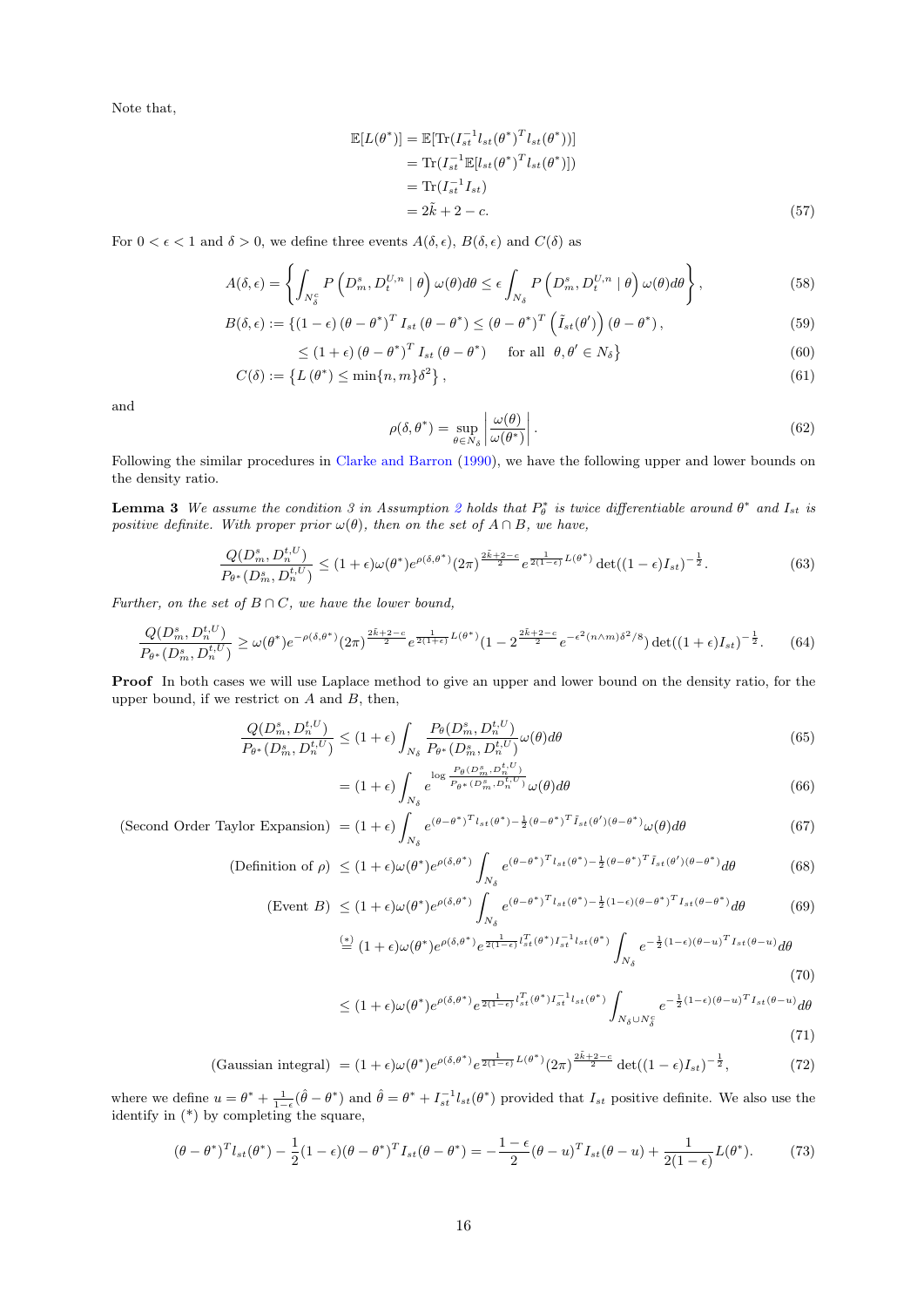For the lower bound, we have,

$$
\frac{Q(D_m^s, D_n^{t,U})}{P_{\theta^*}(D_m^s, D_n^{t,U})} \ge \int_{N_\delta} \frac{P_{\theta}(D_m^s, D_n^{t,U})}{P_{\theta^*}(D_m^s, D_n^{t,U})} \omega(\theta) d\theta \tag{74}
$$

$$
=\int_{N_{\delta}} e^{\log \frac{P_{\theta}(D_m^s, D_n^{t, U})}{P_{\theta^*}(D_m^s, D_n^{t, U})}} \omega(\theta) d\theta \tag{75}
$$

(Second Order Taylor Expansion)  $=$  $N_{\delta}$  $e^{(\theta - \theta^*)^T l_{st}(\theta^*) - \frac{1}{2}(\theta - \theta^*)^T \tilde{I}_{st}(\theta')(\theta - \theta^*)} \omega(\theta) d\theta$  (76)

$$
\text{(Event } B) \ge \omega(\theta^*) e^{-\rho(\delta, \theta^*)} \int_{N_\delta} e^{(\theta - \theta^*)^T l_{st}(\theta^*) - \frac{1}{2}(1+\epsilon)(\theta - \theta^*)^T l_{st}(\theta - \theta^*)} d\theta \tag{77}
$$

$$
= \omega(\theta^*)^{-\rho(\delta,\theta^*)} e^{\frac{1}{2(1+\epsilon)}L(\theta^*)} \int_{N_\delta} e^{-\frac{(1+\epsilon)}{2}(\theta-u)^T I_{st}(\theta-u)} d\theta \tag{78}
$$

$$
= \omega(\theta^*)^{-\rho(\delta,\theta^*)} e^{\frac{1}{2(1+\epsilon)}L(\theta^*)} \left[ \int_{\mathbb{R}^{2\tilde{k}+2-c}} e^{-\frac{(1+\epsilon)}{2}(\theta-u)^T I_{st}(\theta-u)} d\theta - \int_{N_\delta^c} e^{-\frac{(1+\epsilon)}{2}(\theta-u)^T I_{st}(\theta-u)} d\theta \right]
$$
(79)

.

Here we define  $u = \theta^* + \frac{1}{1+\epsilon}(\hat{\theta} - \theta^*)$  and  $\hat{\theta} = \theta^* + I_{st}^{-1}l_{st}(\theta^*)$ . Since we restrict to the event C and the norm is w.r.t.  $I_0$ , given Condition 2 such that  $I_{st} \succcurlyeq (n \wedge m)I_0$ , we have that for any  $\theta \in N_\delta^c$ ,

$$
(\theta - u)^{T} I_{st}(\theta - u) \ge (n \wedge m)(\theta - u)^{T} I_{0}(\theta - u)
$$
\n(80)

$$
(\text{Definition of } \|\cdot\|) = (n \wedge m) \|\theta - u\|^2 \tag{81}
$$

$$
= (n \wedge m) \|\theta - \theta^* - \frac{1}{1+\epsilon}(\hat{\theta} - \theta^*)\|^2
$$
\n(82)

$$
= (n \wedge m) \|\theta - \theta^* - \frac{1}{1+\epsilon} (I_{st}^{-1} l_{st}(\theta^*))\|^2
$$
\n(83)

$$
\geq (n \wedge m)(\|\theta - \theta^*\| - \frac{1}{1+\epsilon} \|I_{st}^{-1} l_{st}(\theta^*)\|)^2
$$
\n(84)

$$
\geq (n \wedge m)(\|\theta - \theta^*\| - \frac{1}{1+\epsilon} \sqrt{I_{st}^T(\theta^*) I_{st}^{-1} I_0 I_{st}^{-1} I_{st}(\theta^*)})^2
$$
\n(85)

$$
\geq (n \wedge m)(\|\theta - \theta^*\| - \frac{1}{1+\epsilon} \sqrt{\frac{1}{n \wedge m} l_{st}^T(\theta^*) I_{st}^{-1} l_{st}(\theta^*)})^2
$$
\n
$$
(86)
$$

(Event C) 
$$
\geq (n \wedge m)(\delta - \frac{1}{1+\epsilon}\sqrt{\delta^2})^2
$$
 (87)

$$
\geq \frac{\epsilon^2}{(1+\epsilon)^2} (n \wedge m) \delta^2. \tag{88}
$$

Hence in the second integral in the lower bound, for any  $\theta \in N_{\delta}^{c}$ , the integrand is not greater than

$$
e^{-\frac{(1+\epsilon)}{2}(\theta-u)^{T}I_{st}(\theta-u)} \leq e^{-\frac{(n\wedge m)\epsilon^{2}\delta^{2}}{4(1+\epsilon)}e^{-\frac{(1+\epsilon)(n\wedge m)\|\theta-u\|^{2}}{4}}.
$$
\n
$$
(89)
$$

By expanding the terms, using the Gaussian integration and rearranging the integration, we have the lower bound and this completes the proof of this lemma. П

With substantially small  $\delta$  and  $\epsilon$ , the integrand of the KL divergence term will approach  $\frac{2\tilde{k}+2-c}{2}\log\frac{1}{2\pi}+\log\frac{1}{\omega(\theta^*)}$  $\frac{1}{2}\log \det(I_{st}) - \frac{1}{2}L(\theta^*)$ , hence we define the remaining term  $R_{st}$  by

$$
R_{st} = \frac{P_{\theta^*}(D_m^s, D_n^{t,U})}{Q(D_m^s, D_n^{t,U})} - \frac{2\tilde{k} + 2 - c}{2} \log \frac{1}{2\pi} - \log \frac{1}{\omega(\theta^*)} - \frac{1}{2} \log \det(I_{st}) + \frac{1}{2} L(\theta^*).
$$
(90)

Using the similar argument in [Zhu](#page-11-10) [\(2020\)](#page-11-10) and [Clarke and Barron](#page-10-21) [\(1990\)](#page-10-21), we can show that the expected remaining term is upper bounded and lower bounded by

$$
\mathbb{E}[R_{st}] \ge -\log(1+\epsilon) - \rho(\delta,\theta^*) - \frac{\epsilon}{2(1-\epsilon)}(2\tilde{k}+2-c) + \frac{2\tilde{k}+2-c}{2}\log\frac{1}{1-\epsilon}
$$
(91)

$$
+\,\mathbb{P}((A\cap B)^c)\left(\log \mathbb{P}((A\cap B)^c)+\frac{2\tilde{k}+2-c}{2}\log\frac{1}{2\pi}\right)-\mathbb{P}((A\cap B)^c)\log\frac{\det(I_{st})^{\frac{1}{2}}}{\omega(\theta^*)},\qquad(92)
$$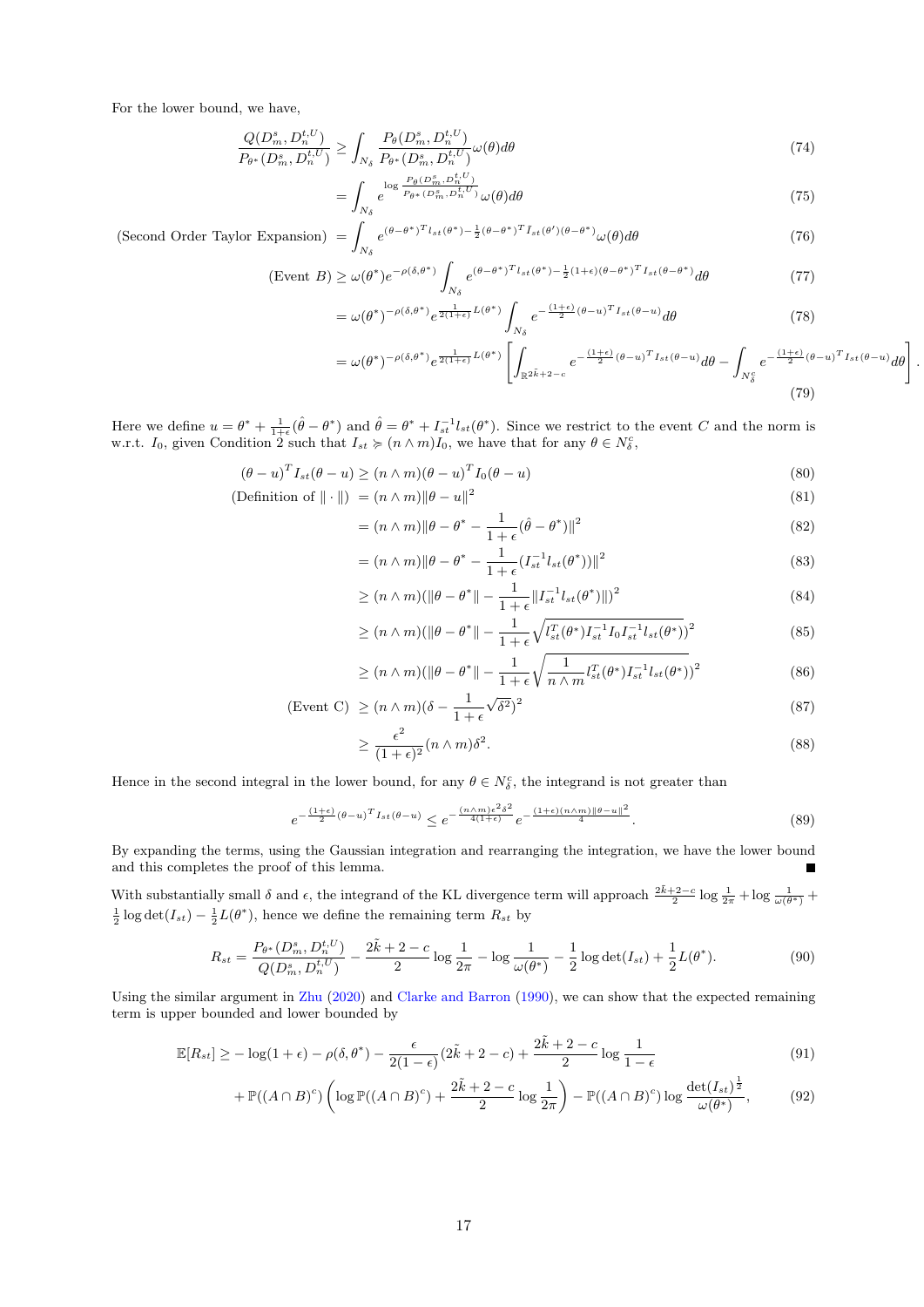and

$$
\mathbb{E}[R_{st}] \le \rho(\delta, \theta^*) + \frac{\epsilon}{2(1+\epsilon)} (2\tilde{k} + 2 - c) + \frac{2\tilde{k} + 2 - c}{2} \log \frac{1}{1+\epsilon} - \log \left(1 - 2^{\frac{2\tilde{k} + 2 - c}{2}} e^{-\epsilon^2 (m \wedge n) \delta^2 / 8} \right)
$$
(93)

$$
+\mathbb{E}[L(\theta^*)\mathbf{1}_{(B\cap C)^c}] + \mathbb{P}((B\cap C)^c) \left(\frac{2\tilde{k}+2-c}{2}\log\frac{1}{2\pi} + |\log \int_{N_\delta} \omega(\theta)d\theta| + \log\frac{\det(I_{st})^{\frac{1}{2}}}{\omega(\theta^*)}\right) \tag{94}
$$

$$
+\,\mathbb{P}((B\cap C)^c)\mathbb{E}\left[\sup_{\theta,\theta'}(\theta-\theta^*)\nabla\log P_{\theta'}(D_s^m,D_t^{U,n})\right]+\mathbb{P}((B\cap C)^c)^{\frac{1}{2}}\mathbb{E}\left[\sup_{\theta,\theta'}(\theta-\theta^*)\nabla^2\log P_{\theta'}(D_s^m,D_t^{U,n})\right]^{\frac{1}{2}}.\tag{95}
$$

By application of Condition 2 in Assumption [2,](#page-7-0) with sufficiently small  $\delta$ , the upper bound will go to zero if the probability of the data pair  $D_t^{U,n}$  and  $D_s^m$  belong to the set  $P(A^c)$ ,  $P(B^c)$  and  $P(C^c)$  is  $o(\frac{1}{n\vee m})$ . In the following, we will show that the probability of  $A^c$ ,  $B^c$  and  $C^c$  will decay exponentially fast with  $m \wedge n$  so that the expected remaining term will converge as  $o(\frac{1}{n \vee m})$  under the regime that  $m = cn^p$  for some  $c > 0$  and finite  $p > 0$ .

**Lemma 4** Assume condition 4 holds so that for all  $\theta \in N_{\delta}$ , let  $v = n \vee m$ , then for sufficiently small  $\delta$ , there is an  $r > 0$  and  $\rho > 0$  so that,

$$
\mathbb{P}((D_t^{U,n}, D_s^m) \in A^c(\delta, e^{-vr})) = O(e^{-(m \wedge n)\rho}).
$$
\n(96)

**Proof** For any given  $r' > 0$ , we define the event

$$
U = \left\{ \int_{N_{\delta}} \omega(\theta) P_{\theta}(D_t^{U,n}, D_s^m) d\theta > e^{-vr'} P_{\theta^*}(D_t^{U,n}, D_s^m) \right\}.
$$
 (97)

We can bound the probability of  $A^c$  by

$$
\mathbb{P}\left(A^{c}\left(\delta,e^{-vr}\right)\right) = \mathbb{P}\left(\int_{N_{\delta}} P(D_{t}^{U,n},D_{s}^{m} \mid \theta)\omega(\theta)d\theta < e^{vr}\int_{N_{\delta}^{c}} P(D_{t}^{U,n},D_{s}^{m} \mid \theta)\omega(\theta)d\theta\right) \tag{98}
$$

$$
\leq \mathbb{P}\left(U \cap \left(\int_{N_{\delta}} P(D_t^{U,n}, D_s^m \mid \theta) \omega(\theta) d\theta < e^{vr} \int_{N_{\delta}^c} P(D_t^{U,n}, D_s^m \mid \theta) \omega(\theta) d\theta\right)\right) + \mathbb{P}\left(U^c\right) \tag{99}
$$

$$
\leq \mathbb{P}\left(P\left(D_t^{U,n}, D_s^m \mid \theta^*\right) < e^{v\left(r+r'\right)} \int_{N^c} \omega(\theta) P(D_t^{U,n}, D_s^m \mid \theta) d\theta\right) \tag{100}
$$

$$
+\,\mathbb{P}\left(e^{vr'}\int_{N_{\delta}}P(D_t^{U,n},D_s^m\mid\theta)\omega(\theta)d\theta\rightlt P\left(D_t^{U,n},D_s^m\mid\theta^*\right)\right). \tag{101}
$$

For the first term, we use the argument in [Clarke and Barron](#page-10-21) [\(1990\)](#page-10-21) (Eq. (6.6)) and [Zhu](#page-11-10) [\(2020\)](#page-11-10) (Lemma 7) and it can be concluded that it is of the order of  $O(e^{-(n\wedge m)r''})$  for some r'' under the Condition 3 for soundness of the parametric families. For the second term, define  $Q(D_t^{U,n}, D_s^m \mid N_\delta) = \int_{N_\delta} P(X|\theta) \omega(\theta|N_\delta) d\theta$  and  $\omega(\theta|N_{\delta}) = \frac{\omega(\theta)}{\int_{N_{\delta}} \omega(\theta) d\theta}$  and  $\tilde{r} = r' - \frac{1}{v} \log \int_{N_{\delta}} \omega(\theta) d\theta$ , we can write the probability as,

$$
\mathbb{P}\left(e^{vr'}\int_{N_{\delta}} P(D_t^{U,n}, D_s^m \mid \theta)\omega(\theta)d\theta < P\left(D_t^{U,n}, D_s^m \mid \theta^*\right)\right) = \mathbb{P}\left(\log\frac{P(D_t^{U,n}, D_s^m \mid \theta^*)}{Q(D_t^{U,n}, D_s^m \mid N_{\delta})} > v\tilde{r}\right) \tag{102}
$$

$$
\leq \mathbb{P}\left(\log P\left(D_t^{U,n}, D_s^m \mid \theta^*\right) - \int_{N_\delta} \log P(D_t^{U,n}, D_s^m \mid \theta)\omega\left(\theta \mid N_\delta\right) d\theta > v\tilde{r}\right) \tag{103}
$$

$$
\leq \mathbb{P}\left(\int_{N_{s,\delta}} \log \frac{P\left(D_s^m \mid \theta_c^*, \theta_s^*\right)}{P\left(D_s^m \mid \theta_c, \theta_s\right)} \omega\left(\theta \mid N_{s,\delta}\right) d\theta + \int_{N_{t,\delta}} \log \frac{P\left(D_t^{U,n} \mid \theta_c^*, \theta_t^*\right)}{P\left(D_t^{U,n} \mid \theta_c, \theta_t\right)} \omega\left(\theta \mid N_{t,\delta}\right) d\theta > v\tilde{r}\right) \tag{104}
$$

$$
= \mathbb{P}\left(\sum_{i=1}^{m} g_s\left(Z_s^{(i)}\right) + \sum_{j=1}^{n} g_t\left(X_t^{(j)}\right) > v\tilde{r}\right) \tag{105}
$$

$$
\leq \mathbb{P}\left(\frac{1}{v}\sum_{i=1}^{m}g_s\left(Z_s^{(i)}\right) > \tilde{r}/2\right) + \mathbb{P}\left(\frac{1}{v}\sum_{j=1}^{n}g_t\left(X_t^{(j)}\right) > \tilde{r}/2\right) \tag{106}
$$

$$
\leq \mathbb{P}\left(\frac{1}{m}\sum_{i=1}^{m}g_s\left(Z_s^{(i)}\right) > \tilde{r}/2\right) + \mathbb{P}\left(\frac{1}{n}\sum_{j=1}^{n}g_t\left(X_t^{(j)}\right) > \tilde{r}/2\right),\tag{107}
$$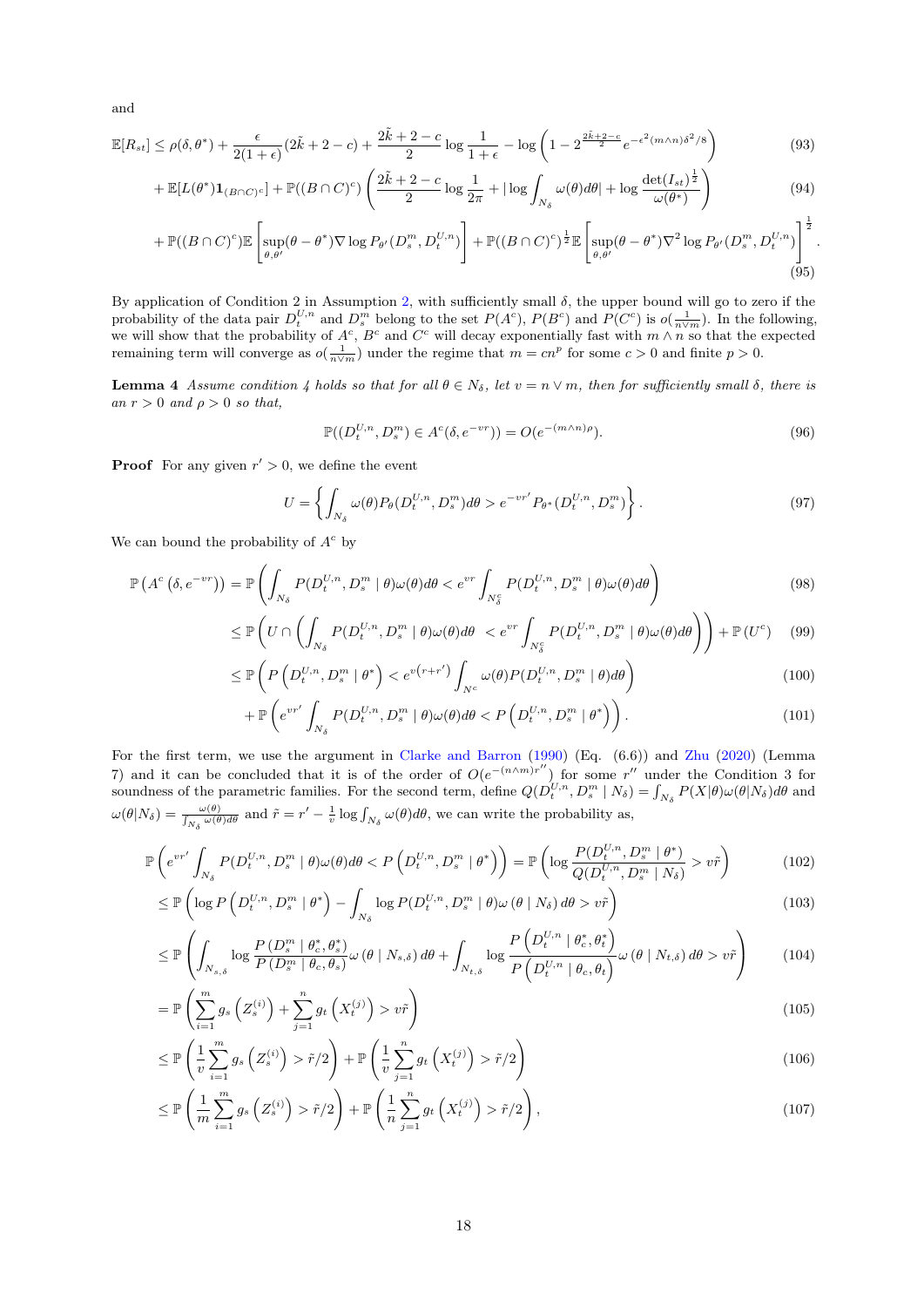where we define,

$$
g_s(Z_s^{(i)}) := \int_{N_{s,\delta}} \log \frac{P\left(Z_s^{(i)} \mid \theta_s^*, \theta_c^*\right)}{P(Z_s^{(i)} \mid \theta_s, \theta_c)} \omega\left(\theta_s, \theta_c \mid N_{s,\delta}\right) d\theta_s d\theta_c,\tag{108}
$$

$$
g_t(X_t^{(j)}) := \int_{N_{t,\delta}} \log \frac{P\left(X_t^{(j)} \mid \theta_t^*, \theta_c^*\right)}{P(X_t^{(j)} \mid \theta_t, \theta_c)} \omega\left(\theta_t, \theta_c \mid N_{t,\delta}\right) d\theta_s d\theta_c, \tag{109}
$$

$$
\omega(\theta_c, \theta_s \mid N_{s,\delta}) := \frac{\omega(\theta_c, \theta_s)}{\int_{N_{s,\delta}} \omega(\theta_c, \theta_s) d\theta_c d\theta_s},\tag{110}
$$

$$
\omega(\theta_c, \theta_t \mid N_{t,\delta}) := \frac{\omega(\theta_c, \theta_t)}{\int_{N_{t,\delta}} \omega(\theta_c, \theta_t) d\theta_c d\theta_t}.
$$
\n(111)

In this case, we use a slightly different notation that  $N_{s,\delta} = \{\theta_{sc} : ||\theta_{sc} - \theta_{sc}^*|| \le \delta\}$ , where  $\theta_{sc} = (\theta_s, \theta_c)$  denotes the source parameters and the norm is w.r.t. the Fisher information matrix  $I_s$ , e.g.,  $\|\theta_{sc}\|^2 = \theta_{sc}^T I_s \theta_{sc}$ . Similarly,  $N_{t,\delta} = \{\theta_{tc} : \|\theta_{tc} - \theta_{tc}^*\| \leq \delta\}$  where  $\theta_{tc} = (\theta_t, \theta_c)$  denotes the target parameters and norm is w.r.t. the Fisher information matrix  $I_t$  as defined previously. The second inequality holds due to that  $I_t \prec I_t + I_{sc}$  and  $I_s \prec I_s + I_{tc}$ for  $I_{sc} = -\mathbb{E}_{\theta_s^*,\theta_c^*}[\nabla^2 \log P(X_s,Y_s|\theta_t^*,\theta_c^*)]$  and  $I_{tc} = -\mathbb{E}_{\theta_t^*,\theta_c^*}[\nabla^2 \log P(X_t|\theta_t^*,\theta_c^*)]$  the fisher information matrix w.r.t.  $\theta_c^*$  in both source and target domains, with the fact that  $N_\delta \subset N_{s,\delta}$  and  $N_\delta \subset N_{t,\delta}$ . If the source and target domain share the same parameters (e.g.,  $c = \tilde{k} + 1$ ), then our case generalizes to Lemma 7 in [Zhu](#page-11-10) [\(2020\)](#page-11-10).

**Lemma 5** Assume condition 5 holds so that for sufficiently small  $\delta$ , there is some  $\rho > 0$  such that,

$$
\mathbb{P}((D_t^{U,n}, D_s^m) \in B^c(\delta, \epsilon)) = O(e^{-\rho(m \wedge n)}).
$$
\n(112)

Е

Proof The proof exactly follow [Zhu](#page-11-10) [\(2020\)](#page-11-10) with similar assumptions, which is omitted here.

**Lemma 6** Assume condition 6 holds, then for sufficiently small  $\delta$ , there is a  $\rho > 0$  so that,

$$
\mathbb{P}((D_t^{U,n}, D_s^m) \in C^c(\delta)) = O(e^{-(m \wedge n)\rho}).\tag{113}
$$

**Proof** We firstly expand the term  $L(\theta^*)$  by:

$$
L(\theta^*) = l_{st}^T l_{st}^{-1} l_{st}^T
$$
\n
$$
\frac{m}{l} \sum_{m} m_{st}^T l_{st}^T
$$
\n
$$
(114)
$$

$$
= \sum_{i=1}^{m} l_{s,i}^{T} I_{st}^{-1} l_{s,i} + \sum_{i \neq k}^{m} l_{s,i}^{T} I_{st}^{-1} l_{s,k} + \sum_{i=1}^{n} l_{t,i}^{T} I_{st}^{-1} l_{t,i} + \sum_{i \neq k}^{n} l_{t,i}^{T} I_{st}^{-1} l_{t,k}
$$
\n(115)

$$
+2\sum_{i=1}^{n}\sum_{k=1}^{m}l_{t,i}^{T}I_{st}^{-1}l_{s,k} \tag{116}
$$

Then we have that,

$$
\mathbb{P}((D_t^{U,n}, D_s^m) \in C^c(\delta)) = \mathbb{P}(L(\theta^*) > (n \wedge m)\delta^2)
$$
\n(117)

$$
\leq \mathbb{P}\left(\frac{1}{m}\sum_{i=1}^{m}l_{s,i}^{T}I_{st}^{-1}l_{s,i} \geq \frac{(n\wedge m)\delta^{2}}{6m}\right) + \mathbb{P}\left(\frac{1}{m(m-1)}\sum_{i\neq k}^{m}l_{s,i}^{T}I_{st}^{-1}l_{s,k} \geq \frac{(n\wedge m)\delta^{2}}{6m(m-1)}\right) \tag{118}
$$

$$
+ \mathbb{P}\left(\frac{1}{n}\sum_{i=1}^{n}l_{t,i}^{T}I_{st}^{-1}l_{t,i} \ge \frac{(n\wedge m)\delta^{2}}{6n}\right) + \mathbb{P}\left(\frac{1}{n(n-1)}\sum_{i\ne k}^{n}l_{t,i}^{T}I_{st}^{-1}l_{t,k} \ge \frac{(n\wedge m)\delta^{2}}{6n(n-1)}\right)
$$
(119)

$$
+\mathbb{P}\left(\frac{2}{nm}\sum_{i=1}^{n}\sum_{k=1}^{m}l_{t,i}^{T}I_{st}^{-1}l_{s,k}\geq\frac{(n\wedge m)\delta^{2}}{3nm}\right)
$$
\n(120)

We first consider the case where  $m = cn^p$  for  $p \ge 1$ , then we can show that these five terms will decay exponentially fast. We first bound the expected value by

$$
\mathbb{E}[l_{s,i}^T I_{st} l_{s,i}] = \text{Tr}(I_{st}^{-1} \mathbb{E}[l_{s,i}^T l_{s,i}])
$$
\n(121)

$$
\leq \frac{1}{n \wedge m} \operatorname{Tr}(I_0^{-1}) I_s \tag{122}
$$

$$
\leq \frac{1}{n \wedge m} \operatorname{Tr}(I_0^{-1}) I_0) \tag{123}
$$

$$
=\frac{2\tilde{k}+2-c}{n\wedge m}\tag{124}
$$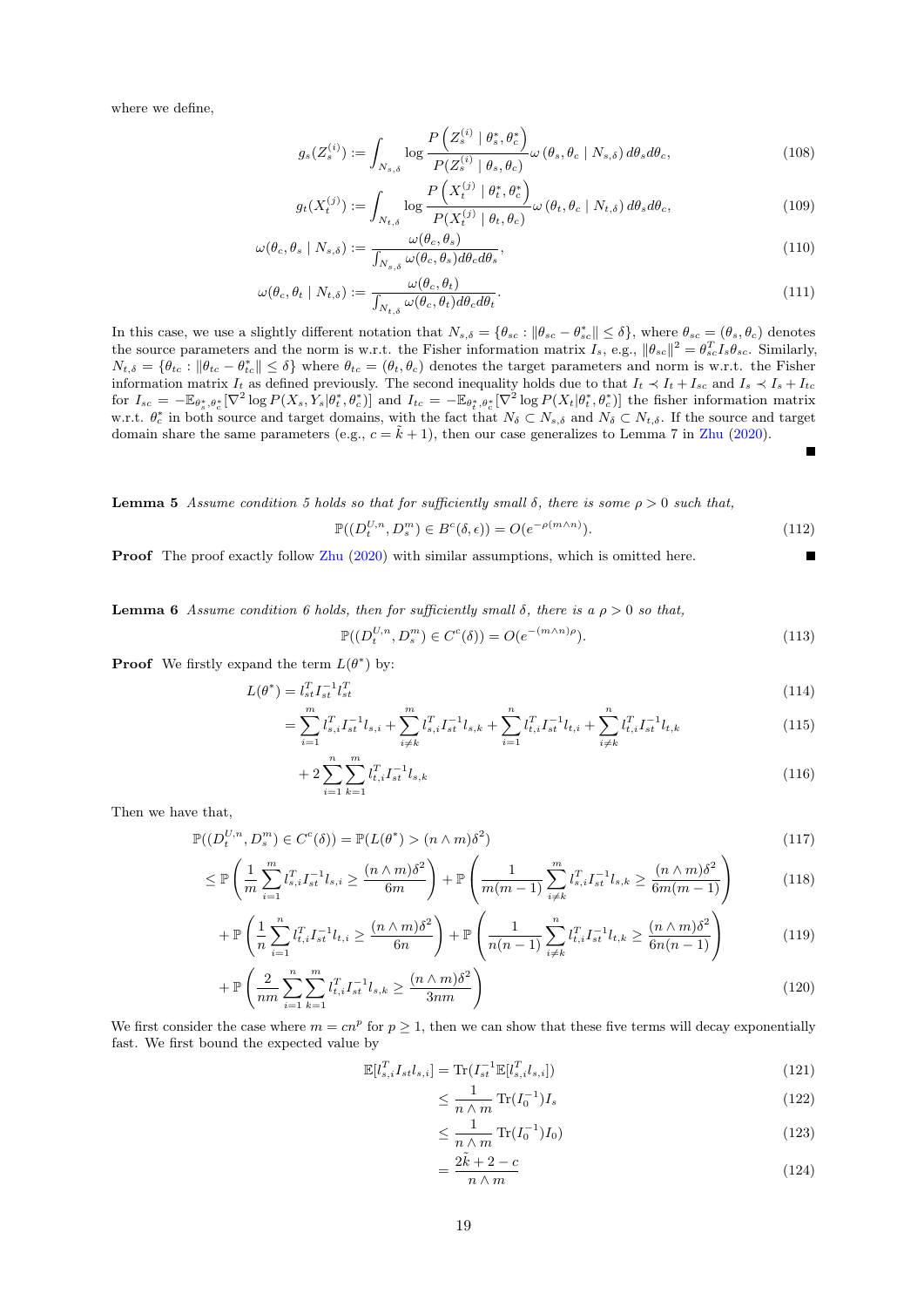since  $I_s \prec I_0$  due to the Condition 2. Also we have for large m,

$$
\mathbb{E}[l_{t,i}^T I_{st} l_{t,i}] = \frac{2\tilde{k} + 2 - c}{m},\tag{125}
$$

and

$$
\mathbb{E}[l_{t,i}^T I_{st} l_{t,k}] = 0,\tag{126}
$$

$$
\mathbb{E}[l_{s,i}^T I_{st} l_{s,k}] = 0,\tag{127}
$$

$$
\mathbb{E}[l_{t,i}^T I_{st} l_{s,k}] = 0 \tag{128}
$$

due to that  $l_{s,i}$  and  $l_{s,k}$  are mutually independent. Since the Condition 6 holds, we will use the Chernoff bound again so that the inequality is bounded by  $O(e^{-\rho(n\wedge m)})$  for some  $\rho > 0$  under the case that  $m = cn^p$  for  $p \ge 1$ as [Zhu](#page-11-10) [\(2020\)](#page-11-10) (Lemma 9) suggested, where the details are omitted here. For the case where  $m = cn^p$  for some  $0 < p < 1$ , since for large  $n \gg m$ ,

$$
\mathbb{E}[l_{t,i}^T I_{st} l_{t,i}] = \frac{2\tilde{k} + 2 - c}{n}.
$$
\n(129)

We can upper bound the term on the source score function by,

$$
\mathbb{E}[l_{s,i}^T I_{st} l_{s,i}] = \text{Tr}(I_{st}^{-1} \mathbb{E}[l_{s,i}^T l_{s,i}])
$$
\n(130)

$$
\leq \frac{2\tilde{k} + 2 - c}{n \wedge m}.\tag{131}
$$

Then similar argument can be made that the probability is bounded by  $O(e^{-\rho' (n\wedge m)})$  for some  $\rho' > 0$ , and this completes the proof for all  $p > 0$ .

Overall, putting everything together we complete the proof.

B.3 Proof of Theorem [1](#page-6-3)

**Proof** We firstly show that given any prior over  $\Theta_s$  and  $\Theta_t$ ,

$$
I(Y'_t; \Theta_t, \Theta_s | D_t^{U,n}, D_s^m, X'_t) \tag{132}
$$

$$
= I(\Theta_t, \Theta_s; Y'_t, X'_t, D_t^{U,n}, D_s^m) - I(\Theta_t, \Theta_s; X'_t, D_t^{U,n}, D_s^m)
$$
\n(133)

$$
= D(P_{\Theta_t, \Theta_s}(D_t^{U, n}, D_s^m, Y_t', X_t') \| Q(D_t^{U, n}, D_s^m, Y_t', X_t')) - D(P_{\Theta_s, \Theta_t}(D_s^m, D_t^{U, n}, X_t') \| Q(D_s^m, D_t^{U, n}, X_t')) \tag{134}
$$

$$
= \int \left( \mathbb{E}_{\theta_s, \theta_t} \left[ \log \frac{P_{\theta_t, \theta_s}(D_t^{U, n}, D_s^m, Y_t', X_t')}{Q(D_t^{U, n}, D_s^m, Y_t', X_t')} \right] - \mathbb{E}_{\theta_s, \theta_t} \left[ \log \frac{P_{\theta_t, \theta_s}(D_s^m, D_t^{U, n}, X_t')}{Q(D_s^m, D_t^{U, n}, X_t')} \right] \right) \omega(\theta_s, \theta_t) d\theta_s d\theta_t \tag{135}
$$

$$
= \int \left( \mathbb{E}_{\theta_s, \theta_t} \left[ \log \frac{P_{\theta_t}(Y_t'|X_t')}{Q(Y_t'|D_t^{U,n}, D_s^m, X_t')} \right] \right) \omega(\theta_s, \theta_t) d\theta_s d\theta_t, \tag{136}
$$

where in the last equality we use the chain rule and the assumption that both source and target data are drawn in an i.i.d. way under Assumption [1.](#page-4-2) The mutual information density at  $\Theta_s = \theta_s^*$  and  $\Theta_t = \theta_t^*$  is then given by

$$
\mathcal{R}(b) = I(Y'_t; \theta_t^*, \theta_s^* | D_t^{U, n}, D_s^m, X'_t)
$$
\n(137)

$$
= \mathbb{E}_{\theta_s^*, \theta_t^*} \left[ \log \frac{P_{\theta_t^*}(Y_t'|X_t')}{Q(Y_t'|D_t^{U,n}, D_s^m, X_t')} \right],
$$
\n(138)

which completes the proof.

 $\blacksquare$ 

 $\blacksquare$ 

 $\blacksquare$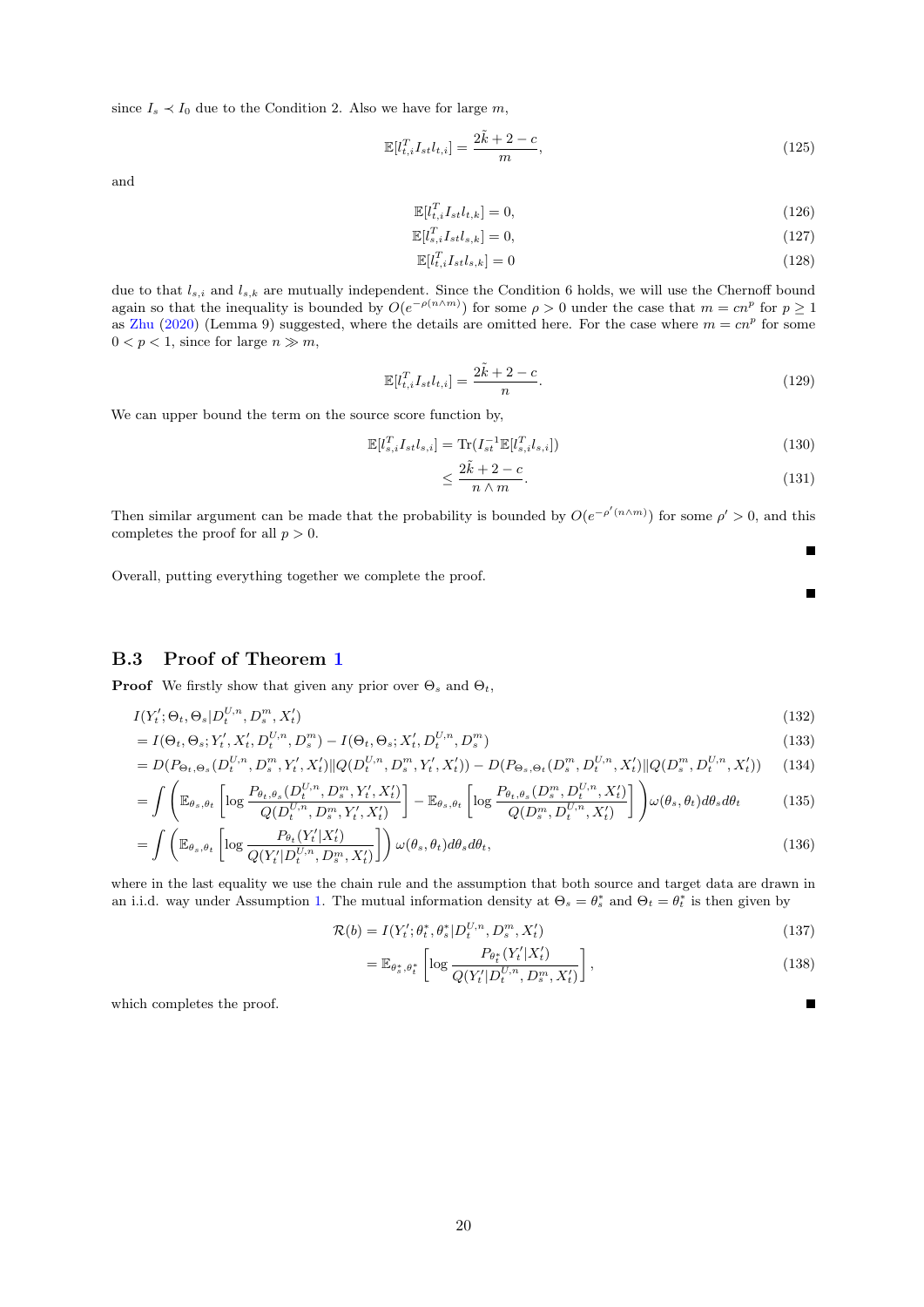### B.4 Proof of Theorem [3](#page-7-4)

Proof We can show that the expected excess risk can be bounded by

$$
\mathcal{R}(b) = \mathbb{E}_{\theta_t^*, \theta_s^*} \left[ \ell(b, Y_t') - \ell(b^*, Y_t') \right] \tag{139}
$$

$$
= \mathbb{E}_{D_s^m, D_t^{U,n}, X_t', Y_t'} \mathbb{E}_{Y_t'} \left[ \ell(b, Y_t') - \ell(b^*, Y_t') | D_s^m, D_t^{U,n}, X_t' \right] \tag{140}
$$

$$
= \mathbb{E}_{D_s^m, D_t^{U,n}, X_t'} \sum_{y_t'} \left( \ell(b, y_t') - \ell(b^*, y_t') \right) P_{\theta_s^*, \theta_t^*}(y_t' | D_s^m, D_t^{U,n}, X_t') \tag{141}
$$

$$
= \mathbb{E}_{D_s^m, D_t^{U,n}, X_t'} \sum_{y_t'} \left( \ell(b, y_t') - \ell(b^*, y_t') \right) \left( P_{\theta_s^*, \theta_t^*} (y_t' | D_s^m, D_t^{U,n}, X_t') \right) \tag{142}
$$

$$
-Q(y'_t|D_s^m, D_t^{U,n}, X'_t) + Q(y'_t|D_s^m, D_t^{U,n}, X'_t))
$$
\n(143)

$$
\stackrel{(a)}{\leq} \mathbb{E}_{D_s^m, D_t^{U,n}, X_t'} \sum_{y_t'} \left( \ell(b, y_t') - \ell(b^*, y_t') \right) \left( P_{\theta_s^*, \theta_t^*} (y_t' | D_s^m, D_t^n, X_t') - Q(y_t' | D_s^m, D_t^{U,n}, X_t') \right) \tag{144}
$$

$$
\stackrel{(b)}{\leq} M\mathbb{E}_{D_s^m, D_t^{U,n}, X_t'} \sum_{y_t'} (P_{\theta_s^*, \theta_t^*}(y_t' | D_s^m, D_t^{U,n}, X_t') - Q(y_t' | D_s^m, D_t^{U,n}, X_t')) \tag{145}
$$

$$
\leq M \mathbb{E}_{D_s^m, D_t^{U,n}, X_t'} \sqrt{2D\left(P_{\theta_s^*, \theta_t^*}(Y_t'|D_s^m, D_t^{U,n}, X_t') \| Q(y_t'|D_s^m, D_t^{U,n}, X_t')\right)}
$$
\n(146)

$$
\stackrel{(d)}{\leq} M \sqrt{2\mathbb{E}_{D_s^m, D_t^{U,n}, X_t'} D\left(P_{\theta_s^*, \theta_t^*}(Y_t' | D_s^m, D_t^{U,n}, X_t') \| Q(Y_t' | D_s^m, D_t^{U,n}, X_t')\right)}
$$
\n
$$
(147)
$$

$$
= M\sqrt{2D\left(P_{\theta_t^*} \| Q | D_s^m, D_t^{U,n}, X_t'\right)}
$$
\n(148)

$$
= M\sqrt{2D(P_{\theta_t^*}(Y_t'|X_t')\|Q(Y_t'|D_t^{U,n}, D_s^m, X_t'))}
$$
\n
$$
M \sqrt{2I(Y_t; Q_{t-1}Q_t^*|Q_{t-1}Q_{t-1}^{U,n}|D_t^{U,n}, Y_t')}
$$
\n
$$
(150)
$$
\n
$$
(150)
$$

$$
= M\sqrt{2I(Y'_t; \Theta_t = \theta_t^*, \Theta_s = \theta_s^* | D_s^m, D_t^{U,n}, X'_t)},
$$
\n(150)

where in  $(a)$  we use the definition of  $Q$ , then  $(b)$  holds since we assume the loss function is bounded,  $(c)$  follows from the Pinsker's inequality, (d) holds from the Jensen's inequality.

### B.5 Proof of Theorem [4](#page-8-2)

 $\frac{1}{2}$ 

We firstly consider the scenario for co-variate shift condition where  $P_S(X) \neq P_T(X)$  and  $P_S(Y|X) = P_T(Y|X)$ . **Proof** Knowing the conditions  $\theta_{Y_{x_i}}^{s*} = \theta_{Y_{x_i}}^{t*}$  for every  $i = 1, 2, \dots, k$ , we choose the prior distribution  $\omega(\Theta_s, \Theta_t)$  as

$$
\omega(\Theta_s, \Theta_t) = \omega(\Theta_X^t)\omega(\Theta_X^s)\omega(\Theta_{Y_X}^{st}).
$$
\n(151)

In causal models,  $\Theta_X^s$  is usually considered as independent of  $\Theta_X^t$  and  $\Theta_{Y_X}^s$ . We also set the parameter  $\Theta_{Y_X}^t = \Theta_{Y_X}^s$  from the assumption  $P_S(Y|X) = P_T(Y|X)$  and denote it by  $\Theta_{Y_X}^{st}$ . With a proper prior at the asymptotic estimation of the expected excess risk as

$$
D(P_{\theta_t^*,\theta_s^*}(D_t^{U,n}, X_t', Y_t', D_s^m) || Q(D_t^{U,n}, X_t', Y_t', D_s^m)) - D(P_{\theta_t^*,\theta_s^*}(D_t^{U,n}, X_t', D_s^m) || Q(D_t^{U,n}, X_t', D_s^m))
$$
  
\n
$$
= D(P_{\theta_s^*}(D_t^{U,n}, X_t') || Q(D_t^{U,n}, X_t')) + D(P_{\theta_s^*}(X_s^m) || Q(X_s^m)) + D(P_{\theta_{X}^*}(Y_{X',t}', Y_{X,s}^m) || Q(Y_{X',t}', Y_{X,s}^m))
$$
  
\n
$$
- D(P_{\theta_{X}^*}(D_t^{U,n}, X_t') || Q(D_t^{U,n}, X_t')) + D(P_{\theta_{X}^*}(X_s^m) || Q(X_s^m)) - D(P_{\theta_{Y_X}^*}(Y_{X,s}^m) || Q(Y_{X,s}^m))
$$
  
\n
$$
= D(P_{\theta_{Y_X}^*}(Y_{X',t}', Y_{X,s}^m) || Q(Y_{X',t}', Y_{X,s}^m)) - D(P_{\theta_{Y_X}^*}(Y_{X,s}^m) || Q(Y_{X,s}^m))
$$
\n
$$
(152)
$$

$$
= \frac{1}{2} \log \det \mathbf{I}_1 + \frac{k}{2} \log \frac{1}{2\pi e} + \log \frac{1}{\omega(\theta_{Y_X}^*)} - \frac{1}{2} \log \det \mathbf{I}_0 - \frac{k}{2} \log \frac{1}{2\pi e} - \log \frac{1}{\omega(\theta_{Y_X}^*)} + o(\frac{1}{m})
$$
(153)

$$
=\frac{1}{2}\frac{\log\det(\mathbf{I}_1)}{\log\det(\mathbf{I}_0)}+o(\frac{1}{m}),\tag{154}
$$

where we use the i.i.d. property of the data distribution and the independence property of the prior distribution among  $\Theta_X^t$ ,  $\Theta_X^s$  and  $\Theta_{Y_X}^{st}$ . Since  $Y'_{X',t}$  and  $Y_{X,s}^m$  are parameterized by the same set of parameters  $\theta_{Y_X}^*$ , we denote the Fisher information matrix of  $P_{\theta_{Y_X}^*}(Y)$  for source and target domains by

$$
I(\theta_{Y_{x_i}}^*) = \mathbb{E}_{Y_{x_i}}[\partial^2 \log P_{\theta_{Y_{x_i}}^*}(Y) / (\partial \theta_{Y_{x_i}})^2], \text{ for } i = 1, 2, \cdots, k,
$$
\n(155)

$$
I_s(\theta_{Y_X}^*) = -\mathbb{E}_{Y_{X_s}} \left[ \partial^2 \log P_{\theta_{Y_X}^*}(Y_X) / \partial \theta_j \partial \theta_k \right]_{j,k=1,2,\cdots,k} = \text{diag}[P_{\theta_X^{s*}}(X=x_i) * I(\theta_{Y_{x_i}}^*)]_{i=1,\cdots,k},
$$
(156)

$$
I_t(\theta_{Y_X}^*) = -\mathbb{E}_{Y_{X_t}} \left[ \partial^2 \log P_{\theta_{Y_X}^*}(Y_X) / \partial \theta_j \partial \theta_k \right]_{j,k=1,2,\cdots,k} = \text{diag}[P_{\theta_X^{t*}}(X=x_i) * I(\theta_{Y_{x_i}}^*)]_{i=1,\cdots,k},
$$
(157)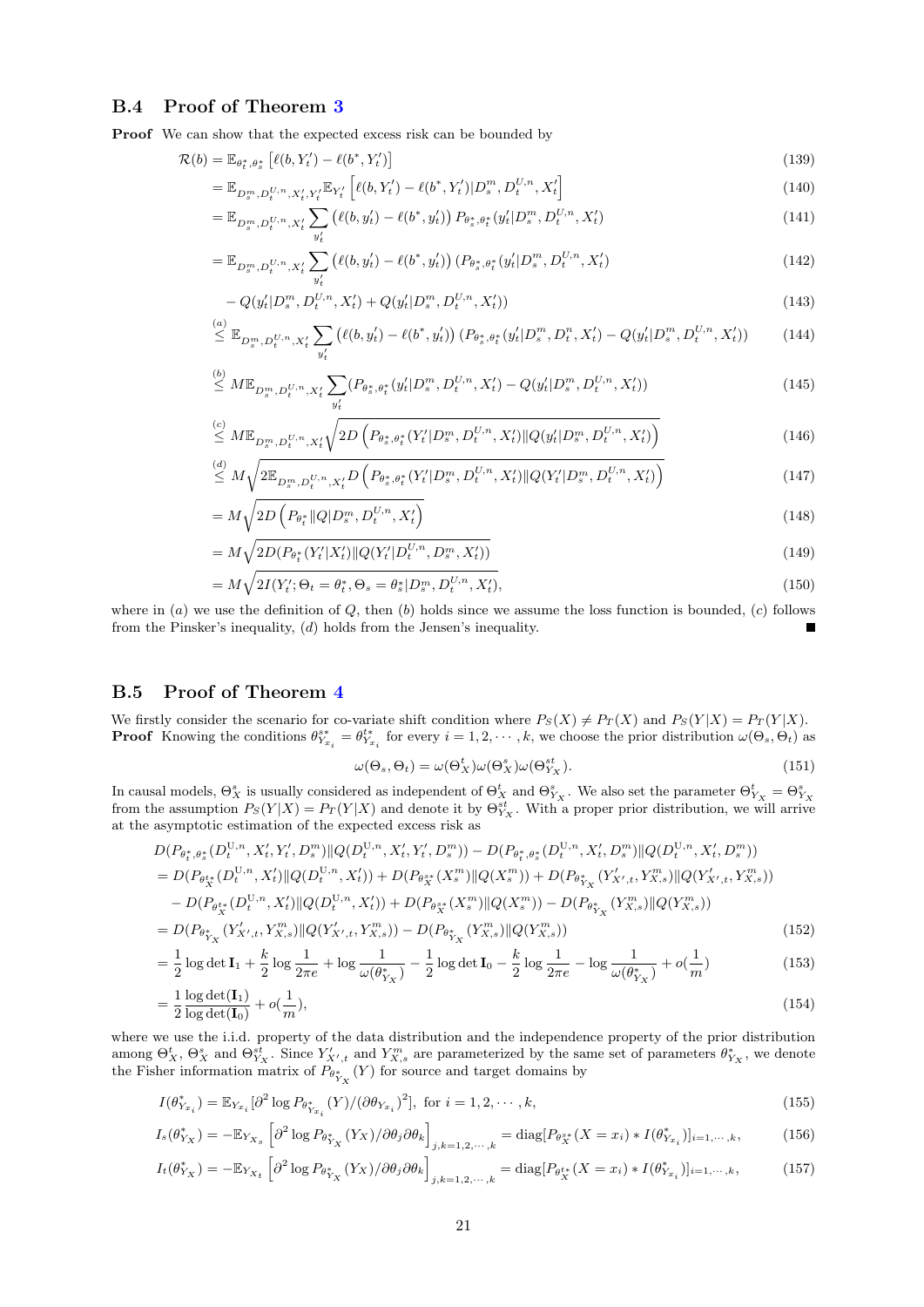due to the mutually independence property of  $Y_{X_i}$ . Then  $\mathbf{I}_1$  and  $\mathbf{I}_0$  are expressed as follows.

$$
\mathbf{I}_0 = m I_s(\theta_{Y_X}^*),\tag{158}
$$

$$
\mathbf{I}_1 = m I_s(\theta_{Y_X}^*) + I_t(\theta_{Y_X}^*). \tag{159}
$$

With the assumptions that the Fisher information matrix around true  $\theta_{Y_X}^*$  are bounded and positive definite, we can calculate the excess risk by

$$
\mathcal{R}(b) = \frac{1}{2} \frac{\log \det(\mathbf{I}_1)}{\log \det(\mathbf{I}_0)} + o(\frac{1}{m})
$$
\n(160)

$$
= \frac{1}{2} \log \det \left( \mathbf{I}_k + \frac{1}{m} I_t(\theta_{Y_X}^{t*}) I_s^{-1}(\theta_{Y_X}^{s*}) \right) + o(\frac{1}{m}). \tag{161}
$$

We then use the expansion of determinant:

$$
\det(\mathbf{I} + \frac{1}{m}A) = 1 + \frac{1}{m}\operatorname{Tr}(A) + o(1/m). \tag{162}
$$

As a consequence,

$$
\mathcal{R}(b) = \frac{1}{2} \log \left( 1 + \frac{1}{m} \operatorname{Tr} (I_t(\theta_{Y_X}^*) I_s^{-1}(\theta_{Y_X}^*)) + o(1/m) \right) + o(\frac{1}{m}) \tag{163}
$$

$$
= \frac{1}{2} \log \left( 1 + \frac{1}{m} \sum_{i=1}^{k} \frac{P_{\theta_X^{**}}(X = x_i)}{P_{\theta_X^{**}}(X = x_i)} + o(1/m) \right) + o(\frac{1}{m})
$$
(164)

$$
\asymp \left(\frac{\sum_{i=1}^{k} \frac{P_{\theta_{\mathcal{X}}^{*}}(X=x_i)}{P_{\theta_{\mathcal{X}}^{*}}(X=x_i)}}{m}\right)
$$
(165)

$$
\asymp \frac{k}{m}.\tag{166}
$$

given that  $P_{\theta_X^{t*}}(X = x_i)$  and  $P_{\theta_X^{t*}}(X = x_i)$  are positive and bounded for any i. In other word, the convergence is guaranteed only when the source and target domains share the same support of the input  $X$ . For the case  $\theta_X^{s*} = \theta_X^{t*}$ , using the same procedure, by choosing

$$
\omega(\Theta_s, \Theta_t) = \omega(\Theta_X^{st}) \omega(\Theta_{Y_X}^{st}).
$$
\n(167)

Ē

we will also arrive at

$$
\mathcal{R}(b) = \frac{1}{2} \log \left( 1 + \frac{1}{m} \operatorname{Tr} (I_t(\theta_{Y_X}^{t*}) I_s^{-1}(\theta_{Y_X}^{s*})) + o(1/m) \right) + o(\frac{1}{m})
$$
\n(168)

$$
\asymp \frac{k}{m}.\tag{169}
$$

which leads to the same rate and completes the proof.

Next we will look at the concept drift scenario where  $P_S(Y|X) \neq P_T(Y|X)$  and  $P_S(X) = P_T(X)$ . **Proof** Knowing the conditions  $\theta_{Y_{x_i}}^{s*} \neq \theta_{Y_{x_i}}^{t*}$  for every  $i = 1, 2, \dots, k$ , if  $P_S(X) = P_T(X)$ , we choose the prior distribution  $\omega(\Theta_s, \Theta_t)$  as

$$
\omega(\Theta_s, \Theta_t) = \omega(\Theta_X^{st})\omega(\Theta_{Y_X}^s)\omega(\Theta_{Y_X}^t). \tag{170}
$$

following the similar machinery in the covariate shift conditions. Then the mixture distribution Q becomes

$$
Q(Y'_t|D_t^{U,n}, D_s^m, X'_t) \tag{171}
$$

$$
=\frac{\int P_{\theta_t}(D_t^{U,n}, X'_t, Y'_t)P_{\theta_s}(D_s^m)\omega(\theta_t, \theta_s)d\theta_t d\theta_s}{\int P_{\theta_t}(X'_t)P_{\theta_t}(D_t^{U,n})P_{\theta_s^*}(D_s^m)\omega(\theta_t, \theta_s)d\theta_t d\theta_s}
$$
\n(172)

$$
= \int P_{\theta_t}(Y_t'|X_t') P(\theta_t, \theta_s|X_t', D_s^m, D_s^{U,n}) d\theta_s d\theta_t
$$
\n(173)

$$
= \int P_{\theta_{Y_X}^t} (Y_t'|X_t') P(\theta_X^{st}, \theta_{Y_X}^s, \theta_{Y_X}^t | X_t', D_s^m, D_s^{U,n}) d\theta_{Y_X}^s d\theta_{Y_X}^t \theta_X^{st}
$$
(174)

$$
\stackrel{(a)}{=} \int P(Y_t'|X_t', \theta_{Y_X}) \omega(\theta_{Y_X}) d\theta_{Y_X}
$$
\n(175)

$$
=\int P_{\theta_{Y_{X'_t}}}(Y'_t)\omega(\theta_{Y_{X'_t}})d\theta_{Y_{X'_t}},
$$
\n(176)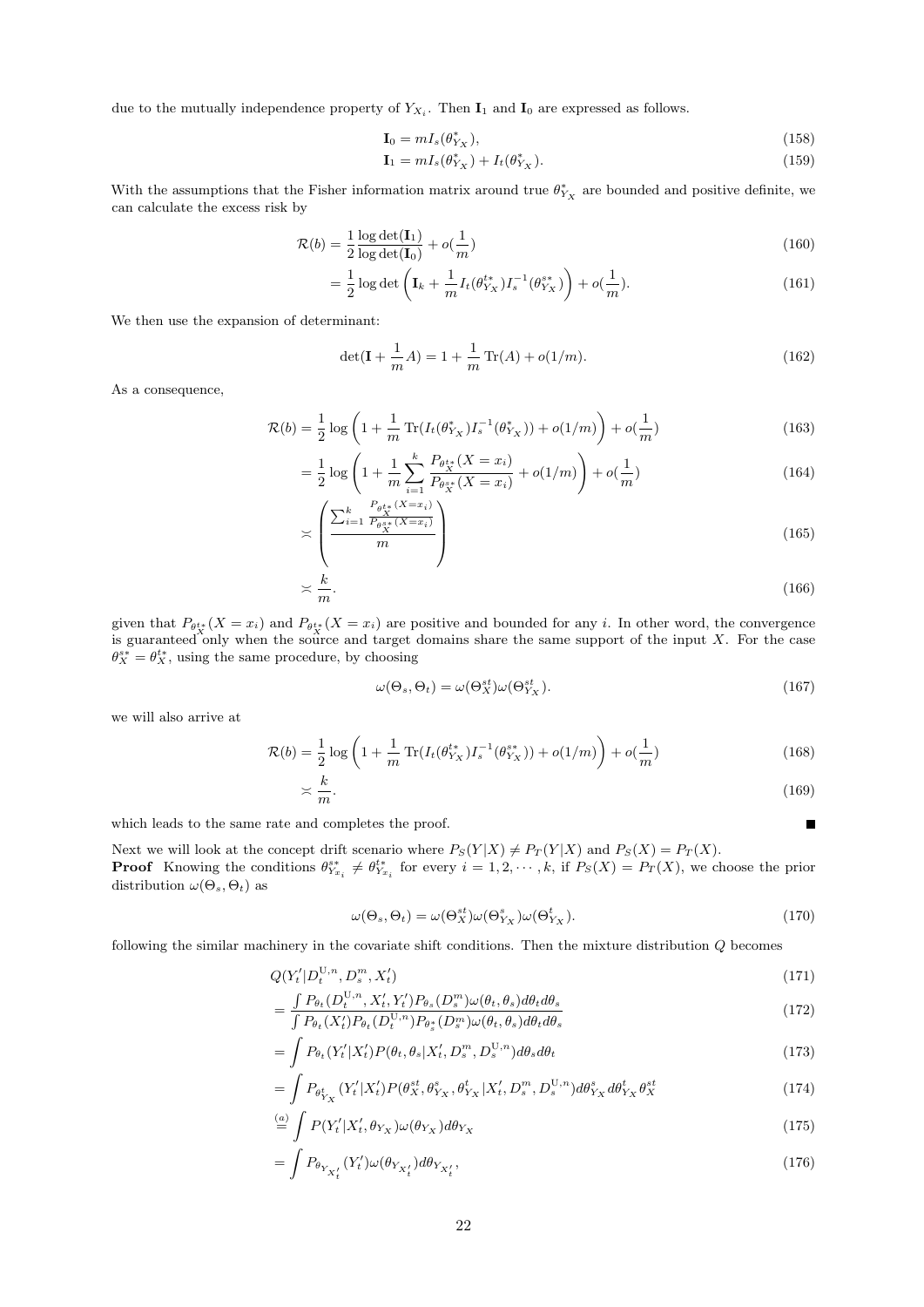where (a) holds because  $X'_t, D_s^m$  and  $D_s^{\mathrm{U},n}$  are all independent of  $\Theta_{Y_X}^t$ . Therefore, the excess risk becomes,

$$
\mathcal{R}(b) = \mathbb{E}_{\theta_s^*, \theta_t^*, X_t', Y_t'} \left[ \log \frac{P(Y_t'| \theta_{Y|X}^{*}, X_t')}{Q(Y_t'|D_t^{U,n}, D_s^m, X_t')} \right]
$$
\n
$$
= \mathbb{E}_{\theta_x^{t*}} [\text{KL}(P_{\theta_{Y_{X_t}^*}}(Y_t') || Q(Y_t'|X_t')]. \tag{177}
$$

If  $P_S(X) \neq P_T(X)$ , we choose the prior distribution  $\omega(\Theta_s, \Theta_t)$  as,

<span id="page-22-0"></span>
$$
\omega(\Theta_s, \Theta_t) = \omega(\Theta_X^t)\omega(\Theta_X^s)\omega(\Theta_{Y_X}^t)\omega(\Theta_{Y_X}^t),
$$
\n(178)

where we will end up with the same results as  $(177)$ .

### B.6 Proof of Theorem [5](#page-9-1)

Before proving Theorem [5,](#page-9-1) we first restate the definition for Fisher information matrix and define extra quantities for proving purposes.

$$
I_s = -\mathbb{E}_{\theta_s^*}[\nabla^2 \log P(X_s, Y_s | \theta_s^*)],\tag{179}
$$

$$
I_t = -\mathbb{E}_{\theta_t^*}[\nabla^2 \log P(X_t|\theta_t^*)],\tag{180}
$$

$$
I_{t,X,Y} = -\mathbb{E}_{\theta_t^*}[\nabla^2 \log P(X_t, Y_t | \theta_t^*)],\tag{181}
$$

$$
I_0 = -\mathbb{E}_{\theta^*}[\nabla^2 \log P(X_t, X_s, Y_s | \theta^*)],\tag{182}
$$

$$
I_{t,Y,U} = -\mathbb{E}_{\theta_t^*} [\nabla_{\theta_Y}^2 \log P(X_t | \theta_Y^{t*}, \theta_{X_Y}^{t*})],\tag{183}
$$

$$
I_{t,Y} = -\mathbb{E}_{Y_t} [\nabla_{\theta_Y}^2 \log P(Y_t | \theta_Y^*)],
$$
\n
$$
I_{t,Y} = -\mathbb{E}_{Y_t} [\nabla_{\theta_Y}^2 \log P(Y_t | \theta_Y^*)],
$$
\n(184)

$$
I_{s,Y} = -\mathbb{E}_{Y_s} [\nabla_{\theta_Y}^2 \log P(Y_s | \theta_Y^{s*})],
$$
  
\n
$$
I_{t,X_Y,U} = -\mathbb{E}_{\theta_t^*} [\nabla_{\theta_{X_Y}}^2 \log P(X_t | \theta_Y^{t*}, \theta_{X_Y}^{t*})],
$$
\n(186)

$$
I_{t,X_Y} = -\mathbb{E}_{\theta_t^*} [\nabla_{\theta_{X_Y}}^2 \log P(X_t | \theta_{X_{Y_t}}^{t*})],\tag{187}
$$

$$
I_{s,X_Y} = -\mathbb{E}_{\theta_s^*} [\nabla_{\theta_{X_Y}}^2 \log P(X_s | \theta_{X_{Y_s}}^{s*})]. \tag{188}
$$

Now we will firstly consider the case  $P_S(Y) \neq P_S(Y)$  and  $P_S(X|Y) \neq P_T(X|Y)$ .

**Proof** Knowing the conditions  $\theta_Y^{s*} \neq \theta_Y^{t*}$  and  $\theta_{X_{y_i}}^{s*} \neq \theta_{X_{y_i}}^{t*}$  for every  $i = 1, 2, \dots, k'$ , we then choose the prior distribution  $\omega(\Theta_s, \Theta_t)$  as

$$
\omega(\Theta_s, \Theta_t) = \omega(\Theta_Y^t)\omega(\Theta_Y^s)\omega(\Theta_{X_Y}^s)\omega(\Theta_{X_Y}^t). \tag{189}
$$

With such a prior distribution, we will arrive at the asymptotic estimation of the KL divergence as,

$$
D(P_{\theta_t^*,\theta_s^*}(D_t^{U,n}, D_s^m, X_t', Y_t')\|Q(D_t^{U,n}, D_s^m, X_t', Y_t')) = \frac{1}{2}\log\det \mathbf{I}_{\theta} + \log\frac{1}{2\pi e} + \log\frac{1}{\omega(\theta_s^*,\theta_t^*)} + o(\frac{1}{m\vee n}), \quad (190)
$$

where

$$
\mathbf{I}_{\theta} = \begin{bmatrix} nI_t + I_{t,X,Y} & \mathbf{0} \\ \mathbf{0} & mI_s \end{bmatrix} .
$$
 (191)

We also have,

$$
D(P_{\theta_t^*, \theta_s^*}(D_t^{\mathbf{U}, n}, X_t', D_s^m) \| Q(D_t^{\mathbf{U}, n}, X_t', D_s^m)) = \frac{1}{2} \log \det \widetilde{\mathbf{I}}_{\theta} + \log \frac{1}{2\pi e} + \log \frac{1}{\omega(\theta_s^*, \theta_t^*)} + o(\frac{1}{m \vee n}),\tag{192}
$$

where

$$
\widetilde{\mathbf{I}}_{\theta} = \begin{bmatrix} (n+1)I_t & \mathbf{0} \\ \mathbf{0} & mI_s \end{bmatrix} . \tag{193}
$$

Then the regret can be calculated by

$$
\mathcal{R}(b) = \frac{1}{2} \frac{\log \det(\mathbf{I}_{\theta})}{\log \det(\widetilde{\mathbf{I}}_{\theta})} + o(\frac{1}{m \vee n})
$$
\n(194)

$$
= \frac{1}{2} \log \det \left( \mathbf{I}_{k'+1} + \frac{1}{n+1} (I_{t,X,Y} - I_t) I_t^{-1} \right) + o(\frac{1}{m \vee n})
$$
(195)

$$
\approx \log\left(1 + \frac{\text{Tr}((I_{t,X,Y} - I_t)I_t^{-1})}{n+1}\right) \tag{196}
$$

$$
\asymp \frac{k'+1}{n+1},\tag{197}
$$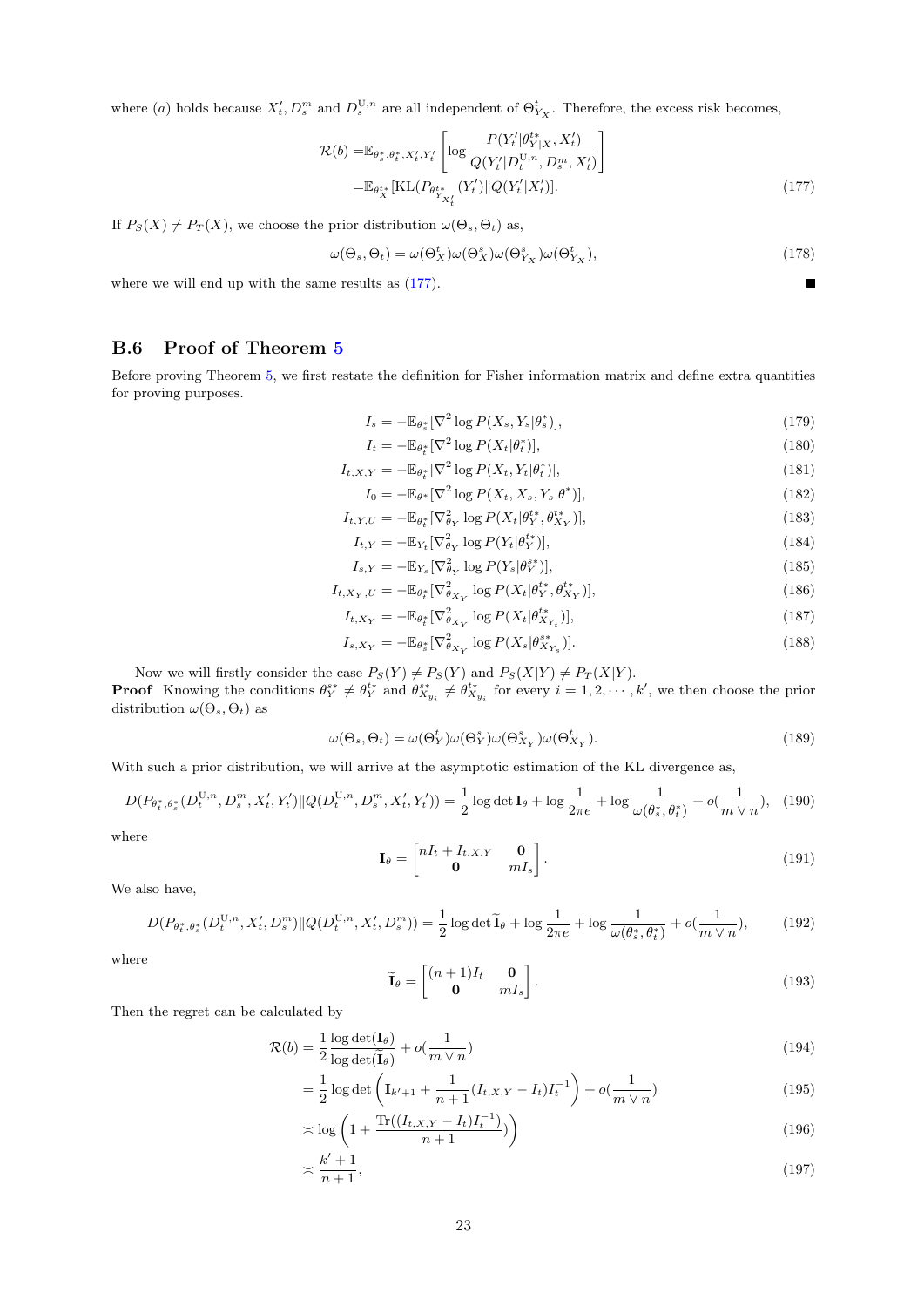which completes the proof.

Now we turn to conditional shifting case  $P_S(Y) = P_S(Y)$  and  $P_S(X|Y) \neq P_T(X|Y)$ . Proof In this section, we define,

<span id="page-23-0"></span>
$$
I_{t,U} = -\mathbb{E}_{\theta_t^*} \left[ \frac{\partial^2 \log P(X_t | \theta_t^*)}{\partial \theta_Y \partial \theta_{X_{y_i}}} \right] \text{ for } i = 1, 2, \cdots, k'. \tag{198}
$$

Knowing the conditions  $\theta_Y^{s*} = \theta_Y^{t*}$  and  $\theta_{X_{y_i}}^{s*} \neq \theta_{X_{y_i}}^{t*}$  for every  $i = 1, 2, \dots, k'$ , we then choose the prior distribution  $\omega(\Theta_s, \Theta_t)$  as

$$
\omega(\Theta_s, \Theta_t) = \omega(\Theta_Y^{st}) \omega(\Theta_{X_Y}^s) \omega(\Theta_{X_Y}^t).
$$
\n(199)

where we denote the random variable for estimating  $\theta_Y^{st*}$  by  $\Theta_Y^{st}$ . With such a prior distribution, we will arrive at the asymptotic estimation of the KL divergence as,

$$
D(P_{\theta_t^*, \theta_s^*}(D_t^{U, n}, D_s^m, X_t', Y_t')\|Q(D_t^{U, n}, D_s^m, X_t', Y_t')) = \frac{1}{2}\log\det \mathbf{I}_{\theta} + \log\frac{1}{2\pi e} + \log\frac{1}{\omega(\theta_s^*, \theta_t^*)} + o(\frac{1}{m\vee n}), \quad (200)
$$

where the joint Fisher information matrix  $I_{\theta}$  is defined as,

$$
\mathbf{I}_{\theta} = \begin{bmatrix} nI_{t,Y,U} + mI_{s,Y} + I_{t,Y} & nI_{t,U} & \mathbf{0} \\ nI_{t,U}^T & nI_{t,X_Y,U} + I_{t,X_Y} & \mathbf{0} \\ \mathbf{0} & \mathbf{0} & mI_{s,X_Y} \end{bmatrix} .
$$
 (201)

Here zero vectors are due to the mutually independence assumption between the distribution parameters and i.i.d. assumption on the source and target samples. We also have,

$$
D(P_{\theta_t^*, \theta_s^*}(D_t^{U, n}, X_t', D_s^m) \| Q(D_t^{U, n}, X_t', D_s^m)) = \frac{1}{2} \log \det \widetilde{\mathbf{I}}_{\theta} + \log \frac{1}{2\pi e} + \log \frac{1}{\omega(\theta_s^*, \theta_t^*)} + o(\frac{1}{m \vee n}), \tag{202}
$$

where

$$
\widetilde{\mathbf{I}}_{\theta} = \begin{bmatrix} (n+1)I_{t,Y,U} + mI_{s,Y} & (n+1)I_{t,U} & \mathbf{0} \\ (n+1)I_{t,U}^T & (n+1)I_{t,X_Y,U} & \mathbf{0} \\ \mathbf{0} & \mathbf{0} & mI_{s,X_Y} \end{bmatrix}.
$$
 (203)

Assume  $m = cn^p$  for some  $p > 0$ , as n goes to infinity, we define the scalars  $\Delta_U = I_{t,Y,U} - I_{t,U} I_{t,X_Y,U}^{-1} I_{t,U}^T$  and  $\Delta_s = I_{s,Y}$ , then the regret can be calculated by

$$
\mathcal{R}(b) = \frac{1}{2} \frac{\log \det(\mathbf{I}_{\theta})}{\log \det(\widetilde{\mathbf{I}}_{\theta})} + o(\frac{1}{m \vee n})
$$
\n(204)

$$
= \frac{1}{2} \left( \log \det(\mathbf{I}_k + \frac{1}{n+1} (I_{t, X_Y} - I_{t, X_Y, U}) I_{t, X_Y, U}^{-1}) + \log \det(1 + \frac{I_{t, Y} - I_{t, Y, U}}{(n+1)\Delta_U + cn^p \Delta_s}) \right) + o(\frac{1}{m \vee n}) \tag{205}
$$

$$
\asymp \frac{k'}{n+1} + \frac{1}{(n+1)\vee n^p} \tag{206}
$$

$$
\asymp \frac{k'}{n} + \frac{1}{n \vee n^p},\tag{207}
$$

$$
(208)
$$

where  $I_k$  denotes the identity matrix with dimension of  $k \times k$ . Since we assume  $I_t \succ 0$  and  $I_s \succ 0$ , we have that  $\Delta U > 0$  and  $\Delta s > 0$ . From the information processing perspective, the labeled target data always contains more information than unlabeled target data, hence we have both  $I_{t,X_Y} - I_{t,X_Y}$ ,  $U \succ 0$  and  $I_{t,Y} - I_{t,Y,U} \succ 0$ , which completes the proof. completes the proof.

Regarding the target shift scenario  $P_S(Y) \neq P_S(Y)$  and  $P_S(X|Y) = P_T(X|Y)$ , we could follow the similar procedures as the label drifting case.

**Proof** Knowing the conditions  $\theta_Y^{s*} = \theta_Y^{t*}$  and  $\theta_{X_{y_i}}^{s*} \neq \theta_{X_{y_i}}^{t*}$  for every  $i = 1, 2, \dots, k'$ , we choose the prior distribution as,

$$
\omega(\Theta_s, \Theta_t) = \omega(\Theta_Y^s)\omega(\Theta_Y^t)\omega(\Theta_{X_Y}^{st}).
$$
\n(209)

where we denote the random variables for estimating  $\theta_{X_Y}^{t*}$  by  $\Theta_{X_Y}^{st}$ . Following the similar procedure as shown in the proof of conditional shift case, we can write,

$$
\mathbf{I}_{\theta} = \begin{bmatrix} nI_{t, X_Y, U} + mI_{s, X_Y} + I_{t, X_Y} & nI_{t, U}^T & \mathbf{0} \\ nI_{t, U} & nI_{t, Y, U} + I_{t, Y} & \mathbf{0} \\ \mathbf{0} & \mathbf{0} & mI_{s, Y} \end{bmatrix}
$$
(210)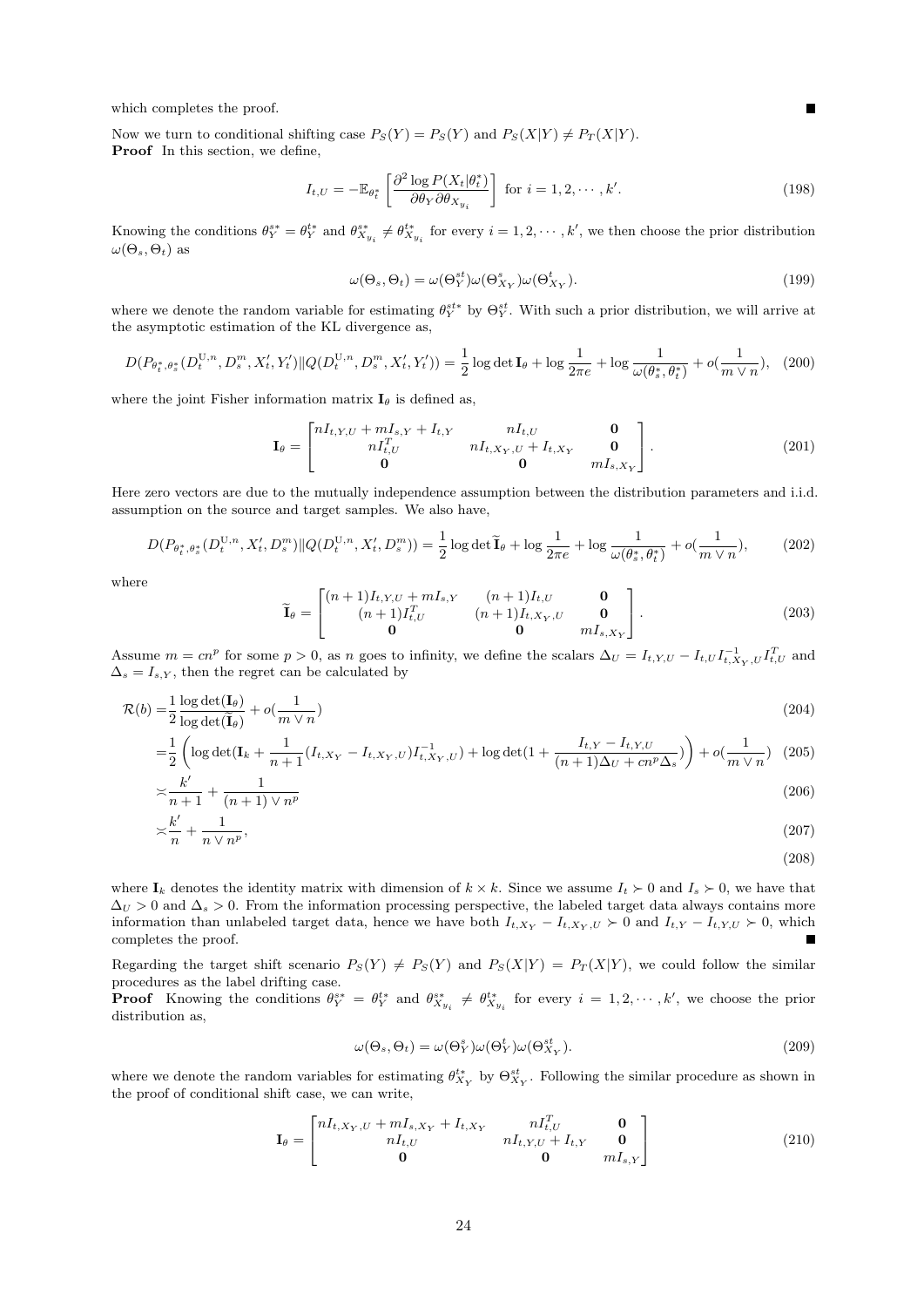and

$$
\widetilde{\mathbf{I}}_{\theta} = \begin{bmatrix} (n+1)I_{t,X_Y,U} + mI_{s,X_Y} & (n+1)I_{t,U}^T & \mathbf{0} \\ (n+1)I_{t,U} & (n+1)I_{t,Y,U} & \mathbf{0} \\ \mathbf{0} & \mathbf{0} & mI_{s,Y} \end{bmatrix} . \tag{211}
$$

where  $I_{t,U}$  is defined in [\(198\)](#page-23-0). We first consider the case where  $m = cn^p$  for some  $p \ge 1$ , as n goes to infinity, we define the matrices  $\Delta_U = I_{t,X_Y,U} - I_{t,U}^T I_{t,Y,U}^{-1} I_{t,U}$  and  $\Delta_s = I_{s,X_Y}$ , then the expected regret can be calculated by using the following argument

$$
\det(\mathbf{I} + \frac{1}{n}A) = 1 + \frac{1}{n}\operatorname{Tr}(A) + o(1/n). \tag{212}
$$

Then,

$$
\mathcal{R}(b) = \frac{1}{2} \log \det(1 + \frac{1}{n+1} (I_{t,Y} - I_{t,Y,U}) I_{t,Y,U}^{-1})
$$
\n(213)

$$
+\frac{1}{2}\log\det(I_{t,X_Y} - I_{t,X_Y,U} + (n+1)\Delta_U + cn^p\Delta_s)
$$
\n(214)

$$
-\frac{1}{2}\log \det((n+1)\Delta_U + cn^p \Delta_s) + o(\frac{1}{m \vee n})
$$
\n(215)

$$
=\frac{1}{2}\log\det(1+\frac{1}{n+1}(I_{t,Y}-I_{t,Y,U})I_{t,Y,U}^{-1})
$$
\n(216)

$$
+\frac{1}{2}\log(\mathbf{I}_{k'}+\frac{1}{cn^{p}}(I_{t,X_{Y}}-I_{t,X_{Y},U}+(n+1)\Delta_{U})\Delta_{s}^{-1})
$$
\n(217)

$$
-\frac{1}{2}\log(\mathbf{I}_{k'} + \frac{1}{cn^{p}}((n+1)\Delta_{U}\Delta_{s}^{-1})) + o(\frac{1}{m \vee n})
$$
\n(218)

$$
\frac{(I_{t,Y} - I_{t,Y,U})I_{t,Y,U}^{-1}}{n+1} + \frac{\text{Tr}((I_{t,X_Y} - I_{t,X_Y,U} + (n+1)\Delta_U)\Delta_s^{-1}))}{cn^p} - \frac{\text{Tr}((n+1)\Delta_U\Delta_s^{-1})}{cn^p} \tag{219}
$$

$$
\frac{1}{n} + \frac{k'}{cn^p} \tag{220}
$$

the last asymptotic relationship is due to that  $I_{t,Y} \succ I_{t,Y,U}$  and  $I_{t,X_Y} \succ I_{t,X_Y, U}$  as mentioned in the conditional shift case. For the case  $0 < p < 1$ , similarly we arrive at,

$$
\mathcal{R}(b) \asymp \frac{1}{n+1} + \frac{\text{Tr}((I_{t, X_Y} - I_{t, X_Y, U} + cn^p \Delta_s) \Delta_U^{-1}))}{n+1}
$$
\n(221)

$$
\asymp \frac{1}{n} + \frac{k'}{n}.\tag{222}
$$

$$
(223)
$$

Г

which completes the proof.

In the following, we consider the semi-supervised learning scenario as  $P_S(Y) = P_S(Y)$  and  $P_S(X|Y) = P_T(X|Y)$ . Proof Since the source and the target have the same distribution, we choose the prior distribution as,

$$
\omega(\Theta_s, \Theta_t) = \omega(\Theta_Y^{st})\omega(\Theta_{X_Y}^{st}).
$$
\n(224)

Combining the proofs of labeling drift and target shift cases, we arrive at,

$$
\mathbf{I}_{\theta} = \begin{bmatrix} nI_{t,X_Y,U} + mI_{s,X_Y} + I_{t,X_Y} & nI_{t,U}^T \\ nI_{t,U} & nI_{t,Y,U} + I_{t,Y} + mI_{s,Y} \end{bmatrix} = nI_t + mI_s + I_{t,X,Y}
$$
(225)

and

$$
\widetilde{\mathbf{I}}_{\theta} = \begin{bmatrix} (n+1)I_{t,X_Y,U} + mI_{s,X_Y} & (n+1)I_{t,U}^T \\ (n+1)I_{t,U} & (n+1)I_{t,Y,U} + mI_{s,Y} \end{bmatrix} = (n+1)I_t + mI_s. \tag{226}
$$

We first consider  $m = cn^p$  for some  $p \ge 1$ , as n goes to infinity, we define the matrices  $\Delta_U = I_{t,X_Y,U}^T - I_{t,U} I_{t,Y,U}^{-1} I_{t,U}$ and  $\Delta_s = I_{s,X_Y}$ , then the regret can be calculated by,

$$
\mathcal{R}(b) = \frac{1}{2} \frac{\log \det(\mathbf{I}_{\theta})}{\log \det(\mathbf{\tilde{I}}_{\theta})} + o(\frac{1}{m \vee n})
$$
\n(227)

$$
= \frac{1}{2} \log \det \left( \mathbf{I}_{k'+1} + (I_{t,X,Y} - I_t) ((n+1)I_t + cn^p I_s)^{-1} \right) + o(\frac{1}{m \vee n})
$$
\n(228)

$$
\asymp \frac{\text{Tr}\left(\left(I_{t,X,Y} - I_t\right)\left(\frac{n+1}{cn^p}I_t + I_s\right)^{-1}\right)}{cn^p} \tag{229}
$$

$$
\asymp \frac{k'+1}{n^p} \tag{230}
$$